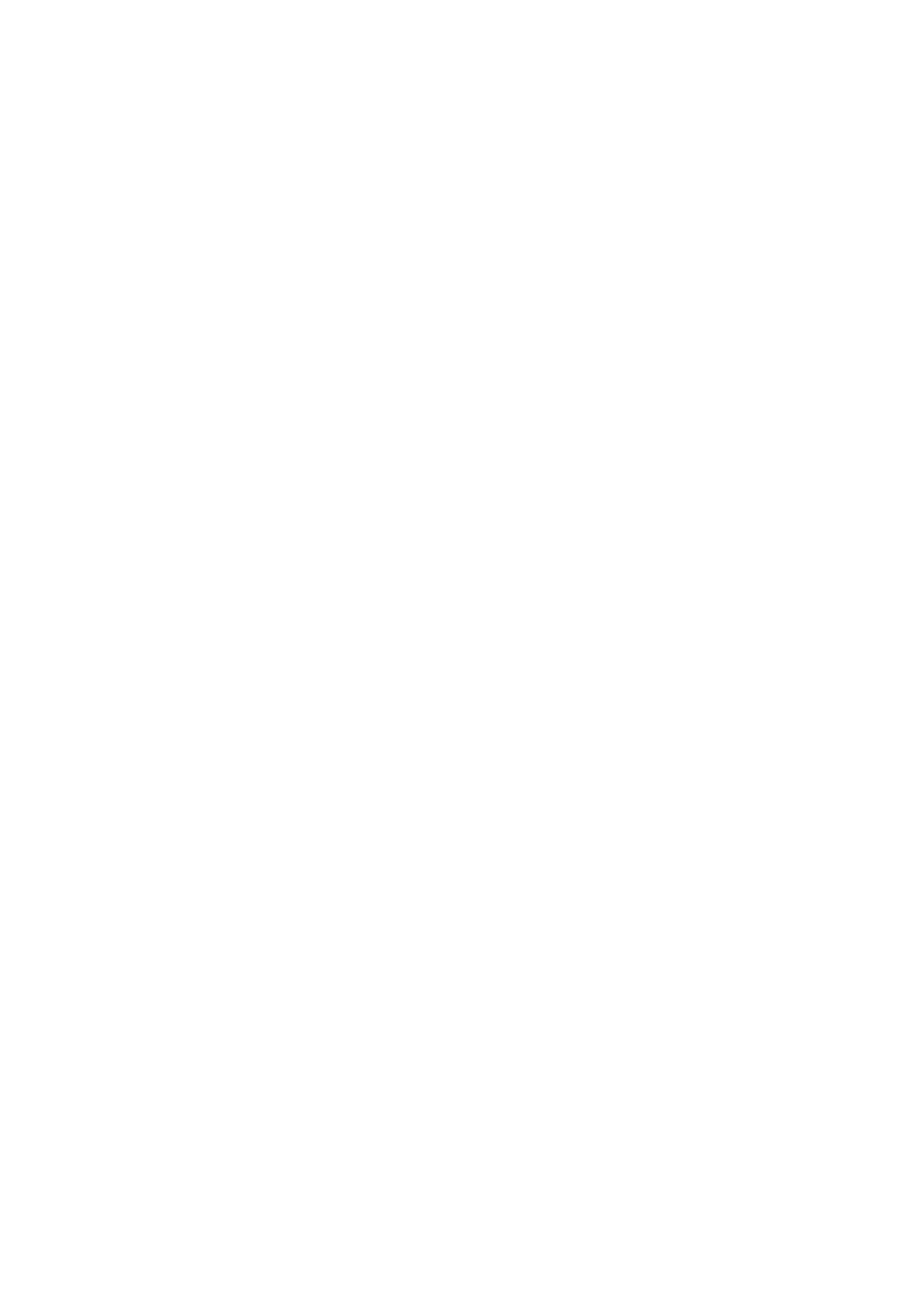# **ALLIANZ CARE – SMI**

**WHEREAS** the Insured Person or Policyholder by an application and declaration which shall be the basis of this contract and is deemed to be incorporated herein has applied to **Allianz General Insurance Company (Malaysia) Berhad 200601015674 (735426-V)** (hereinafter called "the Company") for the insurance hereinafter contained and has paid the premium stated in the Schedule as consideration for such insurance for the period stated herein.

Notwithstanding any provision in this Policy, the above **basis of contract** shall not apply to the Insured Person who is an individual entering into, varying or renewing the contract of insurance **wholly for purposes unrelated to the Insured Person's trade, business or profession**.

**NOW THIS POLICY OF INSURANCE WITNESSETH** that if during the Period of Insurance, any Sickness, Disease, Illness or accidental injury necessitates the Insured Person to be confined to a Hospital for treatment, the Company will subject to the terms and conditions of and endorsed on this Policy, pay to the Insured Person(s) or his legal personal representative the sum or sums stated in the Schedule of Benefits.

#### Provided always that:

- (a) The liability of the Company shall not exceed the Overall Annual Limit set out in the Schedule of Benefits for any one period of insurance for any one Insured Person and in compliance with the fee schedule – Professional Fee specified in the Thirteenth Schedule under Private Healthcare Facilities and Services ACT 1998 (Private Hospitals and Other Private Health Care Facilities) Regulations 2006 (herein referred to as the ACT);
- (b) This Policy shall become effective as of the date stated in the Schedule. This Policy shall be issued for one year and at the end of each Period of Insurance may be renewed for another year subject to the terms and conditions set forth;
- (c) In the event of any change in the Law(s) or the substitution of other legislation therefore this Policy shall remain in force but the liability of the Company shall be limited to such sum as the Company would have been liable to pay if the Law(s) had remained unaltered.

### **1. DEFINITIONS**

- **1.1 ACCIDENT** shall mean a sudden, unintentional, unexpected, unusual, and specific event that occurs at an identifiable time and place which shall, independently of any other cause, be the sole cause of bodily injury.
- **1.2 ACCIDENTAL DENTAL TREATMENT** shall mean dental procedure necessary as a result of Accident.
- **1.3 ACTIVE FULL-TIME WORK** shall mean active expenditure of time and energy in the service of the Employer at the Employer's usual place of business on a regularly scheduled full-time basis performing every duty pertaining to his occupation or employment, except that an Employee shall be deemed on active full-time work on each day of a paid leave or on a regular non-working day on which he is not disabled or hospitalized provided he was on active full-time work on the last preceding regular working day.
- **1.4 ANY ONE DISABILITY** shall mean all of the period of Disability arising from the same cause including any and all complications therefrom except that if the Insured Person completely recovers and remain free from further treatment (including drugs, medicines, special diet or injection or advice for the condition) of the Disability for at least ninety (90) days following the latest date of discharge and subsequent Disability from the same cause shall be considered as though it were a new Disability.
- **1.5 APPLICABILITY** shall mean services and entitlements (on reimbursement subject to the maximum limit stated in the Schedule of Benefits) under the In-Hospital and Ambulatory Care is applicable worldwide subject to the following:
- (a) When the employee or dependent, if any is primarily a resident in Malaysia and that the Insured Person has been traveling outside Malaysia (for leisure or work) less than ninety (90) days when the medical services or treatment is required due to emergency or accidental reasons; or
- (b) When it is necessary that the medical services be provided outside Malaysia since it is not available locally. As such, a referral letter from the attending consultant that such medical services or treatment is not available locally is required, subject to approval from the Company.
- **1.6 CHILD** shall mean any person who has attained the age of fifteen (15) days and is an unmarried person, is financially dependent upon the Insured Person and is under the age of twenty (20), or up to the age of twenty four (24) for those registered as full time students at a recognized educational institution.
- **1.7 CONGENITAL CONDITIONS** shall mean any medical or physical abnormalities existing at the time of birth, as well as neo-natal physical abnormalities developing within six (6) months from the time of birth. They will include hernias of all types and epilepsy except when caused by a trauma which occurred after the date that the Insured Person was continuously covered under this Policy.

#### **1.8 DAY SURGERY**

 A patient who needs the use of a recovery facility for a surgical procedure on a pre-plan basis at the Hospital/Specialist clinic (but not for overnight stay).

- **1.9 DENTIST** shall mean a person who is duly licensed or registered to practice dentistry in the geographical area in which a service is provided, but excluding a Physician or Surgeon who is the Insured Person himself.
- **1.10 DEPENDENT** shall mean any of the following persons:
	- (a) A legally married spouse;
	- (b) Unmarried children who had attained the age of fifteen (15) days old but under twenty (20) years of age or twenty four (24) years of age are still on full-time higher education, and who are not gainfully employed.
- **1.11 DISABILITY** shall mean a Sickness, Disease, Illness or the entire Injuries arising out of a single or continuous series of causes.
- **1.12 DOCTOR OR PHYSICIAN OR SURGEON** shall mean a registered medical practitioner qualified and licensed to practice western medicine and who, in rendering such treatment, is practicing within the scope of his licensing and training in the geographical area of practice, but excluding a Doctor, Physician or Surgeon who is the Insured Person himself.
- **1.13 ELIGIBLE EXPENSES** shall mean Medically Necessary expenses incurred due to a covered Disability but not exceeding the limits in the schedule.
- **1.14 EMERGENCY** shall mean treatment needed in the event whereby immediate medical attention is required within twelve (12) hours for Injury, Illness or symptoms which are sudden and severe failing which the Member's life could be threatened (e.g. accident and heart attack) or lead to significant deterioration of health.
- **1.15 HOSPITAL** shall mean only an establishment duly constituted and registered as a Hospital for the care and treatment of sick and injured persons as bed paying patients, and which:
	- (a) Has facilities for diagnosis and major surgery;
	- (b) Provides twenty-four (24) hour a day nursing services by registered and graduate nurses;
	- (c) Is under the supervision of a Physician; and
	- (d) Is not primarily a clinic; a place for alcoholics or drug addicts; a nursing, rest or convalescent home or a home for the aged or similar establishment.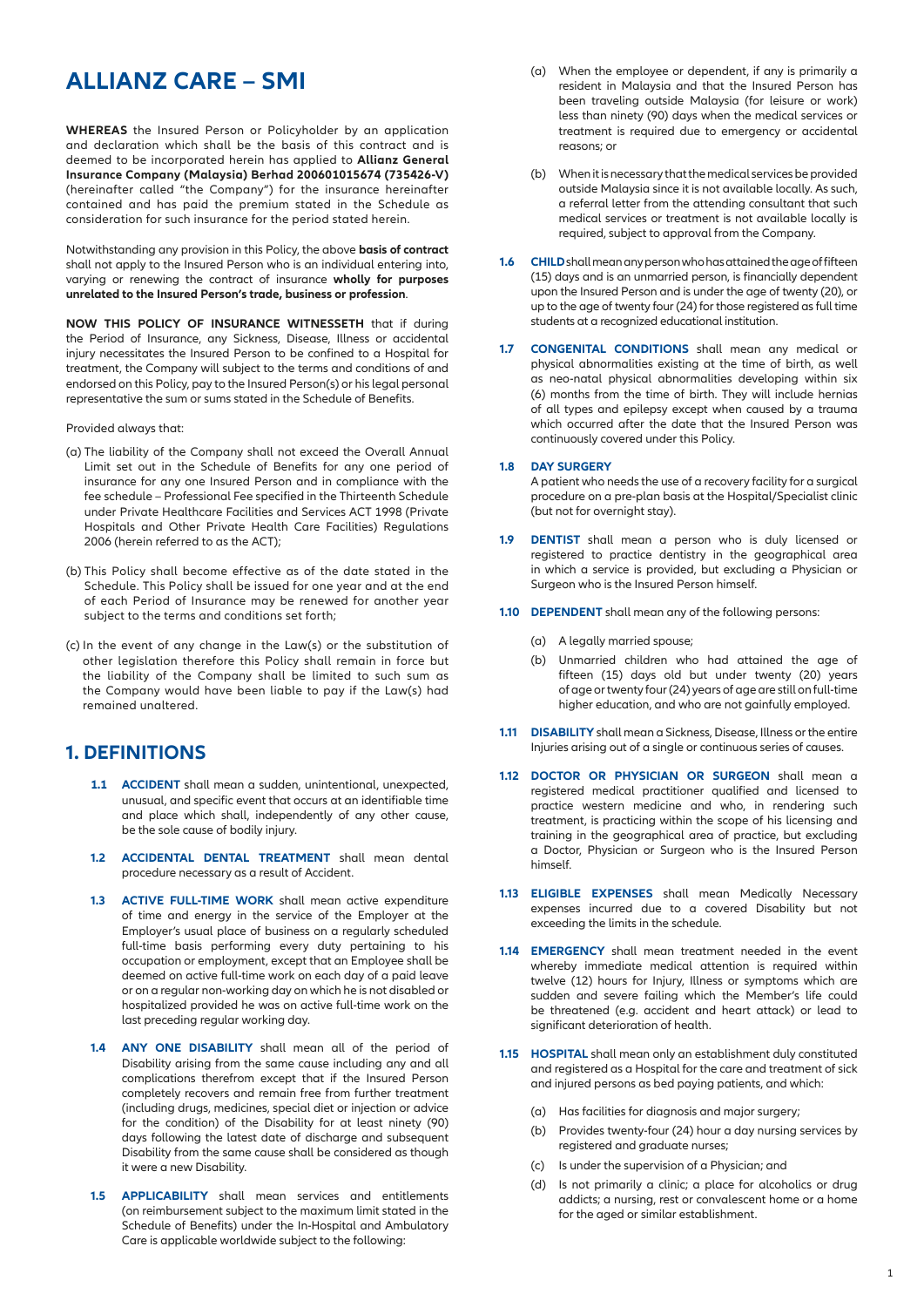- **1.16 HOSPITALIZATION** shall mean admission to a Hospital as a registered inpatient for Medically Necessary treatments for a covered Disability upon recommendation of a Physician. A patient shall not be considered as an inpatient if the patient does not physically stay in the Hospital for the whole period of confinement.
- **1.17 INJURY** shall mean bodily injury caused solely by Accident.
- **1.18 INSURED PERSON** shall mean the person described in the Policy Schedule including his/her Dependent (if applicable).
- **1.19 INTENSIVE CARE UNIT** shall mean a section within a Hospital which is designated as an Intensive Care Unit by the Hospital, and which is maintained on a twenty-four (24) hour basis solely for treatment of patients in critical condition and is equipped to provide special nursing and medical services not available elsewhere in the Hospital.
- **1.20 MALAYSIAN GOVERNMENT HOSPITAL** shall mean a Hospital which charges of services are subject to the Fee Act 1951 Fees (Medical) Order 1982 and/or its subsequent amendments if any.
- **1.21 MEDICALLY NECESSARY**shall mean a medical service which is:
	- (a) Consistent with the diagnosis and customary medical treatment for a covered Disability; and
	- (b) In accordance with standards of good medical practice, consistent with current standard of professional medical care, and of proven medical benefits; and
	- Not for the convenience of the Insured Person or the Physician, and unable to be reasonably rendered out of Hospital (if admitted as an inpatient); and
	- (d) Not of an experimental, investigational or research nature, preventive or screening nature; and
	- (e) For which the charges are fair and Reasonable and Customary for the Disability.
- **1.22 MEMBER** shall mean either the Employee or Dependent.

#### **1.23 OVERALL ANNUAL LIMIT**

Benefits payable in respect of expenses incurred for treatment provided to the Insured Person during the Period of Insurance shall be limited to Overall Annual Limits as stated in the Schedule of Benefits irrespective of type / types of Disability and is in compliance with the "ACT". In the event the Overall Annual Limit having been paid, all insurance for the Insured Person hereunder shall immediately cease to be payable for the remaining Policy Year.

- **1.24 OUTPATIENT** shall mean the Insured Person is receiving medical care or treatment without being hospitalized and includes treatment in a Daycare centre.
- **1.25 POLICYHOLDER** shall mean a person or a corporate body to whom the Policy has been issued in respect of cover for persons specifically identified as Insured Persons in this policy.
- **1.26 POLICY YEAR** shall mean the one (1) year period including the effective date of commencement of Insurance and immediately following that date, or the one year period following the Renewal or Renewed Policy.
- **1.27 PRE-EXISTING CONDITIONS** shall mean disabilities that the Insured Person has reasonable knowledge of. An Insured Person may be considered to have reasonable knowledge of a pre-existing condition where the condition is one for which:
	- (a) The Insured Person had received or is receiving treatment;
	- (b) Medical advice, diagnosis, care or treatment has been recommended;
	- (c) Clear and distinct symptoms are or were evident; or
	- (d) Its existence would have been apparent to a reasonable person in the circumstances.
- **1.28 PRESCRIBED MEDICINES** shall mean medicines that are dispensed by a Physician, a Registered Pharmacist or a Hospital and which have been prescribed by a Physician or Specialist in respect of treatment for a covered Disability.
- **1.29 REASONABLE AND CUSTOMARY CHARGES** shall mean charges for medical care which is Medically Necessary shall be considered reasonable and customary to the extent that it does not exceed the general level of charges being made by others of similar standing in the locality where the charge is incurred, when furnishing like or comparable treatment, services or supplies to individual of the same sex and of comparable age for a similar Sickness, Disease or Injury and in accordance with accepted medical standards and practice could not have been omitted without adversely affecting Insured Person's medical condition.
- **1.30 RENEWAL OR RENEWED POLICY** shall mean a Policy which has been renewed without any lapse of time upon expiry of a preceding Policy with the same content.
- **1.31 SICKNESS, DISEASE OR ILLNESS** shall mean a physical condition marked by a pathological deviation from the normal healthy state.
- **1.32 SPECIALIST** shall mean a medical or dental practitioner registered and licensed as such in the geographical area of his practice where treatment takes place and who is classified by the appropriate health authorities as a person with superior and special expertise in specified fields of medicine or dentistry, but excluding a Physician or Surgeon who is the Insured Person himself.
- **1.33 SPECIFIED ILLNESSES** shall mean the following disabilities and its related complications, occurring within the first one hundred and twenty (120) days of Insurance of the Insured Person:
	- (a) Hypertension, diabetes mellitus and cardiovascular disease;
	- (b) All tumours, cancers, cysts, nodules, polyps, stones in the urinary system and biliary system;
	- (c) All ear, nose (including sinuses) and throat conditions;
	- (d) Hernias, haemorrhoids, fistulae, hydrocele, varicocele;
	- (e) Endometriosis including disease of the reproduction system;
	- (f) Vertebro-spinal disorders (including disc) and knee conditions.
- **1.34 SURGERY**shall mean any of the following medical procedures:
	- (a) To incise, excise or electrocauterize any organ or body part, except for dental services;
	- (b) To repair, revise, or reconstruct any organ or body part;
	- (c) To reduce by manipulation a fracture or dislocation;
	- (d) Use of endoscopy to remove a stone or object from the larynx, bronchus, trachea, esophagus, stomach, intestine, urinary bladder or urethra.
- **1.35 WAITING PERIOD** shall mean the first thirty (30) days between the beginning of an Insured Person's Disability and the commencement of this Policy date/reinstatement date and is applied only when the person is first covered. This shall not be applicable after the first year of cover. However, if there is a break in insurance, the Waiting Period will apply again.

### **2. Description Of Benefits**

The benefits stated hereunder are subject to the limits of the Schedule of Benefits and in compliance with the "ACT".

#### **2.1 Hospital Room And Board**

**(a) Ordinary Room** 

 Reimbursement of the Reasonable and Customary Charges Medically Necessary for room accommodation and meals. The amount of the benefit shall be equal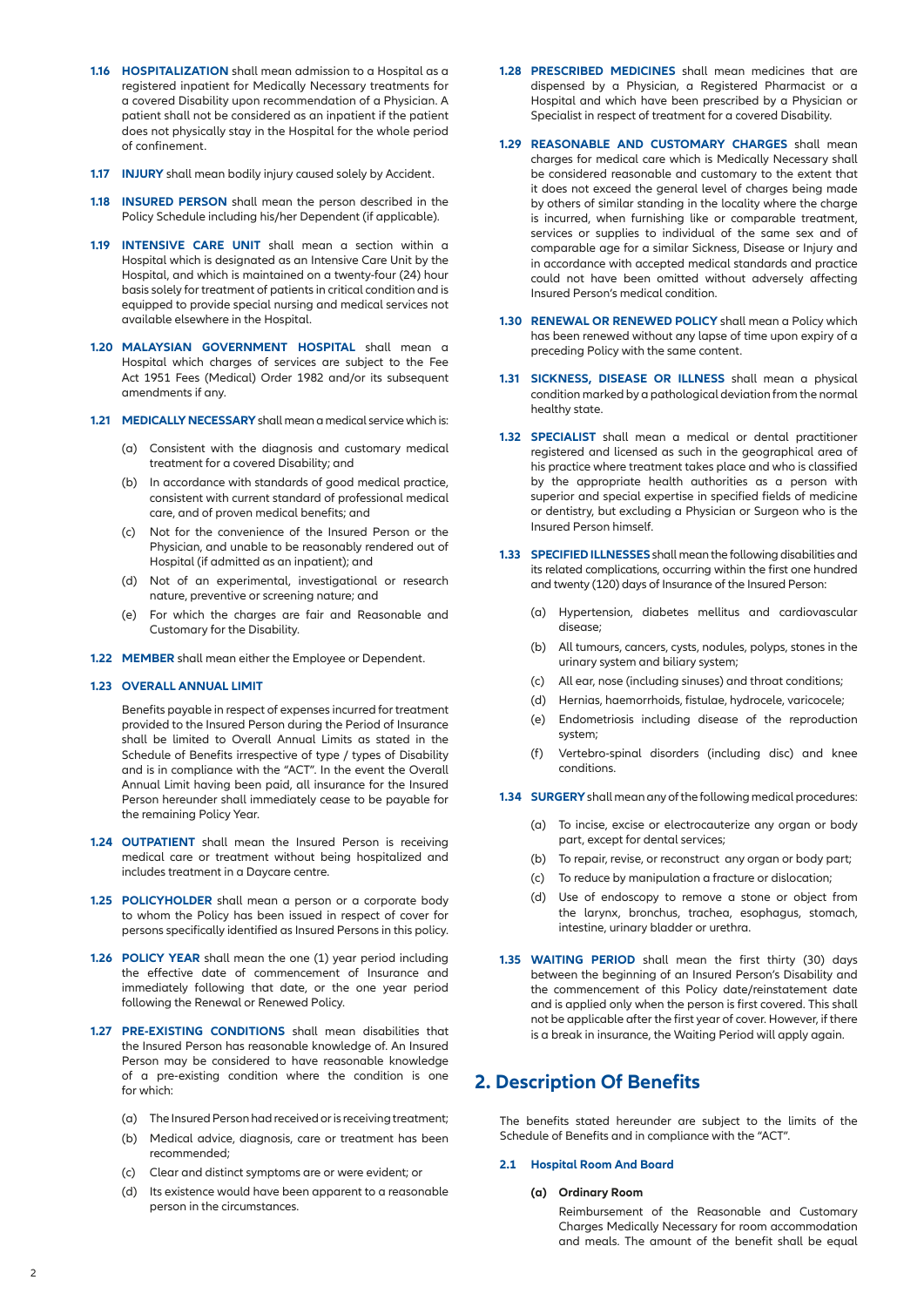to the actual charges made by the Hospital during the Insured Person's confinement, but in no event shall the benefit exceed, for any one day, the rate of Room and Board Benefit and the maximum one hundred and twenty (120) days as set forth in the Schedule of Benefits. The Insured Person will only be entitled to this benefit while confined to a Hospital as an inpatient.

#### **(b) Intensive Care Unit**

Reimbursement of the Reasonable and Customary Charges Medically Necessary for actual Room and Board incurred during confinement as an inpatient in the Intensive Care Unit of the Hospital. This benefit shall be payable equal to the actual charges made by the Hospital subject to the maximum benefit for any one day and maximum twenty (20) days, as set forth in the Schedule of Benefits. Where the period of confinement in an Intensive Care Unit exceeds the maximum set forth in the Schedule of Benefits, reimbursement will be restricted to the standard Daily Hospital Room and Board rate.

No Hospital Room and Board Benefits shall be paid for the same confinement period where the Daily Intensive Care Unit Benefits is payable.

#### **2.2 Hospital Supplies And Services**

Reimbursement of the Reasonable and Customary Charges actually incurred for Medically Necessary general nursing, prescribed and consumed drugs and medicines, dressings, splints, plaster casts, x-ray, laboratory examinations, electrocardiograms, physiotherapy, basal metabolism tests, intravenous injections and solutions, administration of blood and blood plasma but excluding the cost of blood and plasma whilst the Insured Person is confined as an inpatient in a Hospital, up to the amount stated in the Schedule of Benefits.

#### **2.3 Surgical Fees**

Reimbursement of the Reasonable and Customary Charges for a Medically Necessary surgery by the Specialists, including pre-surgical assessment Specialist's visits to the Insured Person and post-surgery care up to maximum sixty (60) days from the date of surgery, but within the maximum indicated in the Schedule of Benefits. If more than one surgery is performed for Any One Disability, the total payments for all the surgeries performed shall not exceed the maximum stated in Schedule of Benefits.

#### **2.4 Anaesthetist Fees**

Reimbursement of the Reasonable and Customary Charges by the Anaesthetist for the Medically Necessary administration of anesthesia not exceeding the limits as set forth in the Schedule of Benefit

#### **2.5 Operating Theatre**

Reimbursement of the Reasonable and Customary Operating Theatre charges incidental to the surgical procedure.

#### **2.6 In-Hospital Physician Visit**

Reimbursement of the Reasonable and Customary Charges by a Physician for Medically Necessary visiting an in-paying patient while confined for a non-surgical Disability subject to a maximum of one (1) visit per day not exceeding the maximum one hundred and twenty (120) days as set forth in the Schedule of Benefit.

#### **2.7 Pre-Hospital Diagnostic Tests**

Reimbursement of the Reasonable and Customary Charges for Medically Necessary ECG, x-ray and laboratory tests which are performed for diagnostic purposes on account of an Injury or Illness when in connection with a Disability preceding hospitalization within the maximum sixty (60) days and amount as set forth in the Schedule of Benefit in a Hospital and which

are recommended by a qualified medical practitioner. No payment shall be made if upon such diagnostic services, the Insured Person does not result in Hospital confinement for the treatment of the medical condition diagnosed. Medications and consultation charged by the medical practitioner will not be payable.

#### **2.8 Pre-Hospital Specialist Consultation**

Reimbursement of the Reasonable and Customary Charges for the first time consultation by a Specialist in connection with a Disability within the maximum sixty (60) days as set forth in the Schedule of Benefit preceding confinement in a Hospital and provided that such consultation is Medically Necessary and has been recommended in writing by the attending general practitioner.

 Payment will not be made for clinical treatment (including medications and subsequent consultation after the illness is diagnosed) or where the Insured Person does not result in Hospital confinement for the treatment of the medical condition diagnosed.

#### **2.9 Second Surgical Opinion**

 An amount equal to actual charges for consultation or opinion with a second Specialist within sixty (60) days from the first consultation by the first Specialist to determine whether a surgical operation is necessary or required in view of the member's medical condition, subject to the limits set forth in the Schedule of Benefits. This benefit is payable only if the Insured Person is admitted subsequently.

#### **2.10 Post-Hospitalization Treatment**

Reimbursement of the Reasonable and Customary Charges incurred in Medically Necessary follow-up treatment by the same attending Physician, within the maximum sixty (60) days and amount as set forth in the Schedule of Benefits immediately following discharge from Hospital for a nonsurgical Disability. This shall include medicines prescribed during the follow-up treatment but shall not exceed the supply needed for the maximum sixty (60) days as set forth in the Schedule of Benefits.

#### **2.11 Emergency Accidental Outpatient Treatment**

Reimbursement of the Reasonable and Customary Charges incurred for up to the maximum stated in the Schedule of Benefits, as a result of a covered bodily Injury arising from an Accident for Medical Necessary treatment as an Outpatient at any registered clinic or Hospital within twenty-four (24) hours of the Accident causing the covered bodily Injury. Follow up treatment by the same Doctor or same registered clinic or Hospital for the same covered bodily Injury will be provided up to the maximum amount and the maximum sixty (60) days as set forth in the Schedule of Benefits.

#### **2.12 Day-Care Procedure**

 An amount equal to the actual charges which is inclusive of all incidental costs levied by the Hospital or Daycare Specialist Centre for Daycare Procedure (Surgical and Medical) performed in an Outpatient setting (without Hospital admission). Medical procedures shall include Endoscopy (All Types), Intravenous Phyelography (IVP/IVU), Barium Studies and Angiographic Studies and other such diagnostic procedures as deemed Medically Necessary and duly referred by a qualified medical practitioner.

#### **2.13 Ambulance Fees (by road only)**

Reimbursement of the Reasonable and Customary Charges incurred for necessary domestic ambulance services inclusive of attendant to and/or from the Hospital of confinement. Payment will not be made if the Insured Person is not hospitalized and subject to the limits set forth in the Schedule of Benefits.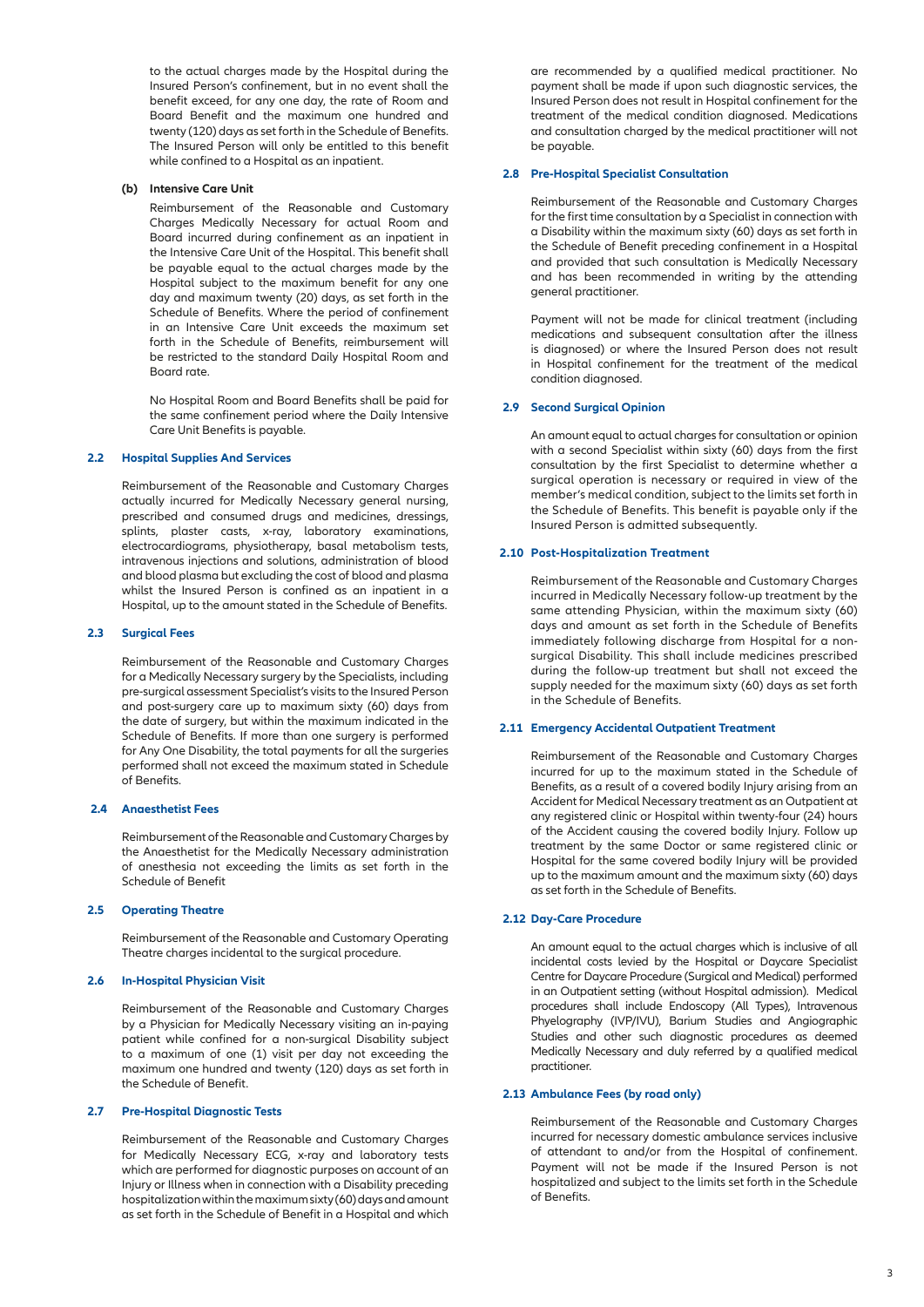#### **2.14 Daily-Cash Allowance At Government Hospital**

Pays a daily allowance for each day of confinement for a covered Disability in a Malaysian Government Hospital, provided that the Insured Person shall confine to a Room and Board rate that does not exceed the amount shown in the Schedule of Benefit. No Payment will be made for any transfer to or from any Private Hospital and Malaysian Government Hospital for the covered Disability.

#### **2.15 Medical Report Fee Reimbursement**

 An amount equal to the actual charges for any Medical Report required will be reimbursed by the Company up to the maximum limit per Disability stated in the Schedule of Benefits. This is applicable for any claim falling under the Benefits for In-Hospital and Ambulatory Care.

#### **2.16 Outpatient Cancer Treatment**

 If an Insured Person is diagnosed with Cancer as defined below, the Company will reimburse the Reasonable and Customary Charges incurred for the Medically Necessary treatment of Cancer performed at a legally registered Cancer treatment centre subject to the limit of this Disability as specified in the Schedule of Benefit.

 Such treatment (radiotherapy or chemotherapy excluding consultation, examination tests, take home drugs) must be received at the out-patient department of a Hospital or a registered Cancer treatment centre immediately following discharge from Hospital confinement or Surgery.

Cancer is defined as the uncontrollable growth and spread of malignant cells and the invasion and destruction of normal tissue for which major interventionist treatment or surgery (excluding endoscopic procedures alone) is considered necessary. The cancer must be confirmed by histological evidence of malignancy. The following conditions are excluded:

- (a) Carcinoma in situ including of the cervix;
- (b) Ductal carcinoma in situ of the breast;
- (c) Papillary carcinoma of the bladder and Stage 1 Prostate Cancer;
- (d) All skin cancers except malignant melanoma;
- (e) Stage 1 Hodgkin's disease;
- (f) Tumours manifesting as complications of AIDS.

It is a specific condition of this Benefit that notwithstanding the exclusion of Pre-Existing Conditions, this Benefit will not be payable for any Insured Person who had been diagnosed as a Cancer patient and/or is receiving Cancer treatment prior to the effective date of Insurance.

#### **2.17 Outpatient Kidney Dialysis Treatment**

 If an Insured Person is diagnosed with Kidney Failure as defined below, the Company will reimburse the Reasonable and Customary Charged incurred for the Medically Necessary treatment of kidney dialysis performed at a legally registered dialysis centre subject to the limit of this Disability as specified in the Schedule of Benefit.

 Such treatment (dialysis excluding consultation, examination tests, take home drugs) must be received at the out-patient department of a Hospital or a registered dialysis treatment centre immediately following discharge from Hospital confinement or surgery.

 Kidney Failure means end stage renal failure presenting as chronic, irreversible failure of both kidneys to function as a result of which renal dialysis is initiated.

 It is a specific condition of this Benefit that notwithstanding the exclusion of Pre-Existing Conditions, this Benefit will not be payable for any Insured Person who has developed chronic renal diseases and/or is receiving dialysis treatment prior to the effective date of Insurance.

#### **2.18 Overall Annual Limit**

Benefits payable in respect of expenses incurred for treatment provided to the Insured Person during the period of insurance shall be limited to Overall Annual Limits as stated in the Schedule of Benefits irrespective of type/types of Disability. In the event the Overall Annual Limit having been paid, all insurance for the Insured Person hereunder shall immediately cease to be payable for the remaining policy year.

#### **2.19 Compassionate Allowance Benefit (Accidental Causes)**

An amount as stated in the Schedule of Benefits will be paid to Employer as trustee within forty-eight (48) hours upon presentation of sufficient proof of death of an Insured Person (from accidental causes).

### **3. Conditions**

#### **3.1 Alterations**

 The Company reserves the right to amend the terms and provisions of this Policy by giving a thirty (30) day prior notice in writing by ordinary post to the Owner's last known address in the Company's records, and such amendment will be applicable from the next renewal of this Policy. No alteration to this Policy shall be valid unless Authorized by the Company and such approval is endorsed thereon. The Company should give thirty (30) days prior written notice to the Policyholder according to the last recorded address for any alterations made.

#### **3.2 Arbitration**

 All differences arising out of this Policy shall be referred to an Arbitrator who shall be appointed in writing by the parties in difference. In the event they are unable to agree on who is to be the Arbitrator within one (1) month of being required in writing to do so then both parties shall be entitled to appoint an Arbitrator each who shall proceed to hear the differences together with an Umpire to be appointed by both Arbitrators. However this is provided that any disclaimer of liability by the Company for any claim hereunder must be referred to an Arbitrator within twelve (12) calendar months from date of such disclaimer.

#### **3.3 Cancellation**

This Policy may be cancelled by the Policyholder at any time by giving a written notice to the Company; and provided that no claims have been made during the current Policy Year, the Policyholder shall be entitled to a refund of the premium as follows:

| <b>Period Not Exceeding</b>          | <b>Refund of Annual Premium</b> |
|--------------------------------------|---------------------------------|
| $15$ days*                           | 90%                             |
| 1 month                              | 80%                             |
| 2 months                             | 70%                             |
| 3 months                             | 60%                             |
| 4 months                             | 50%                             |
| 5 months                             | 40%                             |
| 6 months                             | 30%                             |
| 7 months                             | 25%                             |
| 8 months                             | 20%                             |
| 9 months                             | 15%                             |
| 10 months                            | 10%                             |
| 11 months                            | 5%                              |
| <b>Period exceeding 11</b><br>months | <b>No Refund</b>                |

**\*Applicable to renewal Policy only.**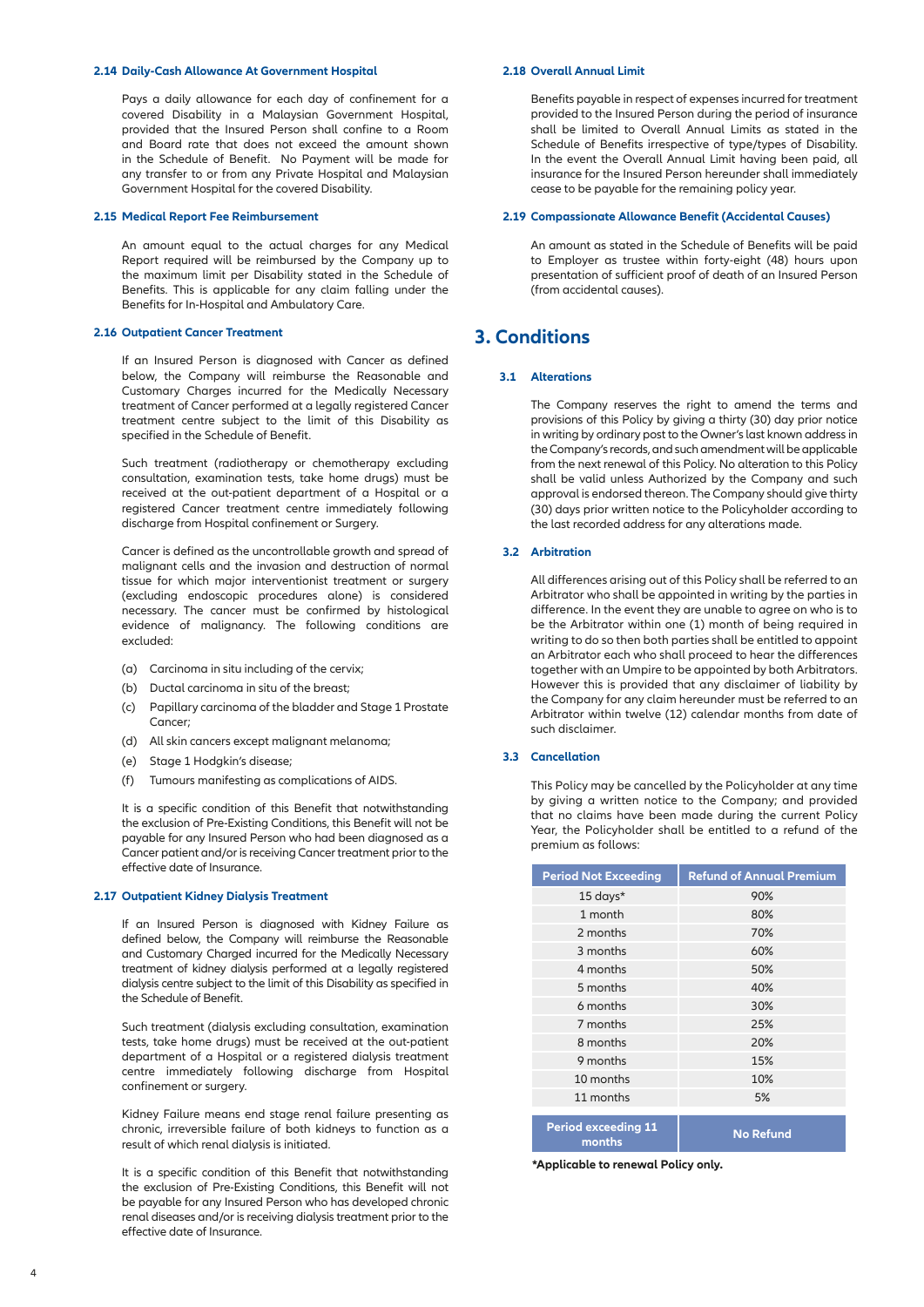#### **3.4 Certification, Information and Evidence**

All certificates, information, medical reports and evidence as required by the Company shall be furnished at the expense of the Insured Person, and in such a form that the Company may require. In any event all notices which the Company shall require the Policyholder to give must be in writing and addressed to the Company. An Insured Person shall, at the Company's request and expense, submit to a medical examination whenever such is deemed necessary.

#### **3.5 Change in Risk**

The Insured Person shall give immediate notice in writing to the Company of any material change in his or her occupation, business, duties or pursuits and pay any additional premium that may be required by the Company.

#### **3.6 Claims Procedures**

- (a) The Insured Person shall within thirty (30) days of a Disability that incurs claimable expenses, give written notice to the Company stating full particulars of such event, including all original bills and receipts, and a full Physician's report stipulating the diagnosis of the condition treated and the date the Disability commenced in the Physician's opinion and the Physician's summary of the cost of treatment including medicines and services rendered. Failure to furnish such notice within the time allowed shall not invalid any claim if it is shown not to have been reasonably possible to furnish such notice and that such notice was furnished as soon as was reasonably possible;
- (b) The Insured Person shall immediately procure and act on proper medical advice and the Company shall not be held liable in the event a treatment or service becomes necessary due to failure of the Insured Person to do so;
- (c) The Insured Person shall submit detailed itemization of charges/treatment/medication(s) to Allianz for Outpatient GP and Specialist claim reimbursement above RM50.00;
- (d) The Insured Person shall submit claim form filled by the attending Physician or Outpatient Specialist claims above RM250.00.

#### **3.7 Condition Precedent to Liability**

The due observance and the fulfillment of the terms, provisions and conditions of this Policy by the Insured Person and in so far as they relate to anything to be done or complied with by the Insured Person shall be conditions precedent to any liability of the Company.

#### **3.8 Contribution**

 If an Insured Person carries other insurance covering any illness or injury insured by this Policy, the Company shall not be liable for a greater proportion of such illness or Injury than the amount applicable hereto under this Policy bears to the total amount of all valid insurance covering such illness or injury.

#### **3.9 Cooling-Off Period**

If this Policy shall have been issued and for any reason whatsoever the Insured Person shall decide not to take up the Policy, the Insured Person may return the Policy to the Company for cancellation provided such request for cancellation is delivered by the Insured Person to the Company within fifteen (15) days from the date of delivery of the Policy. The Insured Person is entitled to the return of the full premium paid less deduction of medical expenses incurred by the Company in the issuance of the Policy.

#### **3.10 Currency of Payment**

 All payments under this Policy shall be made in the legal currency of Malaysia. Should any payment be requested by the Insured Person to be payable in any other currency, then such

amount shall be payable in the demand currency as may be purchased in Malaysia at the prevailing currency market rates on the date of the claim settlement.

#### **3.11 Geographical Territory**

All benefits provided in this policy are applicable worldwide for twenty-four (24) hours a day.

#### **3.12 Governing Law**

 This policy is issued under the laws of Malaysia and is subject and governed by the laws prevailing in Malaysia.

#### **3.13 Incomplete Claims**

 All claims must be submitted to the Company within thirty (30) days of completion of the events for which the claim is being made. Claims are not deemed complete and Eligible Benefits are not payable unless all bills for such claims have been submitted and agreed upon by the Company. Only actual costs incurred shall be considered for reimbursement. Any variation or waiver of the foregoing shall be at the Company's sole discretion.

#### **3.14 Legal Proceedings**

No action at law or in equity shall be brought to recover on this Policy prior to expiration of sixty (60) days after written proof of loss has been furnished in accordance with the requirements of this Policy. If the Insured Person shall fail to supply the requisite proof of loss as stipulated by the terms, provisions and conditions of the Policy, the Insured Person may, within a grace period of one (1)calendar year from the time that the written proof of loss to be furnished, submit the relevant proof of loss to the Company with cogent reason(s) for the failure to comply with the Policy terms, provisions and conditions. The acceptance of such proof of loss shall be at the sole and entire discretion of the Company. After such grace period has expired, the Company will not accept, for any reason whatsoever, such written proof of loss.

#### **3.15 Misstatement Or Omission Of Material Fact**

 Subject to the relevant duty of disclosure of the Insured Person, if any answer, disclosure or representation by the Insured Person, before this contract of insurance is entered into, varied or renewed, in or to any proposal or declaration or query, has been deliberately or recklessly stated in any respect; or before this contract of insurance is entered into, varied or renewed, the Insured Person have failed to disclose any fact that the Insured Person knew to be relevant to the Company's decision on whether to accept this risk or not and the rates and the terms to be applied; or any claim made shall be fraudulent or exaggerated, or if any false declaration or statement shall be made in support of such claim, then in any of the above cases, this Policy shall be void.

#### **3.16 Misstatement of Age**

 If the age of the Insured Person has been misstated and the premium paid as a result thereof is insufficient, any claim payable under this Policy shall be prorated based on the ratio of the actual premium paid to the correct premium which should have been charged for the year. Any excess premium, which may have been paid as a result of such misstatement of age, shall be refunded without interest.

If at the correct age the Insured Person would not have been eligible for cover under this Policy, no benefit shall be payable.

#### **3.17 Notice**

Every notice or communication to the Company shall be in writing and sent to the Company. No alterations in the terms of this Policy or any endorsement thereon will be held valid unless the same is signed or initialed by an authorized representative of the Company.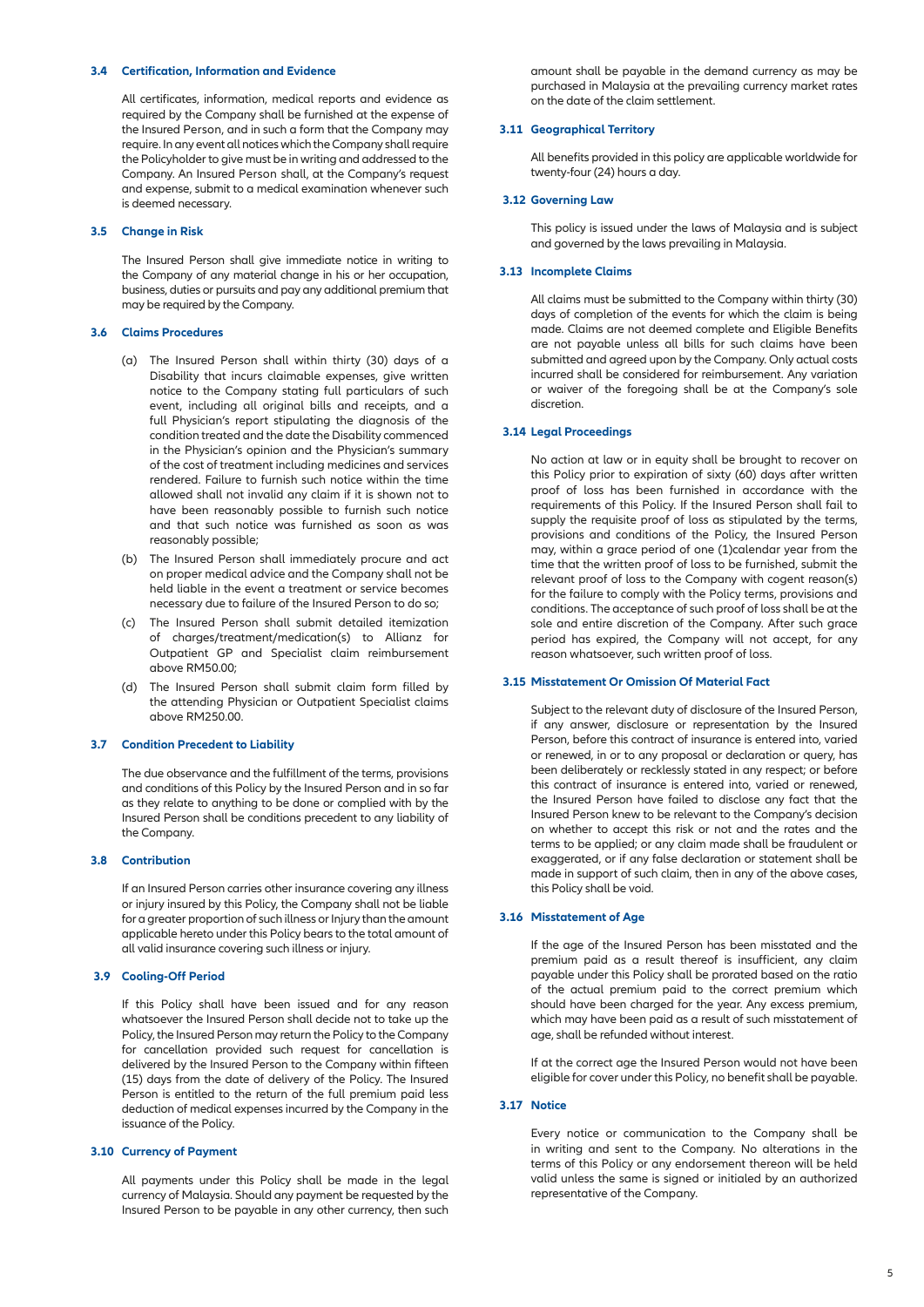#### **3.18 Overseas Treatment**

If the Insured Person seeks treatment overseas, benefits in respect of the treatment shall be covered subject to the exclusions, limitations and conditions specified in this Policy and all benefits will be payable based on the official exchange rate ruling on the last day of the Period of Confinement and shall exclude the cost of transport to the place of treatment provided:

- (a) An Insured Person travelling abroad for a reason other than for medical treatment, needs to be confined to a Hospital outside Malaysia as a consequence of a Medical Emergency.
- (b) An Insured Person upon recommendation of a Physician and has to be transferred to a Hospital outside Malaysia because the specialised nature of the treatment, aid, information or decision required can neither be rendered nor furnished nor taken in Malaysia.

 Overseas treatment of a Disease, Sickness or Injury which is diagnosed in Malaysia and non-emergency or chronic conditions where treatment can reasonably be postponed until return to Malaysia are excluded.

#### **3.19 Ownership of Policy**

 Unless otherwise expressly provided for by Endorsement in the Policy, the Company shall be entitled to treat the Policyholder as the absolute owner of the Policy. The Company shall not be bound to recognize any equitable or other claim to or interest in the Policy, and the receipt of the Policy or a benefit by the Policyholder (or by his legal or authorized representative) alone shall be an effective discharge of all obligations and liabilities of the Company. The Policyholder shall be deemed to be responsible Principal of Agent of the Insured Persons covered under this Policy.

#### **3.20 Period Of Cover And Renewal**

This Policy shall become effective as of the date stated in the Schedule. The Policy Anniversary shall be one (1) year after the effective date and annually thereafter. On each such anniversary, this Policy is renewable at the premium rates in effect at that time and any change in the renewal premium shall be notified in writing at least thirty (30) days before change is effective.

 This Policy is renewable at the option of the Company. Application for change of benefits to a higher plan can only be made on renewal and is subject to acceptance by the Company upon Renewal.

#### **3.21 Portfolio Withdrawal Condition**

 The Company reserves the right to cancel the portfolio as a whole if it decides to discontinue underwriting this insurance product.

 Cancellation of the portfolio as a whole shall be given within thirty (30) days in writing to the Policyholder and the Company will run off all policies to expiry of the period of cover within the portfolio.

#### **3.22 Proof of Claim**

 The Company requires as part of the proof of claim, original bills and receipts with respect to Hospital confinement and the charges and fees incurred.

#### **3.23 Residence Overseas**

No benefit whatsoever shall be payable for any medical treatment received by the Insured Person outside Malaysia, if the Insured Person resides or travels outside Malaysia for more than ninety (90) consecutive days.

#### **3.24 Subrogation**

If the Company shall become liable for any payment under this Policy, the Company shall be subrogated to the extent of such payment to all the rights and remedies of the Insured Person against any party and shall be entitled at its own expense to sue in the name of the Insured Person. The Insured Person shall give or cause to be given to the Company all such assistance in his/ her power as the Company shall require to secure the rights and remedies and at the Company's request shall execute or cause to be executed all documents necessary to enable the Company to effectively to bring suit in the name of the Insured Person.

#### **3.25 Take-over Policies**

If this policy shall have commenced immediately upon termination of a preceding Policy and if an Insured Person shall have been afflicted with a medical Disability prior or at the time this policy started (and benefits under the preceding policy would have been available to him), such Insured Person shall continue to be covered for the existing Disability, but not to exceed the limits of the previous Policy on condition the Company has secured a copy of the preceding policy.

#### **3.26 Upgraded Policies**

If the Eligible Benefits to any Insured Person under the terms of this Policy be increased while it is in force or at the time of Renewal or replacement and if such Insured Person shall have been afflicted with a Disability prior or at the time the Benefits were increased, the Limits of Benefits payable in respect of such Disability shall not exceed the Limit of Benefits prior to the date the Benefits were upgraded.

#### **3.27 Upgraded Room and Board Co-Payment**

If the Insured Person is hospitalized at a published Room and Board rate which is higher than his/her eligible benefit, the Insured Person shall bear 20% of the other eligible benefits described in the Schedule of Benefits.

#### **3.28 Waiting Period**

Eligibility for benefits starts thirty (30) days after the Insured Person has been included in the Policy, except for a covered Accident occurring after the effective date of coverage.

#### **3.29 Duty of Disclosure**

- (a) Consumer Insurance Contract
	- Pursuant to Paragraph 5 of Schedule 9 of the Financial Services Act 2013, if the Insured Person had applied for this Insurance wholly for purposes unrelated to the Insured Person"s trade, business or profession, the Insured Person had a duty to take reasonable care not to make a misrepresentation in answering the questions in the Proposal Form and all the questions required by the Company fully and accurately and also disclose any other matter that the Insured Person knows to be relevant to the Company's decision in accepting the risks and determining the rates and terms to be applied, otherwise it may result in avoidance of contract, claim denied or reduced, terms changed or varied, or contract terminated. This duty of disclosure continued until the time the contract was entered into, varied or renewed.
- (b) Non-Consumer Insurance Contract Pursuant to Paragraph 4(1) of Schedule 9 of the Financial Services Act 2013, if the Insured Person had applied for this Insurance for purposes related to Insured Person's trade, business or profession, the Insured Person had a duty to disclose any matter that the Insured Person knows to be relevant to the Company's decision in accepting the risks and determining the rates and terms to be applied and any matter a reasonable person in the circumstances could be expected to know to be relevant,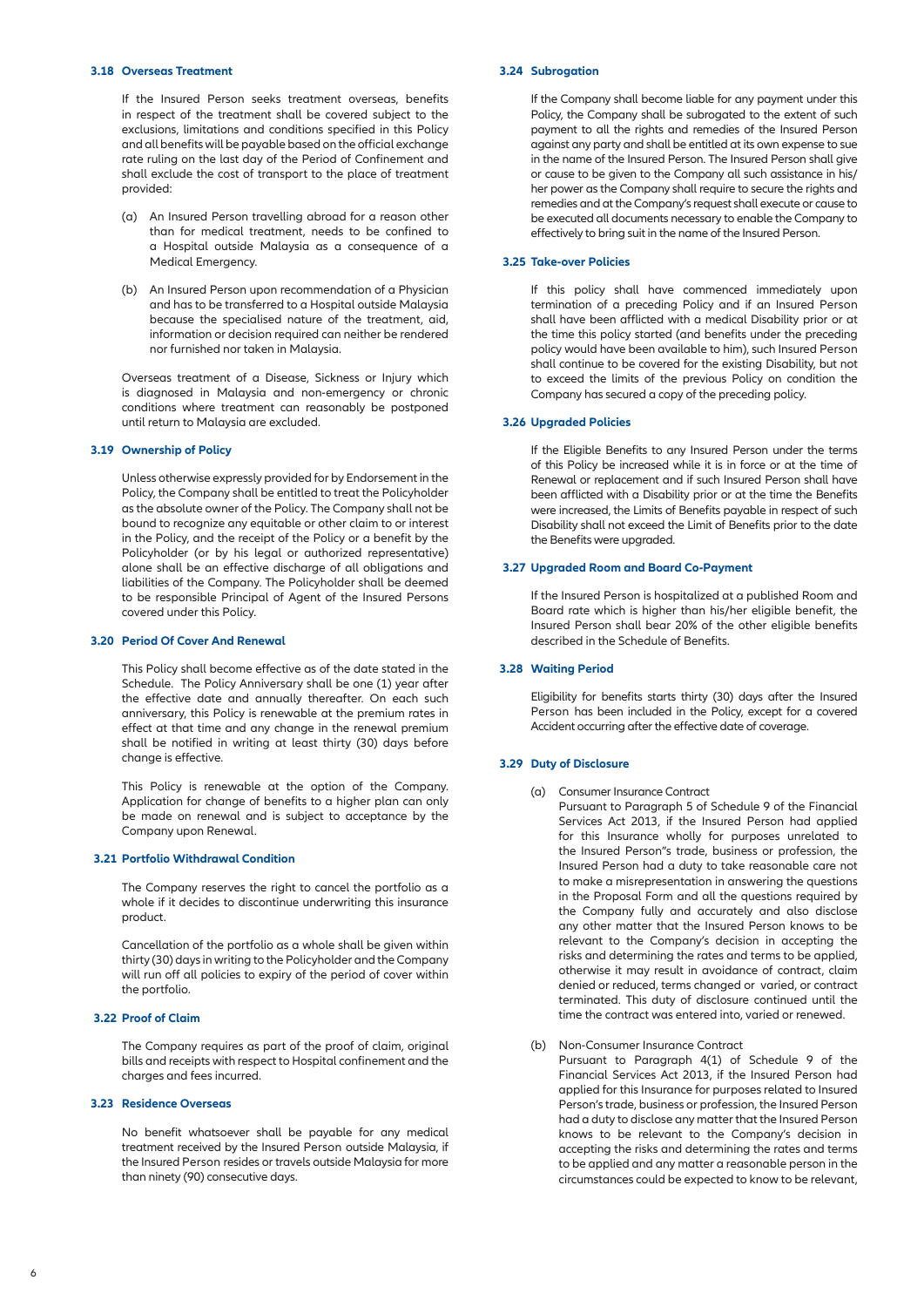otherwise it may result in avoidance of contract, claim denied or reduced, terms changed or varied, or contract terminated. This duty of disclosure continued until the time the contract was entered into, varied or renewed.

 (c) The Insured Person also has a duty to tell the Company immediately if at any time, after this Policy contract has been entered into, varied or renewed with the Company, any of the information given for this Policy contract is inaccurate or has changed.

#### **3.30 Applicable Tax**

 In the event that any sales and services tax, value added tax or any similar tax and any other duties, taxes, levies or imposts (collectively **"Applicable Tax"**) whatsoever are introduced by any authority and are payable under the laws of Malaysia in connection with any supply of goods and/or services made or deemed to be made under this Policy, We will be entitled to charge any Applicable Tax as allowed by the laws of Malaysia. Such Applicable Tax payable shall be paid in addition to the applicable premiums and other charges. All provisions in this Policy on payment of premiums and default hereof shall apply equally to the Applicable Tax.

### **4. Description of Benefits – Rider**

#### **4.1 Outpatient General Practitioner (GP)**

A benefit only applicable for treatment within Malaysia. This benefit allows cashless access to medical care with an electronic card, covered within the policy at panel GP clinics. The benefit covers for expenses incurred for the consultation with a legally registered GP as a result of Sickness and Injuries for a covered Disability where hospitalization is not required up to a limit as set forth in the Schedule of Benefits.

This benefit does not cover routine medical examinations.

The benefit covers:

#### **4.1.1 Consultation**

Covers the consultation charges by a GP at a panel clinic only. Dietician services are not covered.

#### **4.1.2 Medication**

Covers the cost of medication, which requires a GP's prescription for a maximum of one (1) month supply.

#### **4.1.3 Injection**

Covers the cost of injection, which requires a GP's administration. Preventive immunization/vaccination is not covered.

#### **4.1.4 Diagnostic Lab/X-ray Procedures**

Covers the cost of laboratory and x-ray procedures done at a GP's clinic in accordance to the Disability treated. Ultrasound / sonatron / heat therapy is not covered under this benefit.

#### **4.1.5 Outpatient Surgical Procedure**

Covers for procedures done by a GP at the panel clinic.

#### **4.2 Outpatient Specialist Care**

A benefit only applicable for treatment within Malaysia. The reimbursement of actual expenses incurred for the consultation with a legally registered Specialist as a result of Sickness and Injuries for a covered Disability where hospitalization is not required up to a limit as set forth in the Schedule of Benefits provided there is a referral letter by a

qualified GP from a panel clinic only prior to the Specialist visit. The referral letter is only valid for thirty (30) days from the date of visit of the GP's panel clinic.

This benefit does not cover routine medical examinations.

The benefit covers:

#### **4.2.1 Consultation**

Covers the consultation charges by a Specialist except when such consultation is follow-up care after discharge from Hospital or Daycare procedure for surgical or non-surgical Hospital stay, which is covered under the Hospital and Surgical Benefit. No cross referrals are allowed except if it is related to the same Disability. Dietician services are not covered.

#### **4.2.2 Medication**

Covers the cost of medication, which requires a Specialist's prescription for a maximum of one (1) month supply.

#### **4.2.3 Injection**

Covers the cost of injection, which requires a Specialist's administration. Preventive immunization/vaccination is not covered.

#### **4.2.4 Diagnostic Lab/X-ray Procedures**

Covers the cost of laboratory and x-ray procedures done by a Specialist in accordance to the Disability treated.

#### **4.2.5 Outpatient Specialist procedures**

Covers for procedures done by a Specialist in his/her clinic on an Outpatient basis. The benefits stated hereunder are subject to the limits of the Schedule of Benefits.

### **5. Special Provisions**

#### **5.1 Eligibility**

 Those eligible for insurance under this Policy from the commencement date of this Policy are the present and future full-time of Employees of the Employer actively at work as at the date of eligibility and who are below sixty five (65) years of age.

Future full-time employees actively at work as at the date of eligibility will be eligible to participate in the insurance according to the date mentioned in the Employee Enrollment Form.

If an Employee is not actively engaged at his/her occupational class of work on the date that he/she would otherwise be eligible in accordance with the above-mentioned requirements, his/her eligibility date will be deferred to the first (1st) day of the month immediately following his/her return to active full-time work.

 Dependents who are eligible to be insured shall, from time to time this Policy is in force, be included in this Policy if:

- (a) The Company requests such inclusion;
- (b) The Dependents are eligible to be insured in accordance with the terms and standards of acceptance by the Company;
- (c) A legally married spouse who are below sixty five (65) years of age;
- (d) Unmarried children who had attained the age of fifteen (15) years old but under twenty (20) years of age or twenty four (24) years of age if still receiving full time higher education and who are not gainfully employed.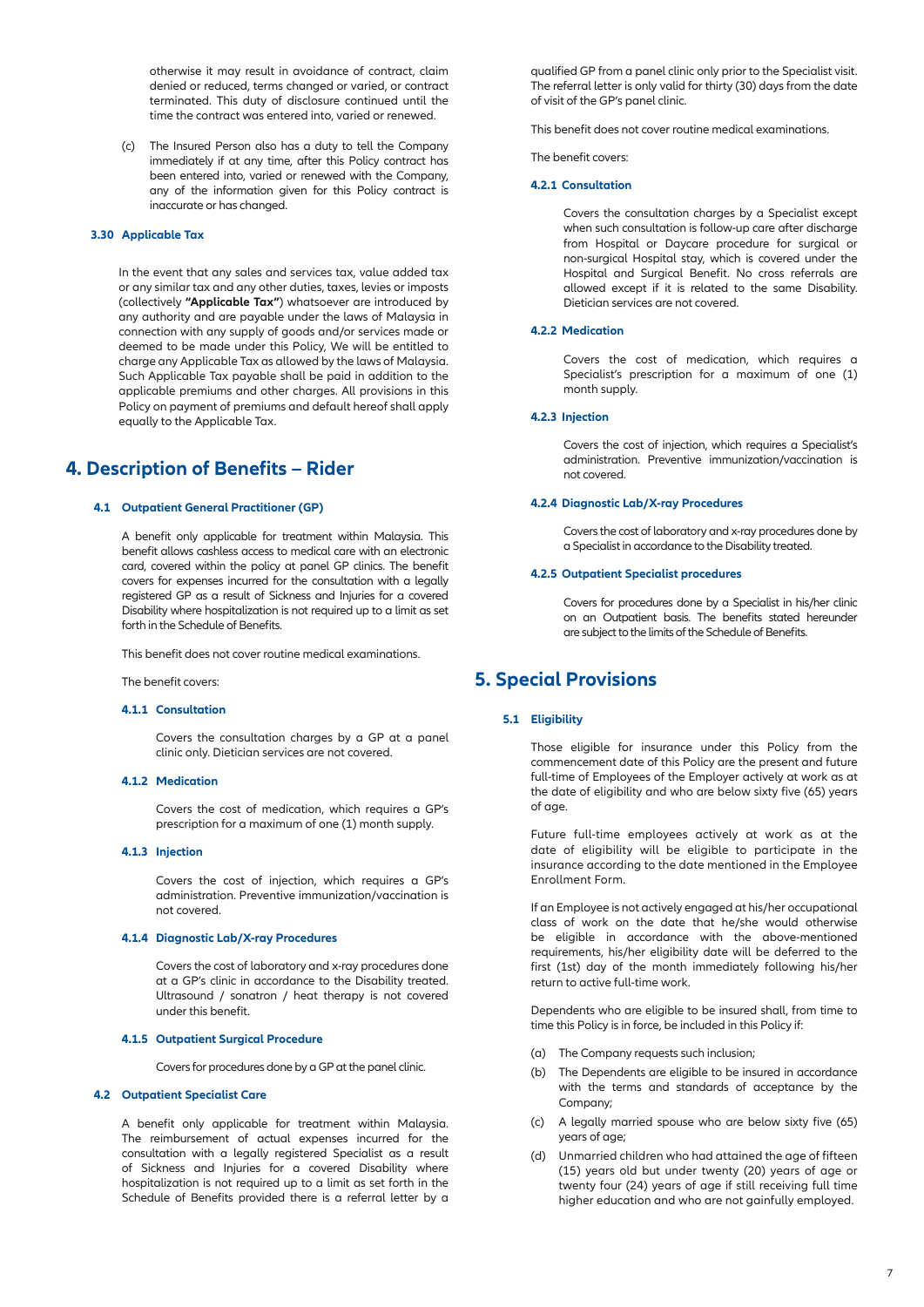### **6. General Provisions**

#### **6.1 Automatic Addition/Deletion/Change Status**

Addition of new employee and/or their dependent (i.e. upon employment, confirmation of employment, marriage, birth of child, etc), is as stated in **General Provisions 6.4**. Deletion of existing employees and/or dependent (i.e. upon resignation, termination of employment, divorce or death), is as stated in **General Provisions 6.10**. Any change in employee status (i.e. promotion) must be notified to the Company in advance or within sixty (60) days from the Member's effective date of coverage.

#### **6.2 Change of Benefits and Coverage**

Application for Change of Benefits to a higher Plan and/or Coverage to include Spouse and/or Dependent(s) can only be made on Policy Anniversary Date, and is subject to satisfactory evidence of insurability and acceptance by the Company. The Claim payable (in cases where plan is upgraded to a higher benefit) shall be computed based on the limit of benefits under the old plan if:

- (a) It arises within thirty (30) days from the accepted date of change;
- (b) It is due to any of the Specific Illness within one hundred and twenty (120) days from accepted date of change;
- (c) It is due to a medical condition diagnosed prior to the accepted date of change.

#### **6.3 Contract**

This Policy, any supplementary benefits or endorsements thereto, and the Application attached hereto, and made a part hereof, constitutes the entire contract between the parties hereto. All statements made by the Employer or by any person insured hereunder shall, in the absence of fraud or non-disclosure of material facts, be deemed representation and not warranties and no such statements shall make void this Policy or be used in defence of a claim hereunder.

 No agent is authorized to make or modify this contract, or extend the time of payment of premium, to waive any lapse or forfeiture or waive any of the Company's rights or requirements or to bind the Company's by making any promise or by accepting any representation or information not contained herein.

Only authorized personnel of the Company has the power on its behalf to issue permits or to extend the time for making any premium payment thereon. The Company shall not be bound by any promise or representation given by any person other than authorized personnel from the Company and only in writing.

#### **6.4 Effective Date of Individual Insurance**

 Subject to any evidence of health as stipulated in **General Provisions 6.11** hereof, the insurance of each present and future eligible employee shall take effect on the employee's eligibility date provided the Employer notifies the Company within sixty (60) days after eligibility date and pays the premium required on the Employee's insurance for the period from the effective date of the insurance to the following Renewal Date. If the Company is notified after sixty (60) days from the eligibility date, the insurance shall take effect on the date the Company receives notification, subject to satisfactory evidence of insurability and acceptance by the Company.

Subject to any evidence of health as stipulated in **General Provisions 6.11** hereof, the insurance of a Dependent shall take effect on the dependent's eligibility date, provided the Employer notifies the Company within sixty (60) days after the eligibility date and pays the premium required on the dependent's insurance for the period from the effective date of the insurance to the following Renewal Date. If the Company

is notified after sixty (60) days from the eligibility date, the insurance shall take effect on the date the Company receives notification, subject to satisfactory evidence of insurability and acceptance by the Company.

#### **6.5 Participation Requirement**

This insurance is afforded on a non-contributory basis, where the premium payments are borne solely by the Employer, the persons eligible for insurance shall all be present and/or future permanent full-time employees of the Employer.

#### **6.6 Payment of Premiums**

All payments under this Policy shall be made in the legal currency of Malaysia. Should any payment be requested by the Insured Person to be payable in any other currency, then such amount shall be payable in the demand currency as may be purchased in Malaysia at the prevailing currency market rates on the date of the claim settlement.

#### **6.7 Record**

 The Employer shall furnish periodically to the Company, information relating to new employees and dependents to be insured and termination of insurance of Employees and Dependents that may be required by the Company to administer the coverage. Upon request by the Company, not more than once a year, the Employer shall furnish a statement to the Company of the ages, occupations and such other relevant data concerning the Employees as may reasonably be considered to have a bearing on the administration of the coverage and on the determination of the future premium rates. Such information and records shall be open for inspection by the Company at any reasonable time.

#### **6.8 Renewal Privilege**

 This Policy is issued on a yearly renewable basis and may be renewed from year to year subject to the consent of the Company and its provisions as therein contained.

#### **6.9 Special Conditions**

 The following conditions will be applicable to all Insured Persons and their Dependents, if any:

- (a) There will be a waiting period of thirty (30) days from the commencement date of insurance for Sickness benefits;
- (b) No benefits will be payable if hospitalization and/or Illness commence within this period;
- (c) Coverage for accidental bodily Injuries will, however, be effective upon the commencement of insurance.

#### **6.10 Termination of Individual Insurance**

 The insurance of an insured Employee shall terminate on the earliest happening of any of the following:

(a) On the date of termination of employment with the Employer.

 The absence of an insured Employee from active work on account of Disability or on account of leave of absence or temporary lay-off shall not constitute termination of the Employee's status as an eligible employee unless and until the Employer shall either notify the Company of such termination, in advance or within thirty (30) days from the termination date or shall cease to make premium payment on account of such Employee's Insurance. The Employee's last day of coverage under this insurance scheme will be the Employee's termination date of employment provided no claims have been paid on behalf of the Employee during this period. If claims have been paid during this period or if the Company was notified after thirty (30) days, then the Employee's coverage date will cease on the date the Company was notified of the Employee's termination. However, in no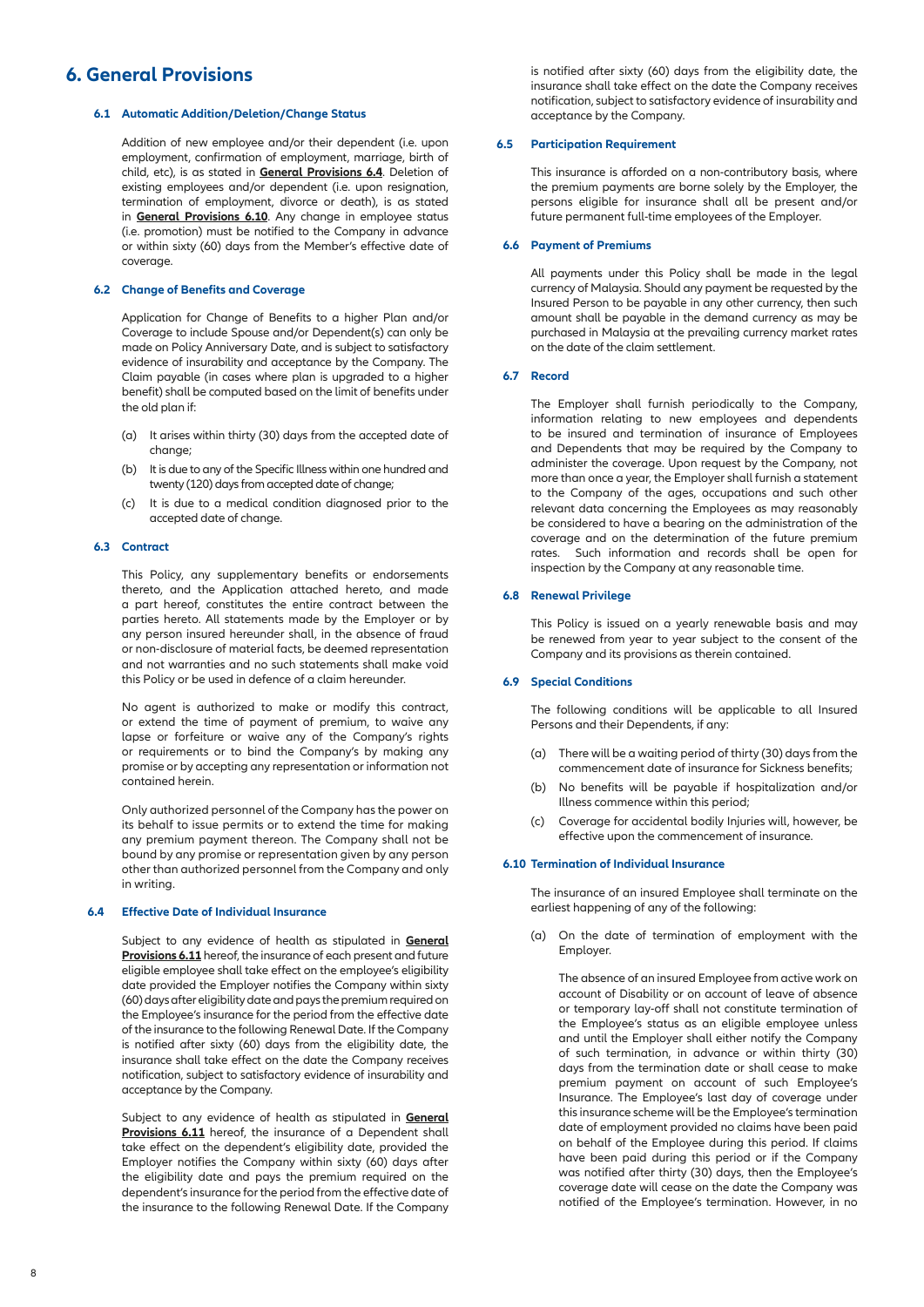event shall an Employee's status as an eligible employee be continued for longer than three (3) months during any period of leave of absence or temporary lay-off unless with the written consent of the Company without which, at the end of such period the Employee's status as an eligible employee shall automatically terminate. Notwithstanding the above, the insurance shall not be continued in any case for an Employee who is called up for full-time military service, in which case the Employee is deemed to be no longer in the service of the Employer; or

- (b) On the date when premium payments for an insured Employee's insurance are discontinued for any cause; or
- (c) On the date of termination of this Policy by either the Employer or the Company; or
- (d) At the end of the policy year following an insured Employee and Dependent, if any, attaining sixty-five (65) years of age.

 The insurance of an insured Employee's Dependent shall terminate:

- (a) On the date of termination of the insurance afforded to the insured Employee; or
- (b) On the date such Dependant ceases to be a Dependent as defined herein.

#### **6.11 Evidence of Health**

Satisfactory evidence of health shall be required by the Company before an Employee and Dependent, if any, is accepted for insurance and is also required in the case of an increase in hospitalization benefits for the insured Employee and Dependent. If the result of medical examination proves to be unsatisfactory, the Company may accept the insurance in other than the usual terms or decline the insurance for the Employee and/or Dependent.

#### **6.12 Premiums**

 The annual premium rates under the respective plans for Employees and their Dependent s, if any, are as per Schedule attached.

All premiums on this Policy are to be paid to the Head Office of the Company in Malaysia, or to the Branch Offices of the Company designated by the Company for this purpose.

The first premium (i.e. the Policy Annual Premium) shall be paid on the commencement date of this Policy and thereafter on the commencement date of the next billing cycle. Subsequent premiums (i.e. Endorsement/Adjustment Billing Premiums) shall be paid on the premium due date. The payment of any premium shall not maintain the insurance under this Policy in force beyond the date when the next premium becomes due and payable except as provided in the attached Schedule.

 All insurance hereunder shall terminate upon the premium due date if written notice that this Policy will not be renewed is given to the Company by the Employer on or before the said due date.

 The Company will furnish the Employer with a Billing Statement of each premium due, which shall include a record of premium adjustment, if any. Premium adjustments involving return of unearned premiums to the Employer shall be limited to the period of twelve (12) months immediately preceding the date of receipt by the Company of evidence that such adjustments should be made, but not later than thirty (30) days from the expiry date of the policy.

 The premium rates shall be reviewed on a yearly basis and subject to adjustment, if required, based on the experience of the Allianz Care - SMI portfolio. However, Company would review renewal rates on an individual basis if required instead of the group as a whole. This would be based on satisfactory of health condition.

#### **6.13 Co-Ordination of Benefits**

The benefits stated hereunder are subject to the limits of the Schedule of Benefits and in compliance with the "ACT".

- (a) No benefits shall be payable for any Disability arising out of injury while in the course of employment when benefits are received under Workmen's Compensation Ordinance, SOCSO or similar legislation unless such benefits do not fully cover incurred charges which are covered under the Policy;
- (b) No benefits shall be payable for charges which have already been received under other medical insurance or government plans except for charges which are not fully covered under such plans;
- (c) If an Insured Person is transferred from a Government Hospital to a Private Hospital (or vice-versa) for the same Disability, the combined aggregate of eligible expenses incurred from both Hospitals shall be allocated and appropriated to the relevant Schedule of Benefits and benefit limits applicable to the latter (second) Hospital that the Insured Person is transferred to;
- (d) If an Insured Person is transferred from Ambulatory Care (outpatient setting) to In-Hospital Care (inpatient setting) or vice-versa for the same Disability, the Insured Person shall be entitled to claim separately for both benefits under the respective benefit limits stated in the Schedule of **Benefits**

### **7. Exclusions - Hospitalization**

 This contract does not cover any hospitalization, surgery or charges caused directly or indirectly, wholly or partly, by any one (1) of the following occurrences:

- 1. Pre-existing illness for the first twelve (12) months of cover.
- 2. Specified Illnesses occurring during the first one hundred and twenty (120) days of continuous cover.
- 3. Any medical or physical conditions arising within the first thirty (30) days of the Insured Person's cover or date of reinstatement whichever is latest except for accidental Injuries.
- 4. Plastic/Cosmetic surgery, circumcision, eye examination, glasses and refraction or surgical correction of nearsightedness (Radial Keratotomy or Lasik) and the use or acquisition of external prosthetic appliances or devices such as artificial limbs, hearing aids, implanted pacemakers and prescriptions thereof.
- 5. Dental conditions including dental treatment or oral surgery except as necessitated by Accidental Injuries to sound natural teeth occurring wholly during the Period of Insurance.
- 6. Private nursing, rest cures or sanitaria care, illegal drugs, intoxication, sterilization, venereal disease and its sequelae, AIDS (Acquired Immune Deficiency Syndrome) or ARC (AIDS Related Complex) and HIV related diseases, and any communicable diseases required quarantine by law.
- 7. Any treatment or surgical operation for congenital abnormalities or deformities including hereditary conditions.
- 8. Pregnancy, child birth (including surgical delivery), miscarriage, abortion and prenatal or postnatal care and surgical, mechanical or chemical contraceptive methods of birth control or treatment pertaining to infertility. Erectile dysfunction and tests or treatment related to impotence or sterilization.
- 9. Hospitalization primarily for investigatory purposes, diagnosis, X-ray examination, general physical or medical examinations, not incidental to treatment or diagnosis of a covered Disability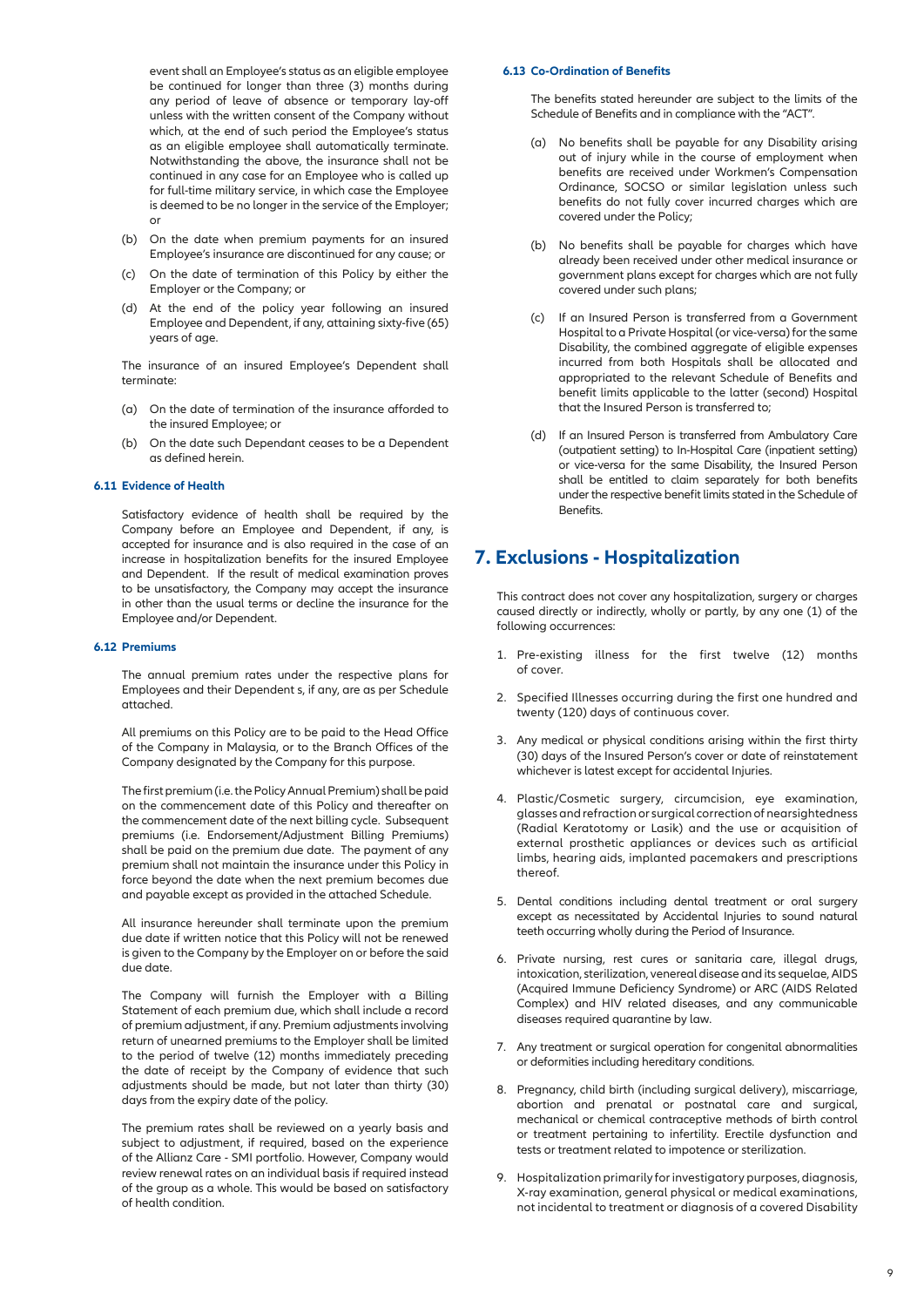or any treatment which is not Medically Necessary and any preventive treatments, preventive medicines or examinations carried out by a Physician, and treatments specifically for weight reduction or gain.

- 10. Suicide, attempted suicide or intentionally self-inflicted injury while sane or insane.
- 11. War or any act of war, declared or undeclared, criminal or terrorist activities, active duty in any armed forces, direct participation in strikes, riots and civil commotion or insurrection.
- 12. Ionising radiation or contamination by radioactivity from any nuclear fuel or nuclear waste from process of nuclear fission or from any nuclear weapons material.
- 13. Expenses incurred for donation of any body organ by an Insured Person and costs of acquisition of the organ including all costs incurred by the donor during organ transplant and its complications.
- 14. Investigation and treatment of sleep and snoring disorders, hormone replacement therapy and alternative therapy such as treatment, medical service or supplies, including but not limited to chiropractic services, acupuncture, acupressure, reflexology, bonesetting, herbalist treatment, massage or aroma therapy or other alternative treatment.
- 15. Care or treatment for which payment is not required or to the extent which is payable by any other insurance or indemnity covering the Insured Person and Disabilities arising out of duties of employment or profession that is covered under a Workman's Compensation Insurance Contract.
- 16. Psychotic, mental or nervous disorders, (including any neuroses and their physiological or psychosomatic manifestations).
- 17. Costs/expenses of services of a non-medical nature, such as television, telephones, telex services, radios or similar facilities, admission kit/pack and other ineligible non-medical items.
- 18. Sickness or Injury arising from racing of any kind (except foot racing), hazardous spots such as but not limited to skydiving, water skiing, underwater activities requiring breathing apparatus, winter sports, professional sports and illegal activities.
- 19. Private flying other than as a fare-paying passenger in any commercial scheduled airlines licensed to carry passengers over established routes.
- 20. Expenses incurred for sex changes.
- 21. Terrorism.

### **8. Exclusions – Outpatient GP and Outpatient Specialist Care**

 This contract does not cover any Outpatient GP and Specialist charges caused directly or indirectly, wholly or partly, by any one (1) of the following occurrences:

- 1. Members cannot purchase or acquire all types of external and internal appliances or devices (i.e. wheelchairs, implants, hearing aids, walking aids and etc).
- 2. Dental conditions including dental treatment or surgery except as a result of an accident.
- 3. Plastic/cosmetic consultation and surgery including eye examination, glasses, refractive errors of the eyes and its correction.
- 4. Hormone replacement therapy(s) which is not medically necessary.
- 5. Alternative therapies (i.e. acupuncture, chiropractic, reflexology and etc).
- 6. Surgical, mechanical or chemical contraceptive methods.
- 7. Sexual dysfunction, sex transformation whether by surgical or chemical.
- 8. Sexually transmitted diseases and its sequel, AIDS or HIV and its related complications.
- 9. Pregnancy, childbirth (including delivery), pre-natal, postnatal care, abortion, infertility and miscarriage.
- 10. Suicide, attempted suicide, self inflicted injury or overdose of any kind intentional or otherwise while sane or insane.
- 11. Routine health check-ups including gynaecological check-ups.
- 12. Outpatient physical or physiotherapy.
- 13. Speech and occupational therapy.
- 14. Treatment for congenital abnormalities, deformities and disabilities.
- 15. Vitamins, food supplements, preventive medicine which is not medically necessary, herbal cures, weight reduction or induction agents.
- 16. Soaps, shampoos or any toiletries items.
- 17. Treatment of Injuries sustained while under the influence of alcohol or narcotics or whilst in participation in any illegal or dangerous activities.
- 18. Allergy testing.
- 19. Psychotic, mental or nervous disorders, (including any neuroses and their physiological or psychosomatic manifestations).
- 20. House calls by doctors for any reason.
- 21. Purchase of treatment of rehabilitation drugs (i.e. smoking patches and etc).
- 22. Facial or treatment for Acne.
- 23. Dispense of member's current medication for a period of more than two (2) weeks except for member with chronic conditions e.g. diabetes, hypertension, etc where one (1) month supply is allowed.
- 24. Treatment/dispense of medication which are not consistent with diagnosis.

### **9. Limitations**

- (a) No benefit shall be payable with respect to any period of Hospital confinement unless the entire confinement and all the special Hospital services rendered and operations performed, if any, had been recommended and approved by a legally qualified medical practitioner;
- (b) No benefit shall be payable if the Hospital confinement upon which the claim is based is not related to the diagnosis and treatment of the condition for which Hospital confinement is required by the attending medical practitioner;
- (c) No benefit is payable for charges, fees or expenses not mentioned under **Part 2** hereof.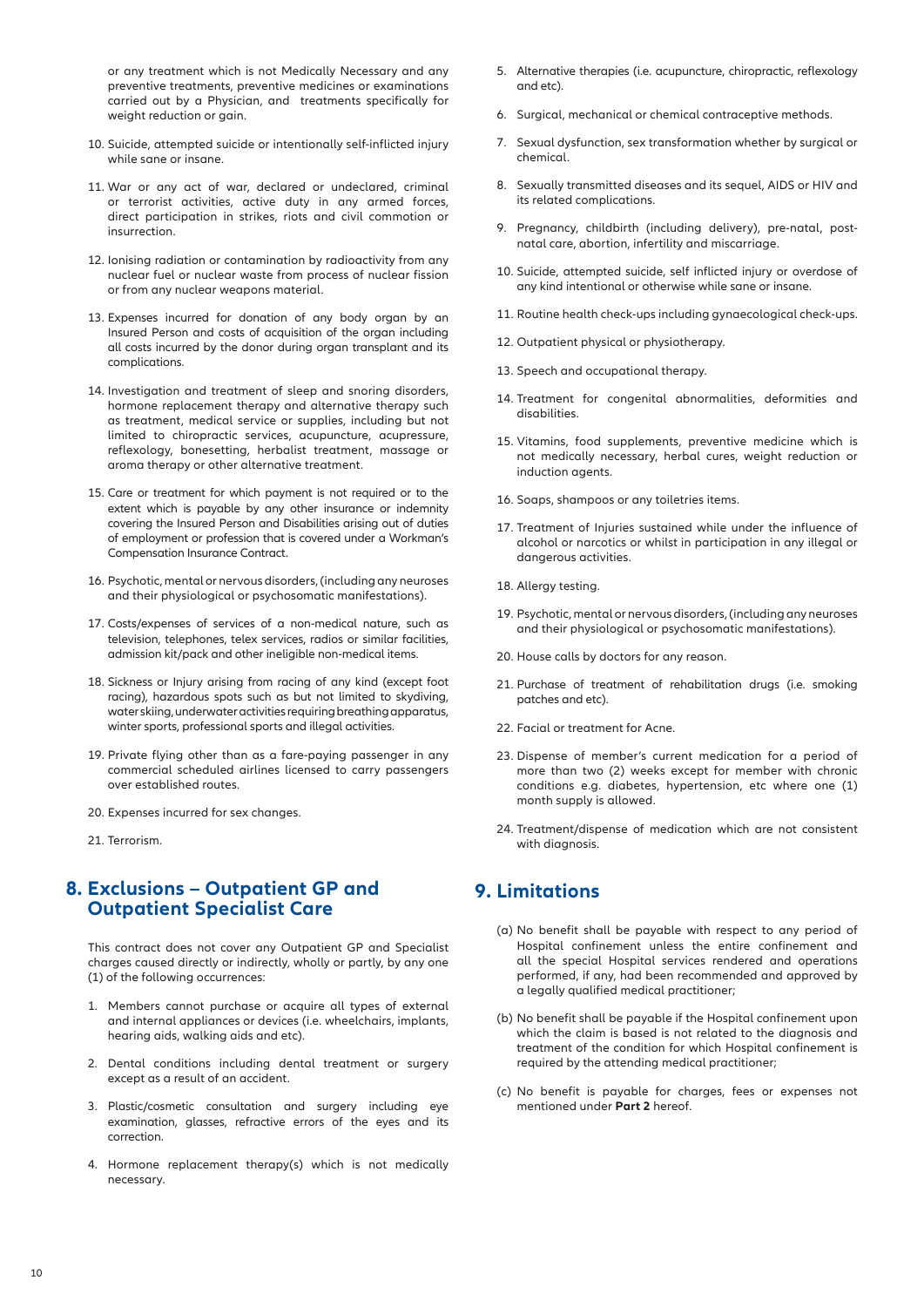## **Important**

The Policyholder shall read this Policy carefully, and if any error or misdescription be found herein, or if the cover is not in accordance with the wishes of the Policyholder, notice should at once be given to the Company and this Policy returned for amendment.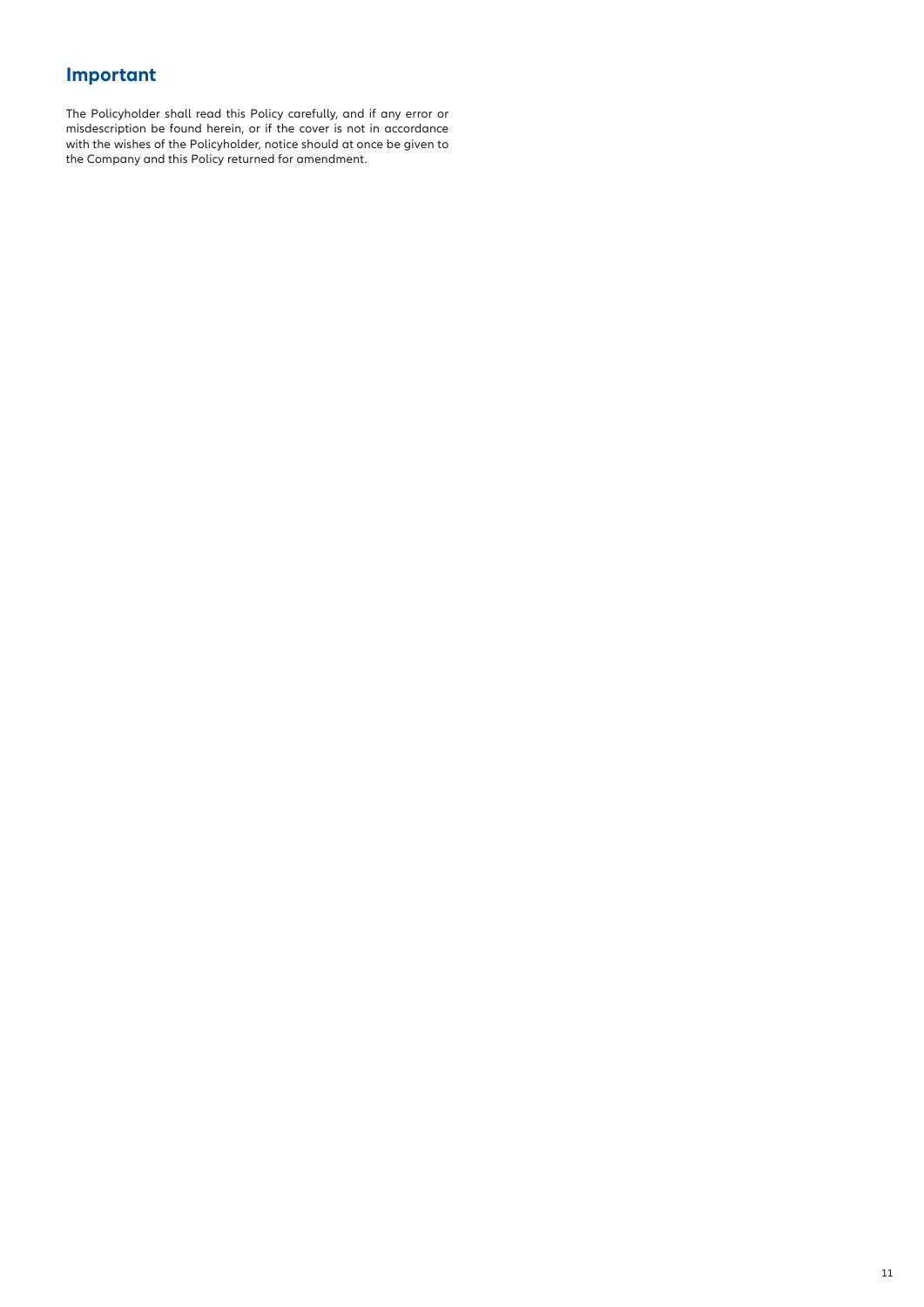**To Attach Schedule Here /** *Kepilkan Jadual Di Sini*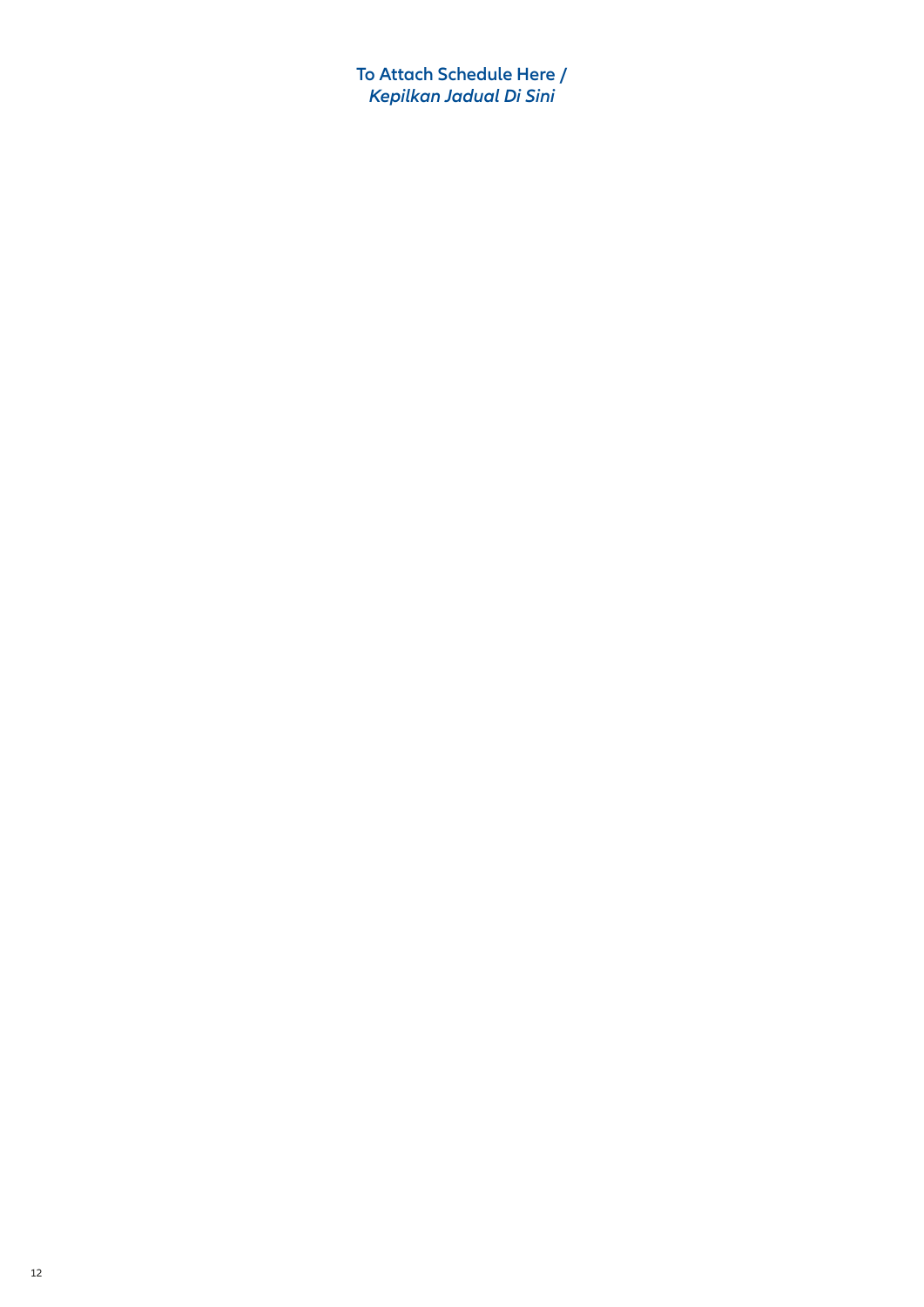# **ALLIANZ CARE – SMI**

**BAHAWASANYA** Orang Yang Diinsuranskan atau Pemegang Polisi menerusi sebuah permohonan dan perisytiharan yang akan menjadi asas bagi kontrak ini dan disifatkan sebagai terkandung di dalam perjanjian ini telah memohon **Allianz General Insurance Company (Malaysia) Berhad 200601015674 (735426-V)** (kemudian dari ini digelar "Syarikat") bagi insurans yang terkandung kemudian dari ini dan telah membayar premium yang dinyatakan dalam Jadual sebagai balasan bagi insurans tersebut untuk tempoh yang disebut dalam perjanjian ini.

Walaupun berdasarkan sebarang peruntukan di dalam Polisi ini, **asas kontrak** di atas adalah tidak terpakai kepada Orang Yang Diinsuranskan yang merupakan seorang individu yang membuat, mengubah atau memperbaharui kontrak insurans **sepenuhnya bagi tujuan yang tidak berkaitan dengan perdagangan, perniagaan atau profesion Orang Yang Diinsuranskan**

**MAKA POLISI INSURANS INI MENYAKSIKAN BAHAWA,** jika semasa dalam Tempoh Insurans, apa-apa kesakitan, Penyakit, penderitaan atau kecederaan akibat Kemalangan memerlukan Orang Yang Diinsuranskan tinggal di sebuah hospital untuk rawatan, Syarikat akan tertakluk pada terma dan syarat dan diendors pada Polisi ini, bayar kepada Orang Yang Diinsuranskan atau wakil peribadinya yang sejumlah atau jumlah-jumlah yang dinyatakan dalam Jadual Manfaat.

Dengan syarat sentiasa bahawa:

- (a) Liabiliti Syarikat tidak melebihi Had Tahunan Keseluruhan yang dinyatakan dalam Jadual Manfaat bagi mana-mana satu Tempoh Insurans bagi mana-mana satu Orang Yang Diinsuranskan dan mematuhi jadual fi – Fi Profesional yang ditetapkan dalam Jadual Ketiga Belas di bawah AKTA Kemudahan dan Perkhidmatan Penjagaan Kesihatan Swasta 1998 (Kemudahan Hospital Swasta dan Penjagaan Kesihatan Swasta Lain) Peraturan 2006 (kemudian dari ini dirujuk sebagai AKTA);
- (b) Polisi ini akan berkuat kuasa dari tarikh yang disebut di dalam Jadual. Polisi ini akan dikeluarkan untuk setahun dan di akhir setiap Tempoh Insurans boleh diperbaharui untuk setahun lagi tertakluk pada terma dan syarat yang dikemukakan;
- (c) Sekiranya berlaku apa-apa perubahan dalam Undang-Undang atau penggantian perundangan lain maka Polisi ini akan kekal berkuat kuasa tetapi liabiliti Syarikat adalah terhad pada jumlah sebagaimana Syarikat sepatutnya bertanggungjawab untuk bayar sekiranya Undang-Undang tidak dipinda.

### **1. TAKRIF**

- **1.1 KEMALANGAN** hendaklah bermaksud kejadian yang berlaku secara tiba-tiba, tidak disengajakan, tidak dijangka, luar biasa dan yang tertentu pada masa dan di tempat yang dikenal pasti, yang hendaklah, tanpa bergantung pada apa-apa sebab lain, menjadi satu-satunya sebab bagi kecederaan anggota badan.
- **1.2 RAWATAN PERGIGIAN AKIBAT KEMALANGAN** hendaklah bermaksud prosedur pergigian yang perlu akibat sesuatu kemalangan.
- **1.3 KERJA SEPENUH MASA SECARA AKTIF** hendaklah bermaksud menggunakan masa dan tenaga dengan sepenuhnya untuk berkhidmat kepada Majikan di tempat perniagaan yang lazim digunakan oleh Majikan tadi secara tetap dan berjadual yang mana setiap tugas yang dijalankan ada kaitan dengan Kakitangan beliau, tetapi seseorang Kakitangan itu akan dianggap bekerja sepenuh masa secara aktif pada setiap hari apabila beliau diberi cuti bergaji ataupun pada sesuatu hari biasa beliau tidak bekerja apabila beliau bukan di dalam keadaan Hilang Upaya atau dimasukkan ke Hospital, dengan syarat beliau telah bekerja sepenuh masa secara aktif pada hari biasa terakhir sebelumnya.
- **1.4 MANA-MANA SATU HILANG UPAYA** hendaklah bermaksud semua tempoh Hilang Upaya yang timbul daripada sebab yang sama termasuk mana-mana dan semua komplikasinya kecuali jika Orang Yang Diinsuranskan pulih sepenuhnya dan tidak perlu menjalani apa-apa rawatan lanjut (termasuk dadah, ubat, diet khas atau suntikan atau nasihat tentang keadaannya) bagi hilang upaya itu selama sekurangkurangnya sembilan puluh (90) hari selepas tarikh terakhir keluar Hospital dan Hilang Upaya berikutnya akibat daripada sebab yang sama hendaklah dianggap seolah-olah Hilang Upaya itu adalah yang baru.
- **1.5 KETERTERAPAN** hendaklah bermaksud perkhidmatan dan hak-hak (ke atas pembayaran ganti tertakluk kepada had maksimum yang disebutkan dalam Jadual Manfaat) dalam perkara Kemasukan di Hospital dan Penjagaan ambulatori yang diguna pakai di serata dunia, tertakluk kepada berikut:
	- (a) Apabila pekerja atau tanggungannya adalah penduduk Malaysia sedangkan Orang Yang Diinsuranskan itu kerap berada di luar Malaysia (untuk bekerja atau bersantai) kurang daripada sembilan puluh (90) hari kalendar apabila beliau memerlukan perkhidmatan atau rawatan perubatan di atas sebab-sebab kecemasan atau kemalangan; atau
	- (b) Apabila perkhidmatan perubatan yang diperlukan tidak terdapat di Malaysia. Maka, surat perujukan daripada doktor merawat yang memperakuikan bahawa perkhidmatan atau rawatan seperti itu tidak terdapat di Malaysia, tertakluk kepada kelulusan daripada Syarikat.
- **1.6 ANAK** hendaklah bermaksud mana-mana orang yang telah mencapai umur lima belas (15) hari dan tidak berkahwin, yang bergantung dari segi kewangan pada Orang Yang Diinsuranskan dan berumur kurang daripada dua puluh (20) tahun atau hingga dua puluh empat (24) tahun bagi mereka yang didaftarkan sebagai pelajar sepenuh masa di institusi pengajian yang diiktiraf.
- **1.7 PENYAKIT KONGENITAL** hendaklah bermaksud apa-apa keabnormalan perubatan atau fizikal yang wujud sejak lahir, dan juga keabnormalan fizikal neonatal yang berkembang dalam tempoh enam (6) bulan dari tarikh kelahiran. Ini termasuk semua jenis hernia dan epilepsi kecuali disebabkan oleh trauma yang berlaku selepas tarikh Orang Yang Diinsuranskan dilindungi secara berterusan di bawah Polisi ini.

#### **1.8 PEMBEDAHAN HARIAN**

 Pesakit yang perlu menggunakan kemudahan pemulihan untuk prosedur pembedahan yang dirancang terlebih dahulu di Hospital/klinik pakar (tetapi bukan untuk bermalam).

- **1.9 DOKTOR GIGI** hendaklah bermaksud orang yang berlesen atau berdaftar sewajarnya untuk mengamalkan pergigian dalam kawasan geografi yang menyediakan khidmat, tetapi tidak termasuk Doktor Gigi yang merupakan Orang Yang Diinsuranskan itu sendiri.
- **1.10 TANGGUNGA**N hendaklah bermaksud mana-mana orang yang berikut:
	- (a) Suami/isteri yang berkahwin secara sah;
	- (b) Anak yang tidak berkahwin yang telah mencapai umur lima belas (15) hari tetapi kurang daripada dua puluh (20) tahun atau dua puluh empat (24) tahun bagi yang masih menjadi pelajar sepenuh masa di pusat pengajian tinggi, dan yang tidak mempunyai pekerjaan bergaji.
- **1.11 HILANG UPAYA** hendaklah bermaksud Sakit, Wabak, atau Penyakit atau semua Kecederaan yang timbul daripada satu atau beberapa sebab yang berterusan.
- **1.12 DOKTOR ATAU PAKAR PERUBATAN ATAU PAKAR BEDAH**  hendaklah bermaksud pengamal perubatan berdaftar yang layak dan berlesen untuk mengamalkan perubatan barat dan yang semasa memberikan rawatan itu, mengamalkannya mengikut skop pelesenan dan latihannya di kawasan geografi profesion tersebut diamalkan, tetapi tidak termasuk Doktor, Pakar Perubatan atau Pakar Bedah yang merupakan Orang Yang Diinsuranskan itu sendiri.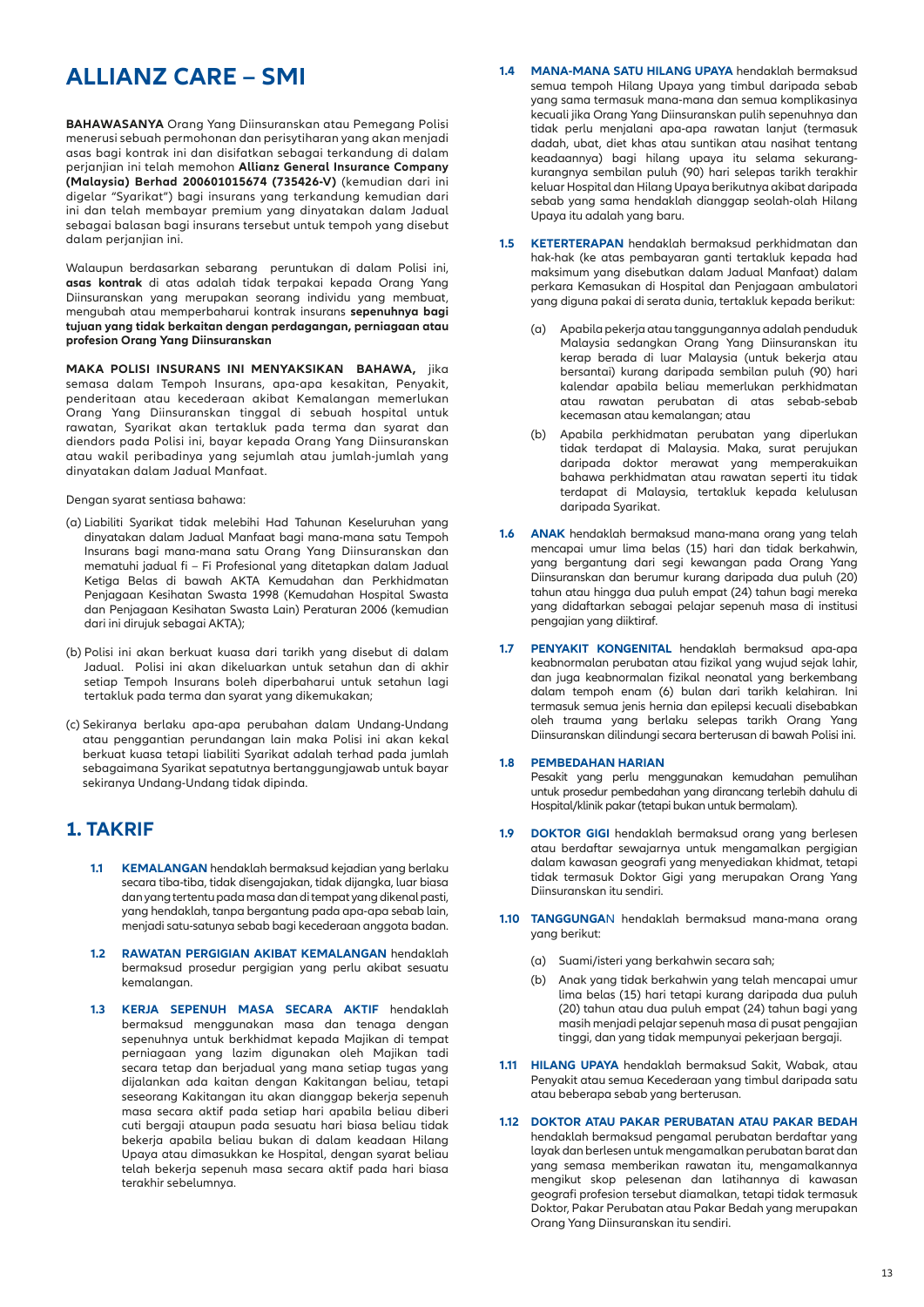- **1.13 PERBELANJAAN YANG LAYAK** hendaklah bermaksud belanja yang Perlu Dari Segi Perubatan yang ditanggung disebabkan oleh Hilang Upaya yang dilindungi tetapi tidak melebihi had manfaat dalam Jadual.
- **1.14 KECEMASAN** hendaklah bermaksud rawatan yang penting dalam keadaan yang mana perhatian perubatan yang segera diperlukan dalam masa dua belas (12) jam bagi Kecederaan, Penyakit atau sebarang gejala yang tiba-tiba dan tenat yang boleh mengancam nyawa ahli (contohnya kemalangan dan serangan jantung) atau menjejas kesihatan yang ketara.
- **1.15 HOSPITAL** hendaklah bermaksud hanya pertubuhan yang ditubuhkan dan didaftarkan sewajarnya sebagai Hospital untuk jagaan dan rawatan orang yang sakit dan cedera sebagai pesakit atas katil berbayar, dan yang:
	- (a) Mempunyai kemudahan untuk diagnosis dan pembedahan utama;
	- (b) Menyediakan khidmat jagaan dua puluh empat (24) jam sehari oleh jururawat berdaftar dan bersiswazah;
	- (c) Di bawah penyeliaan Pakar Perubatan; dan
	- (d) Bukan klinik; tempat untuk orang ketagih alkohol dan dadah; pusat jagaan atau rumah pemulihan atau rumah orang tua atau pertubuhan yang serupa.
- **1.16 PENGHOSPITALAN** hendaklah bermaksud dimasukkan ke Hospital sebagai pesakit dalam yang berdaftar untuk rawatan yang Perlu Dari Segi Perubatan bagi Hilang Upaya yang dilindungi apabila disyorkan oleh Pakar Perubatan. Pesakit tidak boleh dianggap sebagai pesakit dalam jika pesakit tidak tinggal di Hospital secara fizikal sepanjang tempoh dimasukkan ke Hospital.
- **1.17 KECEDERAAN** hendaklah bermaksud kecederaan anggota badan yang semata-mata disebabkan oleh Kemalangan.
- **1.18 ORANG YANG DIINSURANSKAN** hendaklah bermaksud orang yang dinyatakan dalam Jadual Polisi termasuk Tanggungannya (jika berkenaan).
- **1.19 UNIT RAWATAN RAPI** hendaklah bermaksud satu bahagian di Hospital yang dinamakan sebagai Unit Rawatan Rapi oleh Hospital, dan yang diselenggara dua puluh empat (24) jam hanya untuk rawatan bagi pesakit dalam keadaan kritikal dan dilengkapi khidmat jagaan dan perubatan khas yang tidak disediakan di mana-mana bahagian lain Hospital itu.
- **1.20 HOSPITAL KERAJAAN MALAYSIA** hendaklah bermaksud Hospital yang bayaran khidmatnya tertakluk kepada Akta Fi 1951, Perintah Fi (Perubatan) 1982 dan/atau pindaan berikutnya jika ada.
- **1.21 PERLU DARI SEGI PERUBATA**N hendaklah bermaksud khidmat perubatan yang:
	- (a) Selaras dengan diagnosis dan rawatan perubatan biasa bagi Hilang Upaya yang dilindungi; dan
	- (b) Menurut piawai amalan perubatan yang baik, selaras dengan piawai semasa bagi rawatan perubatan profesional, dan juga dengan manfaat kesihatan yang sah; dan
	- (c) Bukan untuk kemudahan Orang Yang Diinsuranskan atau Pakar Perubatan, dan tidak dapat diperoleh sewajarnya di luar Hospital (jika dimasukkan ke wad sebagai pesakit dalam); dan
	- (d) Bukan berbentuk eksperimen, penyelidikan atau kajian, pencegahan atau penyaringan; dan
	- (e) Yang bayarannya berpatutan, munasabah dan biasa diamalkan bagi Hilang Upaya itu.
- **1.22 AHLI** bermaksud sama ada Kakitangan atau Tanggungan.

#### **1.23 HAD TAHUNAN KESELURUHAN**

 Manfaat yang dibayar bagi belanja yang dikenakan untuk rawatan yang diberikan kepada Orang Yang Diinsuranskan dalam Tempoh Insurans hendaklah dihadkan mengikut Had Tahunan Keseluruhan seperti yang dinyatakan dalam Jadual

Manfaat tanpa mengira jenis Hilang Upaya. Jika Had Tahunan Keseluruhan telah dibayar, maka semua insurans untuk Orang Yang Diinsuranskan di bawah ini hendaklah dihentikan bayarannya serta-merta bagi baki Tahun Polisi tersebut.

- **1.24 PESAKIT LUAR** hendaklah bermaksud Orang Yang Diinsuranskan yang menerima jagaan atau rawatan perubatan tanpa dimasukkan ke Hospital dan termasuk rawatan di pusat Rawatan Harian.
- **1.25 PEMEGANG POLISI** hendaklah bermaksud orang atau badan korporat yang kepadanya Polisi dikeluarkan bagi melindungi orang yang secara khusus dikenal pasti sebagai Orang Yang Diinsuranskan dalam Polisi ini.
- **1.26 TAHUN POLISI** hendaklah bermaksud tempoh satu (1) tahun termasuk tarikh mula kuat kuasa Insurans dan sebaik sahaja selepas tarikh itu, atau tempoh satu (1) tahun selepas Polisi Pembaharuan atau Polisi Diperbaharui.
- **1.27 MASALAH-MASALAH PRAWUJUD** hendaklah bermaksud Hilang Upaya yang diketahui sewajarnya oleh Orang Yang Diinsuranskan. Orang Yang Diinsuranskan dianggap mengetahui sewajarnya keadaan sedia ada itu apabila:
	- (a) Orang Yang Diinsuranskan telah atau sedang menerima rawatan;
	- (b) Nasihat perubatan, diagnosis, jagaan atau rawatan yang telah disyorkan;
	- (c) Gegala yang jelas dan tepat dapat atau telah dilihat dengan nyata; atau
	- (d) Kewujudannya dapat diperhatikan dengan jelas bagi orang yang mengalami keadaan itu.
- **1.28 UBAT YANG DIPRESKRIPSIKAN** hendaklah bermaksud ubat yang diberikan oleh Pakar Perubatan, Ahli Farmasi Berdaftar atau Hospital dan yang dipreskripsikan oleh Pakar Perubatan atau Pakar bagi rawatan Hilang Upaya yang dilindungi.
- **1.29 BAYARAN MUNASABAH DAN BIASA DIAMALKAN** hendaklah bermaksud bayaran rawatan perubatan yang perlu dari segi perubatan, yang dianggap munasabah dan biasa diamalkan selagi bayaran itu tidak melebihi had biasa bayaran yang dibuat oleh pihak lain yang sama kedudukannya di tempat bayaran itu dikenakan, apabila memberikan rawatan, khidmat atau bekalan seumpamanya atau yang serupa kepada individu dengan jantina yang sama dan kategori umur yang sama untuk Sakit, Penyakit atau Kecederaan serta selaras dengan piawai dan amalan perubatan yang diterima dan tidak boleh diabaikan tanpa menjejaskan keadaan perubatan Orang Yang Diinsuranskan.
- **1.30 POLISI PEMBAHARUAN ATAU POLISI DIPERBAHARUI** hendaklah bermaksud Polisi yang telah dibaharui tanpa apaapa tempoh luput sebaik sahaja tamatnya tempoh setelah Polisi sebelumnya dengan kandungan yang sama tamat tempoh.
- **1.31 SAKIT, WABAK ATAU PENYAKIT** hendaklah bemaksud keadaan fizikal yang ditunjukkan dari segi patologi berbeza daripada keadaan kesihatan yang normal.
- **1.32 PAKAR** hendaklah bermaksud pengamal perubatan atau pergigian yang berdaftar dan berlesen sewajarnya di kawasan geografi yang khidmat tersebut diberikan, dan yang diklasifikasikan oleh pihak berkuasa kesihatan yang berkenaan sebagai orang yang mempunyai kepakaran yang tinggi dan khusus dalam bidang perubatan atau pergigian yang tertentu, tetapi tidak termasuk Pakar Perubatan atau Pakar Bedah yang merupakan Orang Yang Diinsuranskan itu sendiri.
- **1.33 PENYAKIT TERTENTU** hendaklah bermaksud Hilang Upaya berikut dan komplikasi yang berkaitan dengannya, yang wujud dalam tempoh satu ratus dua puluh (120) hari pertama Insurans bagi Orang Yang Diinsuranskan:
	- (a) Hipertensi, diabetes melitus dan Penyakit kardiovascular;
	- (b) Semua tumor, kanser, sista, nodul, polip, batu dalam sistem kencing dan biliari;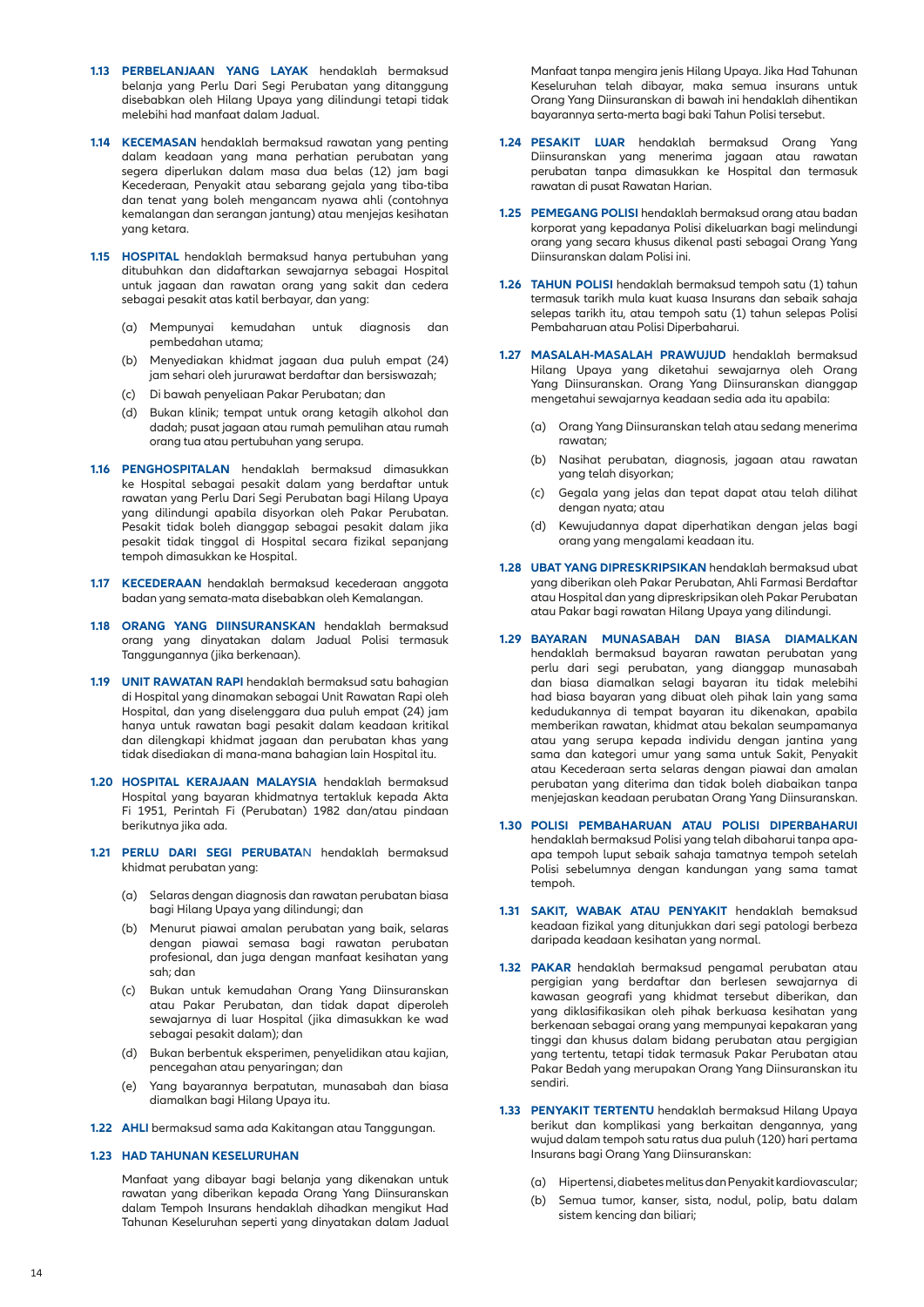- (c) Semua Penyakit telinga, hidung (termasuk sinus) dan tekak;
- (d) Hernia, hemoroid, fistula, hidrosele, varikosele;
- (e) Endometriosis termasuk Penyakit sistem pembiakan;
- (f) Gangguan spina vertebro (termasuk diska) dan Penyakit lutut.
- **1.34 PEMBEDAHAN** hendaklah bermaksud mana-mana prosedur perubatan yang berikut:
	- (a) Untuk menginsisi, mengeksisi atau mengelektrokauteri mana-mana bahagian organ atau badan kecuali untuk khidmat pergigian;
	- (b) Untuk membaiki, mengubah atau membentuk semula mana-mana bahagian organ atau badan;
	- (c) Untuk mengurangkan fraktur atau dislokasi melalui manipulasi;
	- (d) Penggunaan endoskopi untuk mengeluarkan batu atau objek dari larinks, bronkus, trakea, esophagus, perut, usus, pundi kencing atau uretra.
- **1.35 TEMPOH TANGGUH** hendaklah bermaksud tiga puluh (30) hari pertama antara masa bermulanya Hilang Upaya Orang Yang Diinsuranskan dan bermulanya tarikh Polisi/tarikh pengembalian semula, dan terpakai hanya apabila orang itu dilindungi pertama kalinya. Hal ini tidak terpakai selepas tahun pertama perlindungan. Walau bagaimanapun, jika insurans terhenti, maka Tempoh Tangguh akan terpakai sekali lagi.

### **2. Jenis Manfaat**

 Manfaat yang dinyatakan menurut dokumen ini adalah tertakluk pada had Jadual Manfaat dan mematuhi "AKTA".

#### **2.1 Bilik Hospital Dan Makan**

#### **(a) Bilik Biasa**

Pembayaran balik bagi Bayaran Munasabah dan Biasa Diamalkan yang Perlu Dari Segi Perubatan untuk penginapan di bilik dan makan. Jumlah manfaat hendaklah sama dengan bayaran sebenar yang dikenakan oleh Hospital semasa Orang Yang Diinsuranskan dimasukkan ke Hospital, tetapi manfaat tidak boleh melebihi, bagi mana-mana satu hari, kadar Manfaat Bilik dan Makan, dan bilangan maksimum satu ratus dua puluh (120) hari seperti yang ditetapkan dalam Jadual Manfaat. Orang Yang Diinsuranskan hanya layak menerima manfaat ini apabila dimasukkan ke Hospital sebagai pesakit dalam.

#### **(b) Unit Rawatan Rapi**

Pembayaran balik bagi Bayaran Munasabah dan Diamalkan yang Perlu Dari Segi Perubatan untuk bilik dan makan yang sebenarnya ditanggung semasa dimasukkan ke Hospital sebagai pesakit dalam di Unit Rawatan Rapi Hospital. Bayaran manfaat ini hendaklah sama dengan bayaran sebenar yang dikenakan oleh Hospital tertakluk kepada manfaat maksimum bagi mana-mana satu hari, dan bilangan maksimum hari, seperti yang ditetapkan dalam Jadual Manfaat. Apabila tempoh dimasukkan ke Hospital di Unit Rawatan Rapi melebihi tempoh maksimum dua puluh (20)hari yang ditetapkan dalam Jadual Manfaat, maka pembayaran balik akan dihadkan kepada kadar Bilik dan Makan Harian Hospital.

 Manfaat Bilik dan Makan Hospital tidak boleh dibayar bagi tempoh dimasukkan ke hospital tersebut apabila Manfaat Unit Rawatan Rapi Harian dibayar.

#### **2.2 Bekalan Dan Kidmat Hospital**

Pembayaran balik bagi Bayaran Munasabah dan Biasa Diamalkan yang sebenarnya ditanggung dan yang Perlu Dari Segi Perubatan untuk jagaan am, dadah dan ubat yang dipreskripsikan dan dimakan, pencucian dan pembalutan luka, anduh, acuan plaster, sinar-x, pemeriksaan makmal, elektrokardiogram, fisioterapi, ujian metabolisma basal, suntikan dan larutan intravena, pemberian darah dan plasma darah, tetapi tidak termasuk kos darah dan plasma semasa Orang Yang Diinsuranskan dimasukkan ke Hospital sebagai pesakit dalam di Hospital, hingga jumlah yang dinyatakan dalam Jadual Manfaat.

#### **2.3 Bayaran Pembedahan**

 Pembayaran balik bagi Bayaran Munasabah dan Biasa Diamalkan untuk pembedahan yang Perlu Dari Segi Perubatan oleh Pakar, termasuk lawatan penilaian prapembedahan Orang Yang Diinsuranskan oleh Pakar dan rawatan selepas pembedahan sehingga maksimum enam puluh (60) hari dari tarikh pembedahan, tetapi dalam tempoh maksimum yang dinyatakan dalam Jadual Manfaat. Jika lebih daripada satu pembedahan dijalankan bagi Manamana Satu Hilang Upaya, jumlah bayaran untuk semua pembedahan yang dijalankan, tidak boleh melebihi jumlah maksimum yang dinyatakan dalam Jadual Manfaat.

#### **2.4 Bayaran Pakar Bius**

 Pembayaran balik bagi Bayaran Munasabah dan Biasa Diamalkan oleh Pakar Bius untuk pemberian bahan bius yang Perlu Dari Segi Perubatan tidak boleh melebihi had yang ditetapkan dalam Jadual Manfaat.

#### **2.5 Bilik Bedah**

 Pembayaran balik bagi Bayaran Munasabah dan Biasa Diamalkan untuk Bilik Bedah yang berkaitan dengan prosedur pembedahan.

#### **2.6 Lawatan Pakar Perubatan Dalam Hospital**

 Pembayaran balik bagi Bayaran Munasabah dan Biasa Diamalkan oleh Pakar Perubatan untuk lawatan yang Perlu Dari Segi Perubatan ke atas pesakit dalam berbayar semasa dimasukkan ke Hospital kerana Hilang Upaya bukan pembedahan tertakluk kepada maksimum satu (1) lawatan sehari tidak melebihi maksimum satu ratus dua puluh (120) hari yang ditetapkan dalam Jadual Manfaat.

#### **2.7 Ujian Diagnostik Prahospital**

 Pembayaran balik bagi Bayaran Munasabah dan Biasa Diamalkan untuk ECG, sinar-x dan ujian makmal yang Perlu Dari Segi Perubatan yang dijalankan di Hospital untuk tujuan diagnostik bagi Kecederaan atau Penyakit apabila berkaitan dengan Hilang Upaya sebelum dimasukkan ke Hospital dalam masa maksimum enam puluh (60) hari yang ditetapkan dalam Jadual Manfaat dan yang disyorkan oleh pengamal perubatan yang layak. Bayaran tidak akan dibuat jika dalam khidmat diagnostik itu, Orang Yang Diinsuranskan tidak perlu dimasukkan ke Hospital untuk rawatan bagi keadaan perubatan yang didiagnosis itu. Bayaran ubat dan rundingan yang dikenakan oleh pengamal perubatan tidak akan dibayar.

#### **2.8 Rundingan Pakar Prahospital**

 Pembayaran balik bagi Bayaran Munasabah dan Biasa Diamalkan untuk rundingan kali pertama oleh Pakar yang berkaitan dengan Hilang Upaya dalam masa enam puluh (60) hari seperti yang ditetapkan dalam Jadual Manfaat sebelum dimasukkan ke Hospital, dan dengan syarat rundingan itu Perlu Dari Segi Perubatan dan telah disyorkan secara bertulis oleh pengamal perubatan am yang memberikan rawatan.

 Bayaran tidak akan dibuat untuk rawatan klinikal (termasuk ubat dan rundingan berikutnya selepas Penyakit didiagnosis) atau apabila Orang Yang Diinsuranskan tidak dimasukkan ke Hospital untuk rawatan bagi keadaan perubatan yang didiagnosis itu.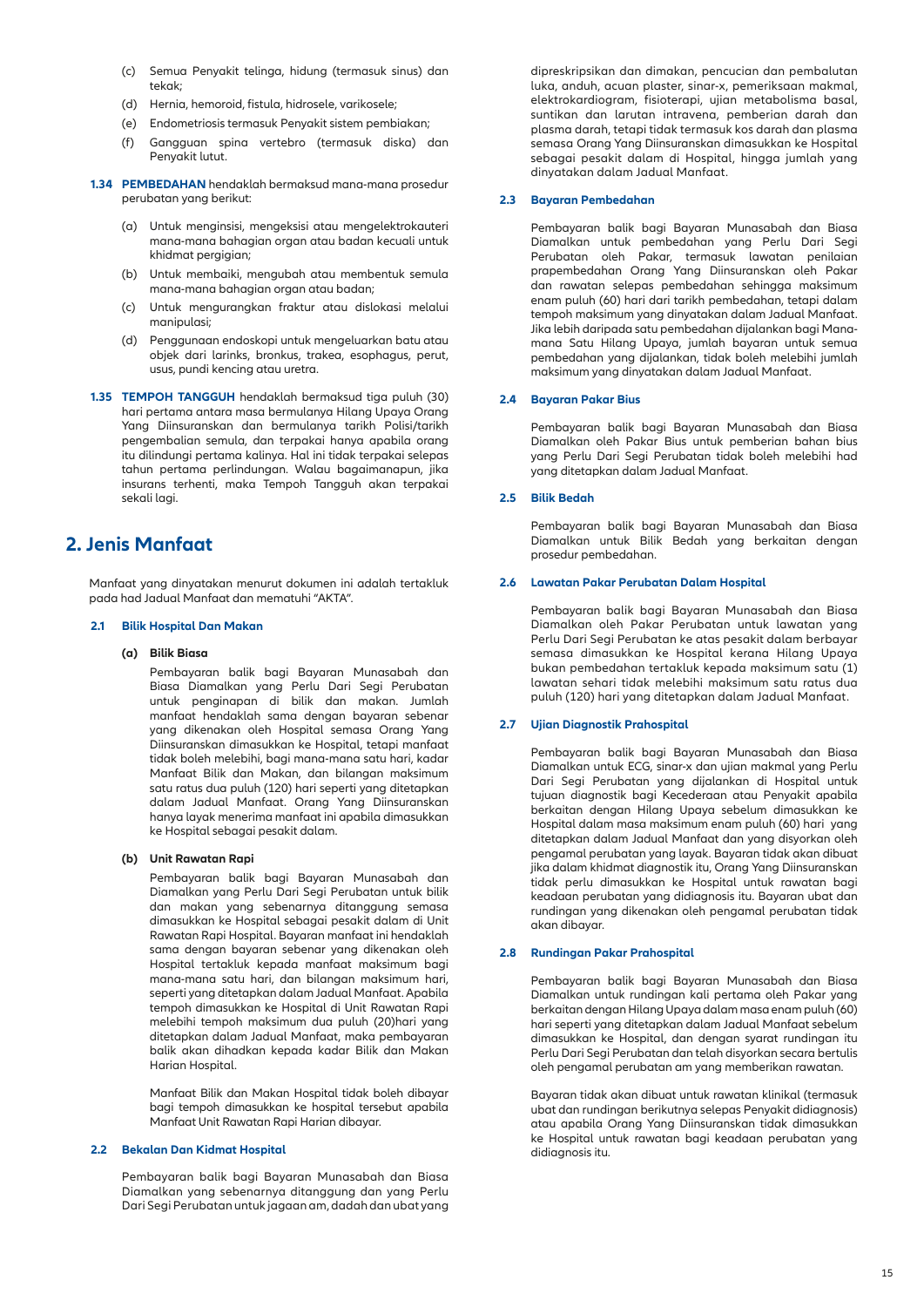#### **2.9 Pendapat Kedua Pembedahan**

 Satu amaun yang bersamaan dengan caj sebenar bagi perundingan atau pendapat Pakar kedua dalam masa enam puluh (60) hari dari hari pertama rundingan dengan Pakar yang pertama bagi menentukan sama ada pembedahan diperlukan memandangkan keadaan kesihatan Orang Yang Diinsuranskan, tertakluk kepada jumlah yang telah ditetapkan di dalam Jadual Manfaat. Manfaat ini hanya dibayar jika Orang Yang Diinsuranskan kemudian dimasukkan ke Hospital.

#### **2.10 Rawatan Selepas Penghospitalan**

 Pembayaran balik bagi Bayaran Munasabah dan Biasa Diamalkan yang ditanggung dalam rawatan susulan yang Perlu Dari Segi Perubatan oleh Pakar Perubatan yang sama yang telah memberikan rawatan dalam enam puluh (60) hari dan jumlah maksimum seperti yang ditetapkan dalam Jadual Manfaat sebaik sahaja selepas keluar dari Hospital kerana Hilang Upaya bukan pembedahan. Ini hendaklah termasuk ubat yang dipreskripsikan dalam rawatan susulan tetapi tidak boleh melebihi bekalan yang diperlukan untuk maksimum enam puluh (60) hari seperti yang ditetapkan dalam Jadual Manfaat.

#### **2.11 Rawatan Pesakit Luar Bagi Kemalangan Dan Kecemasan**

 Pembayaran balik bagi Bayaran Munasabah dan Biasa Diamalkan yang ditanggung hingga jumlah maksimum yang dinyatakan dalam Jadual Manfaat, bagi Kecederaan anggota badan yang dilindungi yang timbul daripada Kemalangan untuk rawatan yang Perlu Dari Segi Perubatan sebagai pesakit luar di mana-mana klinik atau Hospital berdaftar dalam tempoh dua puluh empat (24) jam dari masa berlaku Kemalangan yang menyebabkan Kecederaan anggota badan yang dilindungi. Rawatan susulan oleh Doktor yang sama atau klinik atau Hospital berdaftar yang sama untuk Kecederaan anggota badan yang dilindungi yang sama akan disediakan hingga jumlah maksimum dan hingga jumlah maksimum enam puluh (60) hari seperti yang ditetapkan dalam Jadual Manfaat.

#### **2.12 Prosedur Penjagaan Harian**

Satu amaun yang bersamaan dengan caj sebenar yang dikenakan termasuk semua kos sampingan yang di levi oleh pihak Hospital atau Pusat Pakar Penjagaan Harian bagi prosedur penjagaan harian (Pembedahan dan Perubatan) yang dijalankan dalam persekitaran Pesakit Luar (tanpa kemasukan ke Hospital). Prosedur perubatan ini termasuk Endoskopi (semua jenis), Intravena Filografi (IVP/IVU), Kajian Barium dan Angiografik serta lain-lain prosedur diagnosis yang dianggap perlu bagi perubatan dan akan dirujukkan oleh Doktor bertauliah terlebih dahulu.

#### **2.13 Bayaran Ambulans (dijalan raya sahaja)**

 Pembayaran balik bagi Bayaran Munasabah dan Biasa Diamalkan yang ditanggung untuk khidmat ambulans rumah (termasuk atendan) ke dan/atau dari Hospital di mana Orang Yang Diinsuranskan itu dimasukkan ke Hospital. Bayaran tidak akan dibuat jika Orang Yang Diinsuranskan itu tidak dimasukkan ke Hospital dan tertakluk kepada had yang ditetapkan dalam Jadual Manfaat.

#### **2.14 Elaun Tunai Harian Di Hospital Kerajaan**

 Bayaran elaun harian bagi setiap hari semasa berada di Hospital untuk Hilang Upaya yang dilindungi di Hospital Kerajaan Malaysia, dengan syarat Orang Yang Diinsuranskan dihadkan kepada kadar Bilik dan Makan yang tidak melebihi jumlah yang dinyatakan dalam Jadual Manfaat.

 Bayaran tidak akan dibuat bagi mana-mana pemindahan ke atau dari mana-mana Hospital Swasta dan Hospital Kerajaan Malaysia bagi Hilang Upaya yang dilindungi.

#### **2.15 Pembayaran Balik Yuran Laporan Perubatan**

 Satu amaun yang bersamaan dengan caj sebenar bagi sebarang Laporan Perubatan yang diperlukan akan dibayar balik oleh Syarikat sehingga had maksimum bagi setiap kehilangan upaya seperti dinyatakan dalam Jadual Manfaat. Ini boleh diguna pakai bagi sebarang tuntutan yang termasuk di bawah Faedah bagi Kemasukan ke Hospital dan Penjagaan Ambulatori.

#### **2.16 Rawatan Kanser Pesakit Luar**

 Jika Orang Yang Diinsuranskan didiagnosis menghidap kanser seperti yang dinyatakan di bawah, Syarikat akan membayar balik Bayaran Munasabah dan Biasa Diamalkan yang ditanggung untuk rawatan Kanser yang Perlu Dari Segi Perubatan yang dijalankan di pusat rawatan Kanser berdaftar yang sah tertakluk kepada had bagi Hilang Upaya ini seperti yang ditetapkan dalam Jadual Manfaat.

Rawatan itu (radioterapi atau kemoterapi tidak termasuk rundingan, ujian pemeriksaan, dadah yang dibawa pulang) hendaklah diterima di jabatan pesakit luar Hospital atau di pusat rawatan Kanser berdaftar sebaik sahaja selepas keluar dari Hospital atau pembedahan.

 Kanser ditakrifkan sebagai sel malignan yang tumbuh dan merebak secara tidak terkawal, dan serangan serta pemusnahan tisu normal tersebut dianggap memerlukan rawatan perantaraan atau pembedahan utama (tidak termasuk prosedur endoskopi). Kanser mesti disahkan melalui tanda malignansi histologi. Keadaan yang berikut dikecualikan:

- (a) Karsinoma in situ termasuk pada serviks;
- (b) Karsinoma duktus in situ pada payudara;
- (c) Karsinoma papilari pada pundi dan kanser prostate peringkat 1;
- (d) Semua kanser kulit kecuali melanoma malignan;
- (e) Penyakit Hodgkin peringkat 1;
- (f) Tumor yang menunjukkan dengan jelas komplikasi AIDS.

Menjadi syarat khas bagi Faedah ini, tanpa menyentuh pengecualian keadaan sedia ada bahawa ia tidak akan dibayar untuk mana-mana Orang Yang Diinsuranskan yang telah didiagnosis sebagai pesakit kanser dan/atau menerima rawatan Kanser sebelum tarikh Kuat kuasa Insurans.

#### **2.17 Rawatan Dialisis Buah Pinggang Pesakit Luar**

Jika Orang Yang Diinsuranskan didiagnosis sebagai mengalami Kegagalan Buah Pinggang seperti yang dinyatakan di bawah, Syarikat akan membayar balik Bayaran Munasabah dan Biasa Diamalkan yang ditanggung yang Perlu Dari Segi Perubatan untuk rawatan dialisis buah pinggang yang dijalankan di pusat dialisis berdaftar yang sah tertakluk kepada had Hilang Upaya ini seperti yang ditetapkan dalam Jadual Manfaat.

Rawatan tersebut (dialisis tidak termasuk rundingan, ujian pemeriksaan, dadah yang dibawa pulang) hendaklah diterima di jabatan pesakit luar Hospital atau di pusat rawatan dialisis berdaftar sebaik sahaja selepas keluar dari Hospital atau pembedahan.

 Kegagalan Buah Pinggang bermaksud kegagalan renal peringkat akhir yang menyebabkan kegagalan kronik dan tidak boleh pulih kedua-dua buah pinggang untuk berfungsi dan oleh itu dialisis renal perlu dimulakan.

 Menjadi syarat khas bagi Faedah ini, tanpa menyentuh pengecualian keadaan sedia ada, bahawa ia tidak akan dibayar untuk mana-mana Orang Yang Diinsuranskan yang mengalami Penyakit renal kronik dan/atau menerima rawatan dialisis sebelum tarikh kuat kuasa Insurans.

#### **2.18 Had Tahunan Keseluruhan**

 Amaun maksimum yang bersamaan dengan agregat faedah layak yang perlu dibayar di bawah Jadual Manfaat bagi Penjagaan Hospital dan Penjagaan Ambulatori kepada Orang Yang Diinsuranskan bagi setiap Polisi tahunan, tertakluk kepada Had Keseluruhan di bawah pelan pilihan mengikut Jadual Manfaat.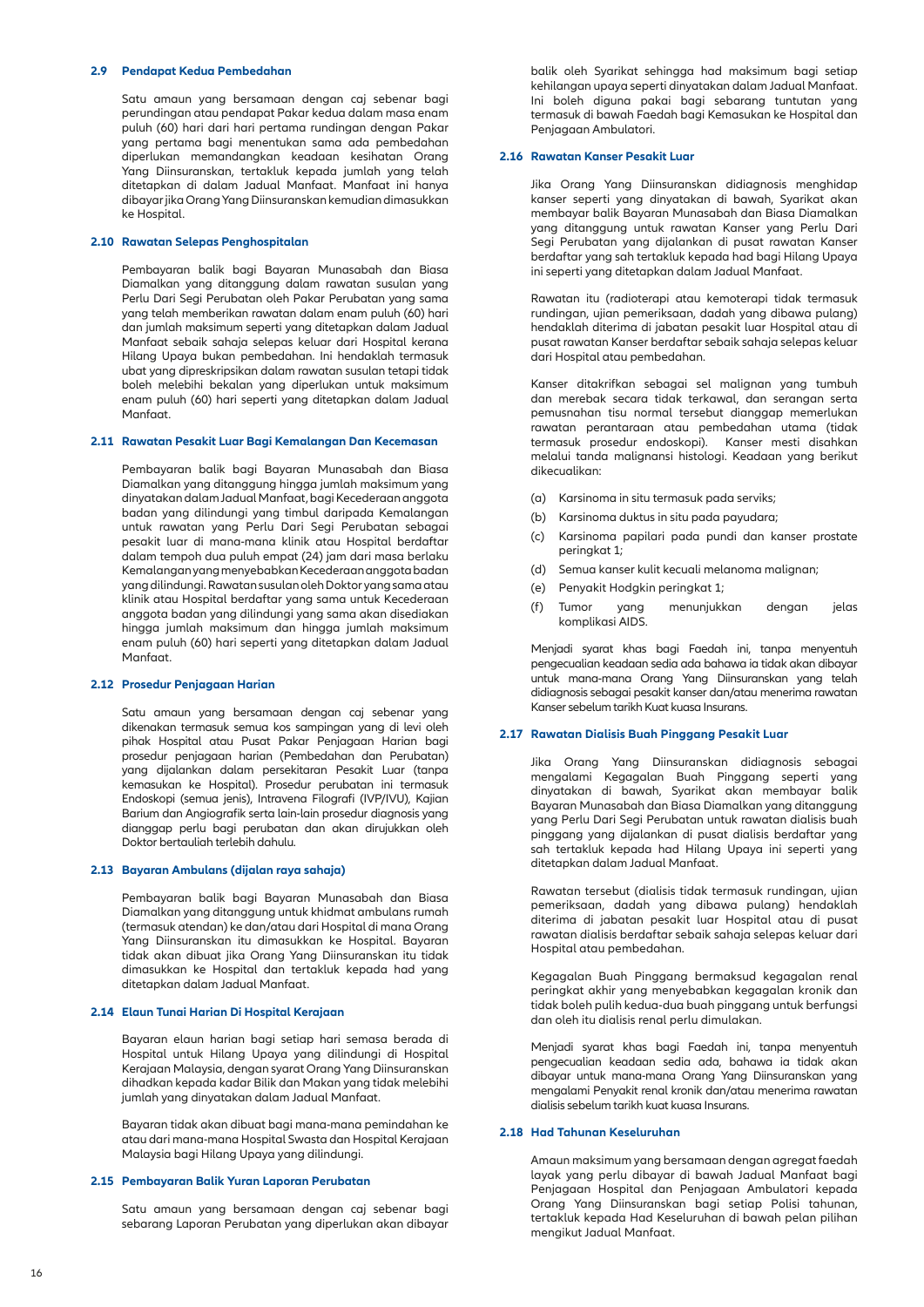#### **2.19 Elaun Belas Kasihan (disebabkan kemalangan sahaja)**

 Amaun yang dinyatakan di dalam Jadual Manfaat akan dibayar kepada majikan sebagai pemegang amanah dalam empat puluh lapan (48) jam selepas pengesahan kematian dapat dibuktikan terhadap Orang Yang Diinsuranskan (disebabkan oleh kemalangan).

### **3. Peruntukan-Peruntukan**

#### **3.1 Pindaan**

 Syarikat berhak meminda terma dan peruntukan Polisi ini dengan memberikan notis awal tiga puluh (30) hari secara bertulis melalui pos biasa ke alamat terakhir Pemilik yang diketahui mengikut rekod Syarikat, dan pindaan tersebut akan terpakai dari pembaharuan berikutnya bagi Polisi ini. Pindaan kepada Polisi ini tidak sah kecuali jika Diluluskan oleh Syarikat dan kelulusan itu hendaklah diendorskan pada Polisi tersebut. Syarikat hendaklah memberikan notis awal tiga puluh (30) hari secara bertulis kepada Pemegang Polisi mengikut alamat terakhir yang direkodkan bagi mana-mana pindaan yang dibuat.

#### **3.2 Timbang Tara**

 Semua perbezaan yang timbul daripada Polisi ini hendaklah dirujuk kepada Penimbang Tara yang hendaklah dilantik secara bertulis oleh pihak dalam perbezaan. Jika mereka tidak berjaya mendapatkan persetujuan tentang siapa yang akan menjadi Penimbang Tara dalam tempoh satu (1) bulan apabila diminta secara bertulis untuk berbuat demikian, maka kedua-dua pihak layak melantik Penimbang Tara yang setiap seorang akan mendengar perbezaan itu bersamasama dengan Pengadil yang akan dilantik oleh kedua-dua Penimbang Tara itu. Walau bagaimanapun, dengan syarat apa-apa penafian liabiliti oleh Syarikat bagi apa-apa tuntutan di bawah ini hendaklah dirujuk kepada Penimbang Tara dalam tempoh dua belas (12) bulan kalendar dari tarikh penafian tersebut.

#### **3.3 Pembatalan**

 Polisi ini boleh dibatalkan oleh Pemegang Polisi pada bilabila masa dengan memberikan notis bertulis kepada Syarikat, dan dengan syarat tiada tuntutan dibuat dalam tahun Polisi semasa, Pemegang Polisi layak menerima bayaran balik premium seperti yang berikut:

| <b>Tempoh Tidak Boleh</b><br><b>Melebihi</b> | <b>Bayaran Balik Premium</b><br><b>Tahunan</b> |
|----------------------------------------------|------------------------------------------------|
| 15 hari*                                     | 90%                                            |
| 1 bulan                                      | 80%                                            |
| 2 bulan                                      | 70%                                            |
| 3 bulan                                      | 60%                                            |
| 4 bulan                                      | 50%                                            |
| 5 bulan                                      | 40%                                            |
| 6 bulan                                      | 30%                                            |
| 7 bulan                                      | 25%                                            |
| 8 bulan                                      | 20%                                            |
| 9 bulan                                      | 15%                                            |
| 10 bulan                                     | 10%                                            |
| 11 bulan                                     | 5%                                             |
|                                              |                                                |

**Tempoh melebihi 11 bulan Tiada Bayaran Balik**

**\* Layak untuk pembaharuan Polisi sahaja.**

#### **3.4 Perakuan, Maklumat Dan Bukti**

Semua sijil, maklumat, laporan dan bukti perubatan seperti yang dikehendaki oleh Syarikat hendaklah diserahkan atas belanja Orang Yang Diinsuranskan, dan dalam borang tertentu yang mungkin dikehendaki oleh Syarikat. Semua

notis apabila dikehendaki oleh Syarikat supaya diberikan oleh Pemegang Polisi, hendaklah secara bertulis dan dialamatkan kepada Syarikat. Orang Yang Diinsuranskan hendaklah, atas permintaan dan belanja Syarikat, menyerahkan kepada pemeriksaan perubatan apabila ia dianggap perlu.

#### **3.5 Perubahan Dalam Risiko**

 Orang Yang Diinsuranskan hendaklah segera memberikan notis secara bertulis kepada Syarikat tentang apa-apa perubahan penting dalam pekerjaan, perniagaan, tugas atau hobi dan membayar apa-apa premium tambahan yang mungkin dikehendaki oleh Syarikat.

#### **3.6 Prosedur Tuntutan**

- (a) Orang Yang Diinsuranskan hendaklah dalam tempoh tiga puluh (30) hari Hilang Upaya yang melibatkan belanja boleh tuntut, memberikan notis bertulis kepada Syarikat dengan menyatakan butiran lengkap kejadian tersebut, termasuk semua bil dan resit asal, serta laporan lengkap Pakar Perubatan yang menyatakan diagnosis keadaan yang dirawat dan tarikh Hilang Upaya bermula mengikut pendapat Pakar Perubatan dan rumusan kos rawatan oleh Pakar Perubatan termasuk ubat dan khidmat yang diberikan. Kegagalan memberikan notis tersebut dalam tempoh yang dibenarkan tidak boleh membatalkan apa-apa tuntutan jika ditunjukkan tidak munasabah untuk memberikan notis itu dan notis itu telah diberikan secepat yang mungkin;
- (b) Orang Yang Diinsuranskan hendaklah mendapatkan dan bertindak berdasarkan nasihat perubatan yang sewajarnya dan Syarikat tidak bertanggungjawab jika rawatan atau khidmat diperlukan berikutan kegagalan Orang Yang Diinsuranskan berbuat demikian;
- (c) Orang Yang Diinsuranskan hendaklah mengemukakan perincian terperinci caj / rawatan / ubat untuk Allianz untuk Pesakit Luar GP dan Pakar bagi tuntutan bayaran balik beramaun RM50.00 ke atas;
- (d) Orang Yang Diinsuranskan hendaklah mengemukakan borang tuntutan diisi oleh Pakar menghadiri atau tuntutan Pakar Pesakit Luar di atas RM250.00.

#### **3.7 Prasyarat Liabiliti**

 Pematuhan dan pelaksanaan terma, peruntukan dan syarat Polisi ini dengan sewajarnya oleh Orang Yang Diinsuranskan dan selagi berkaitan dengan apa-apa yang perlu dilakukan atau dipatuhi oleh Orang Yang Diinsuranskan hendaklah menjadi prasyarat apa-apa liabiliti Syarikat.

#### **3.8 Sumbangan**

 Jika Orang Yang Diinsuranskan mempunyai insurans lain yang melindungi mana-mana Penyakit atau Kecederaan yang diinsuranskan oleh Polisi ini, Syarikat tidak bertanggungjawab membayar jumlah yang lebih besar bagi Penyakit atau Kecederaan itu daripada jumlah yang terpakai bersama-sama ini yang ditanggung oleh Polisi ini bagi jumlah keseluruhan semua insurans yang sah yang melindungi Penyakit atau Kecederaan itu.

#### **3.9 Tempoh Bertenang**

Jika Polisi ini telah dikeluarkan dan atas apa-apa alasan, Orang Yang Diinsuranskan membuat keputusan untuk tidak mengambil Polisi itu, Orang Yang Diinsuranskan itu boleh mengembalikan Polisi itu kepada Syarikat untuk pembatalan dengan syarat permohonan untuk pembatalan diserahkan oleh Orang Yang Diinsuranskan kepada Syarikat dalam tempoh lima belas (15) hari dari tarikh penyerahan Polisi. Orang Yang Diinsuranskan itu layak menerima pulangan penuh premium yang telah dibayar tolak belanja perubatan yang ditanggung oleh Syarikat untuk mengeluarkan Polisi tersebut.

#### **3.10 Mata Wang Bayaran**

Semua bayaran di bawah Polisi ini hendaklah dibuat dalam mata wang Malaysia yang sah. Sekiranya apa-apa bayaran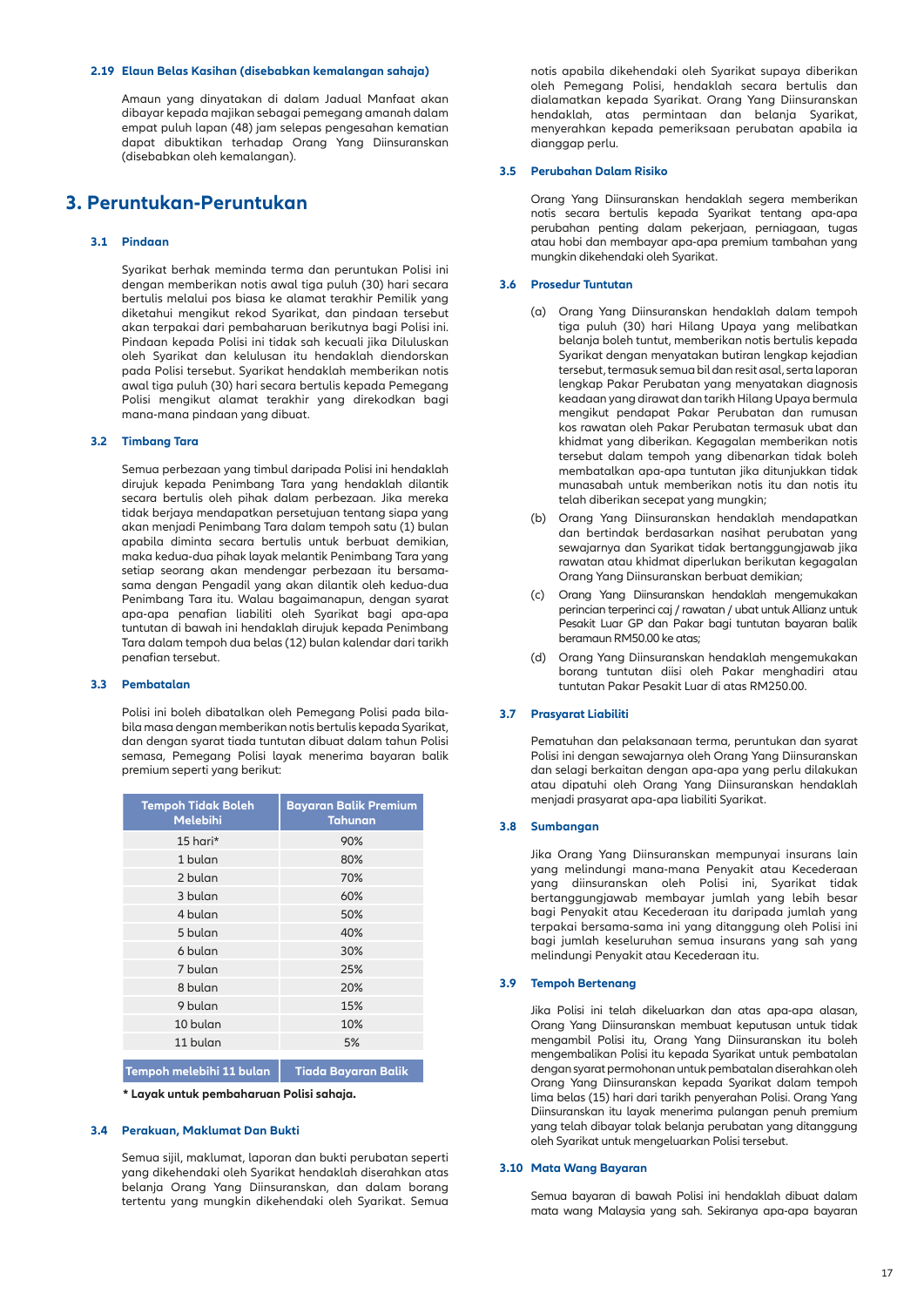yang diminta oleh Orang Yang Diinsuranskan supaya dibayar dalam mata wang lain, maka jumlah tersebut hendaklah dibayar dalam mata wang yang diminta seperti yang boleh dibeli di Malaysia pada kadar pasaran mata wang semasa pada tarikh penyelesaian tuntutan.

#### **3.11 Wilayah Pasaran Geografi**

 Semua manfaat yang disediakan dalam polisi ini terpakai dua puluh empat (24) jam sehari di seluruh dunia.

#### **3.12 Undang-undang Yang Mengawal Polisi**

 Polisi ini dikeluarkan di bawah undang-undang Malaysia dan tertakluk dan dikawal oleh undang-undang lazim di Malaysia.

#### **3.13 Tuntutan Tidak Lengkap**

Semua tuntutan hendaklah diserahkan kepada Syarikat dalam tempoh tiga puluh (30) hari setelah kejadian itu selesai yang untuknya tuntutan itu dibuat. Tuntutan tidak dianggap lengkap dan Manfaat Layak Diterima tidak akan dibayar kecuali semua bil untuk tuntutan itu telah diserahkan dan dipersetujui oleh Syarikat. Hanya kos sebenar yang ditanggung akan dipertimbangkan untuk pembayaran balik. Apa-apa perbezaan atau mengetepikan bagi perkara di atas adalah mengikut budi bicara Syarikat semata-mata.

#### **3.14 Prosiding Undang-Undang**

Tindakan undang-undang atau ekuiti tidak boleh dibawa ke mahkamah untuk mendapatkan semula Polisi ini sebelum tamat tempoh enam puluh (60) hari selepas bukti bertulis tentang kerugian diberikan menurut keperluan Polisi ini. Jika Orang Yang Diinsuranskan gagal memberikan bukti kerugian yang diperlukan seperti yang dinyatakan oleh terma, peruntukan dan syarat Polisi, maka Orang Yang Diinsuranskan boleh, dalam tempoh bertenang bagi satu (1) tahun kalendar dari masa bukti bertulis bagi kerugian itu diberikan, menyerahkan bukti kerugian yang berkaitan kepada Syarikat dengan alasan yang kukuh kerana kegagalan mematuhi terma, peruntukan dan syarat Polisi. Penerimaan bukti kerugian itu adalah semata-mata dan sepenuhnya mengikut budi bicara Syarikat. Selepas tempoh bertenang itu tamat, Syarikat tidak akan menerima, walau dengan apa alasan sekalipun, bukti bertulis tentang kerugian itu.

#### **3.15 Salah Nyata Atau Ketinggalan Fakta Penting**

 Tertakluk kepada kewajipan pendedahan Orang Yang Diinsuranskan yang berkaitan, jika sebarang jawapan, pendedahan atau pernyataan yang Orang Yang Diinsuranskan berikan, sebelum kontrak insurans ini dimeterai, diubah atau diperbaharui, dalam atau kepada mana-mana cadangan atau perakuan atau pertanyaan, yang dibuat secara sengaja atau melulu dari segenap segi; atau sebelum kontrak insurans ini dimeterai, diubah atau diperbaharui, Orang Yang Diinsuranskan gagal mendedahkan apa-apa fakta yang Orang Yang Diinsuranskan ketahui yang berkaitan dengan keputusan Syarikat untuk menerima risiko dan menentukan kadar dan terma yang dikenakan; atau apa-apa tuntutan yang dibuat berbentuk penipuan atau ditokok-tambah, atau sebarang perakuan atau kenyataan palsu dibuat untuk menyokong tuntutan tersebut, maka dalam mana-mana hal di atas, Polisi ini adalah batal.

#### **3.16 Silap Nyata Umur**

Jika umur Orang Yang Diinsuranskan telah tersilap nyata dan akibatnya premium yang dibayar tidak mencukupi, maka apa-apa tuntutan yang dibayar di bawah Polisi ini hendaklah dikira secara pro rata berasaskan nisbah premium sebenar yang dibayar dengan premium yang betul yang sepatutnya dikenakan selama setahun. Apa-apa premium yang berlebihan, yang mungkin telah dibayar akibat silap nyata umur, hendaklah dibayar balik tanpa faedah.

 Jika pada umur yang betul, Orang Yang Diinsuranskan itu tidak layak dilindungi di bawah Polisi ini, maka tiada manfaat akan dibayar.

#### **3.17 Notis**

 Setiap notis atau komunikasi kepada Syarikat hendaklah dibuat secara bertulis dan dihantar kepada Syarikat. Pindaan bagi syarat dalam Polisi ini atau apa-apa pengendorsan padanya, tidak sah kecuali pindaan itu ditandangani atau diparap oleh wakil Syarikat yang diberi kuasa.

#### **3.18 Rawatan Luar Negara**

 Jika Orang Yang Diinsuranskan ingin mendapatkan rawatan luar negara, manfaat berkaitan rawatan hendaklah dilindungi tertakluk kepada pengecualian, had dan syarat yang ditetapkan dalam Polisi ini dan semua manfaat akan dibayar berdasarkan keputusan kadar pertukaran mata wang rasmi pada hari terakhir Tempoh Dimasukkan ke Hospital dan tidak termasuk kos pengangkutan ke tempat rawatan disediakan;

- (a) Orang Yang Diinsuranskan yang pergi ke luar negara atas sebab selain mendapatkan rawatan perubatan, perlu dimasukkan ke Hospital di luar Malaysia kerana Kecemasan Perubatan.
- (b) Orang Yang Diinsuranskan, atas syor Pakar Perubatan dan perlu dipindahkan ke Hospital di luar Malaysia disebabkan oleh jenis yang khusus bagi rawatan, bantuan, maklumat atau keputusan yang dikehendaki tidak boleh diberikan atau disediakan atau diambil di Malaysia.

Rawatan luar negara bagi Penyakit, sakit atau Kecederaan yang didiagnosis di Malaysia dan keadaan bukan kecemasan atau kronik yang rawatannya boleh ditangguhkan sewajarnya hingga pulang ke Malaysia dikecualikan.

#### **3.19 Pemilikan Polisi**

 Kecuali diperuntukkan sebaliknya secara nyata melalui Endorsemen dalam Polisi, Syarikat berhak menganggap Pemegang Polisi sebagai pemilik mutlak Polisi. Syarikat tidak terikat untuk mengiktiraf apa-apa tuntutan ekuiti atau tuntutan lain ke atas Polisi atau kepentingan dalam Polisi, dan penerimaan Polisi atau Manfaat oleh Pemegang Polisi (atau oleh wakilnya yang sah atau yang diberi kuasa) sahaja hendaklah merupakan pelepasan efektif bagi semua obligasi dan liabiliti Syarikat. Pemegang Polisi hendaklah dianggap sebagai Prinsipal atau Ejen bertanggungjawab bagi Orang Yang Diinsuranskan yang dilindungi di bawah Polisi ini.

#### **3.20 Tempoh Perlindungan dan Pembaharuan**

Polisi ini hendaklah berkuat kuasa mengikut tarikh yang dinyatakan dalam Jadual. Ulang tahun Polisi adalah satu (1) tahun selepas tarikh kuat kuasa dan setiap tahun berikutnya. Pada setiap ulang tahun itu, Polisi ini boleh dibaharui pada kadar premium yang berkuat kuasa pada masa itu seperti yang diberitahu oleh Syarikat.

 Polisi ini boleh dibaharui mengikut pilihan Syarikat. Permohonan mengubah manfaat kepada pelan yang lebih tinggi hanya boleh dibuat pada masa membaharui Polisi dan tertakluk kepada penerimaan Syarikat pada masa pembaharuan.

#### **3.21 Syarat Penarikan Balik Portfolio**

 Syarikat berhak membatalkan portfolio secara keseluruhan jika ia memutuskan untuk menghentikan penanggung jaminan produk insurans ini.

 Pembatalan portfolio secara keseluruhan hendaklah diberitahu dalam masa tiga puluh (30) hari melalui notis bertulis kepada Pemegang Polisi dan Syarikat akan menghentikan semua Polisi hingga ke tarikh tamat tempoh perlindungan dalam portfolio.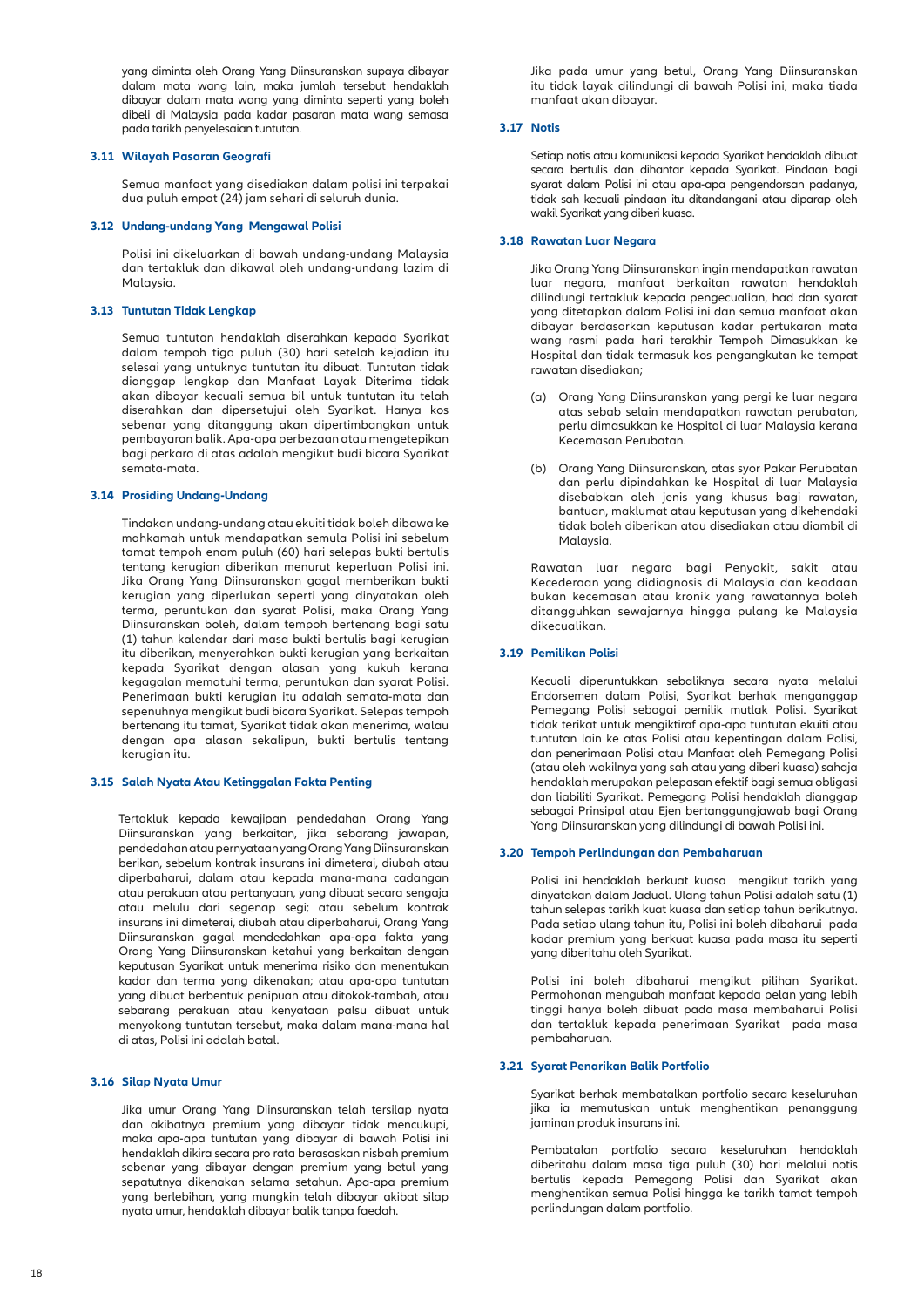#### **3.22 Bukti Tuntutan**

 Syarikat memerlukan sebagai sebahagian daripada bukti tuntutan, bil-bil dan resit-resit asli berhubung dengan penginapan di Hospital serta caj-caj dan fi-fi yang ditanggung.

#### **3.23 Tinggal Di Luar Negara**

 Tiada manfaat akan dibayar untuk apa-apa rawatan perubatan yang diterima oleh Orang Yang Diinsuranskan di luar Malaysia, jika Orang Yang Diinsuranskan itu tinggal atau membuat perjalanan di luar Malaysia lebih daripada sembilan puluh (90) hari berturut-turut.

#### **3.24 Subrogasi**

Jika Syarikat itu menjadi bertanggungan untuk membuat apa-apa bayaran di bawah Polisi ini, Syarikat hendaklah mensubrogasi setakat bayaran itu ke atas semua hak dan remedi bagi Orang Yang Diinsuranskan terhadap manamana pihak dan berhak atas belanjanya sendiri membuat dakwaan atas perintah Orang Yang Diinsuranskan . Orang Yang Diinsuranskan hendaklah memberikan atau mengarahkan agar diberikan kepada Syarikat semua bantuan seumpamanya yang di bawah kuasanya seperti yang mungkin dikehendaki oleh Syarikat untuk menjamin hak dan remedi dan atas permintaan Syarikat, hendaklah melaksanakan atau menyebabkan dilaksanakan semua dokumen yang perlu bagi membolehkan Syarikat mengambil tindakan guaman secara berkesan atas perintah Orang Yang Diinsuranskan.

#### **3.25 Pengambilalihan Polisi**

 Jika Polisi ini bermula sebaik sahaja selepas penamatan Polisi terdahulu dan jika Orang Yang Diinsuranskan mengalami Hilang Upaya perubatan sebelum atau pada masa Polisi ini bermula (dan manfaat di bawah Polisi terdahulu disediakan untuknya), Orang Yang Diinsuranskan itu hendaklah terus dilindungi bagi Hilang Upaya yang sedia ada, tetapi tidak melebihi had polisi terdahulu dengan syarat Syarikat telah memperoleh satu salinan Polisi tersebut.

#### **3.26 Polisi Ditingkatkan**

 Jika Manfaat Layak Diterima bagi mana-mana Orang Yang Diinsuranskan di bawah syarat Polisi ini ditambah semasa ia berkuat kuasa atau pada masa Pembaharuan atau penggantian dan jika Orang Yang Diinsuranskan itu mengalami Hilang Upaya sebelum atau pada masa Manfaat ditambah, maka Had Manfaat yang dibayar bagi Hilang Upaya itu tidak boleh melebihi Had Manfaat sebelum tarikh Manfaat itu ditingkatkan.

#### **3.27 Bayaran Bersama Bilik Dan Makan Dinaikkan**

 Jika Orang Yang Diinsuranskan dimasukkan ke hospital pada kadar Bilik dan Makan yang diumumkan yang lebih tinggi daripada manfaat yang dia layak, Orang Yang Diinsuranskan hendaklah menanggung 20% daripada manfaat lain yang dia layak yang diterangkan dalam Jadual Manfaat.

#### **3.28 Tempoh Tangguh**

 Kelayakan menerima manfaat bermula tiga puluh (30) hari selepas Orang Yang Diinsuranskan dimasukkan ke dalam Polisi, kecuali untuk Kemalangan yang dilindungi yang berlaku selepas tarikh kuat kuasa perlindungan.

#### **3.29 Kewajipan Pendedahan**

#### (a) Kontrak Insurans Pengguna

Menurut Perenggan 5 Jadual 9 di bawah Akta Perkhidmatan Kewangan 2013, sekiranya Orang Yang Diinsuranskan memohon Insurans ini sepenuhnya bagi tujuan yang tidak berkaitan dengan perdagangan, perniagaan atau profesion Orang Yang Diinsuranskan, Orang Yang Diinsuranskan mempunyai kewajipan mengambil penjagaan munasabah supaya tidak membuat salah nyataan semasa menjawab soalan-soalan di dalam Borang Cadangan dan semua soalansoalan yang dikehendaki oleh Syarikat dengan penuh dan

tepat serta mendedahkan apa-apa perkara lain yang Orang Yang Diinsuranskan ketahui ada berkaitan dengan keputusan Syarikat menerima risiko dan menentukan kadar dan terma yang hendak dipakai, jika sebaliknya ini boleh menyebabkan kontrak terbatal, penolakan atau pengurangan tuntutan, penukaran terma atau penamatan kontrak. Kewajipan pendedahan ini berterusan sehingga masa kontrak tersebut dibuat, diubah atau diperbaharui.

- Kontrak Insurans Bukan Pengguna
- Menurut Perenggan 4(1) Jadual 9 di bawah Akta Perkhidmatan Kewangan 2013, sekiranya Orang Yang Diinsuranskan memohon Insurans bagi tujuan berkaitan dengan perdagangan, perniagaan atau profesion Orang Yang Diinsuranskan, Orang Yang Diinsuranskan mempunyai kewajipan untuk mendedahkan apa-apa perkara yang Orang Yang Diinsuranskan tahu sebagai berkaitan dengan keputusan Syarikat dalam menerima risiko dan dalam menentukan kadar dan terma yang hendak dipakai dan apa-apa perkara yang seorang yang munasabah dalam hal keadaan itu boleh dijangka untuk tahu sebagai berkaitan, jika sebaliknya ini boleh menyebabkan kontrak terbatal, penolakan atau pengurangan tuntutan, penukaran terma atau penamatan kontrak. Kewajipan pendedahan ini berterusan sehingga masa kontrak tersebut dibuat, diubah atau diperbaharui.
- (c) Orang Yang Diinsuranskan juga mempunyai kewajipan memaklumkan kepada Syarikat dengan segera sekiranya pada bila-bila masa, selepas kontrak insuran dibuat, diubah atau diperbaharui dengan pihak kami, sebarang maklumat yang diberikan adalah tidak tepat atau telah berubah.

#### **3.30 Cukai Berkenaan**

 Sekiranya sebarang cukai jualan dan perkhidmatan, cukai nilai tambah atau sebarang cukai yang serupa dan sebarang duti, cukai, levi, atau apa-apa jua impos (dirujuk secara kolektif sebagai **"Cukai Berkenaan"**) yang diperkenalkan oleh sebarang pihak berkuasa dan perlu dibayar di bawah undang-undang Malaysia yang berkaitan dengan pembekalan sebarang barangan dan/atau perkhidmatan yang dibuat atau dianggap telah dibuat di bawah Polisi ini, Kami berhak mengenakan sebarang Cukai Berkenaan yang dibenarkan oleh undang-undang Malaysia. Cukai Berkenaan sedemikian yang perlu dibayar akan dibayar sebagai tambahan kepada Premium dan caj-caj lain yang berkenaan. Semua peruntukan dalam Polisi ini mengenai pembayaran dan keingkaran Premium akan turut diguna pakai kepada Cukai Berkenaan

### **4. Had Keseluruhan – 'Rider'**

#### **4.1 Penjagaan Pengamal Perubatan Am (GP) Pesakit Luar**

Faedah ini hanya dapat digunakan bagi rawatan di dalam Malaysia. Faedah ini membenarkan tanpa kemasukan tunai ke pusat perubatan dengan kad elektronik, perlindungan di dalam Polisi di klinik GP panel. Faedah ini memberi perlindungan bagi perbelanjaan yang dikenakan bagi perundingan dengan GP yang berdaftar disebabkan oleh Penyakit dan Kecederaan bagi perlindungan kehilangan upaya di mana Penghospitalan tidak membenarkan had yang dinyatakan di dalam Jadual Manfaat.

Faedah ini tidak melindungi pemeriksaan perubatan harian.

Faedah-faedah ini melindungi:

#### **4.1.1 Perundingan**

Perlindungan bagi bayaran perundingan oleh GP di klinik panel sahaja. Perkhidmatan pakar diet tidak dilindungi.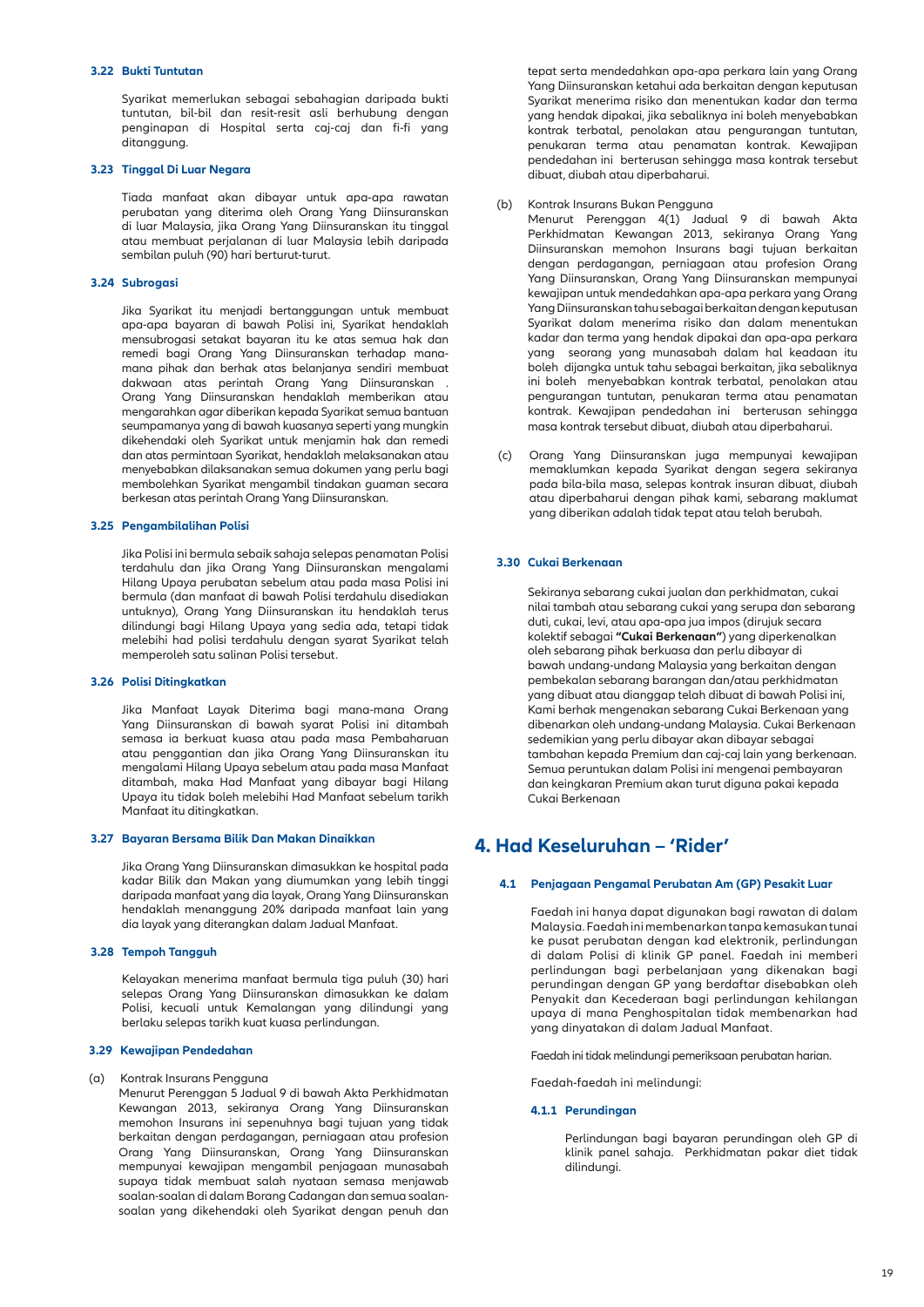#### **4.1.2 Perubatan**

Perlindungan bagi kos perubatan, yang memerlukan preskripsi GP bagi bekalan maksimum satu (1) bulan.

#### **4.1.3 Suntikan**

Perlindungan kos suntikan yang memerlukan pengimunan/ pemvaksinan tidak dilindungi.

#### **4.1.4 Makmal Diagnostik/Sinaran-X**

Perlindungan bagi kos prosedur makmal dan Sinaran-X yang dibuat di klinik GP menurut ketidakupayaan yang diambil. Terapi ultrabunyi/sonatron/'heat' tidak dilindungi di dalam faedah ini.

#### **4.1.5 Prosedur Pembedahan Pesakit Luar**

Perlindungan bagi prosedur yang dibuat oleh GP di klinik panel.

#### **4.2 Penjagaan Pakar Pesakit Luar**

Faedah ini hanya dapat digunakan bagi rawatan di dalam Malaysia. Pembayaran balik bagi perbelanjaan sebenar yang dikenakan bagi perundingan dengan Pakar yang berdaftar akibat Penyakit dan Kecederaan bagi perlindungan kehilangan upaya di mana Penghospitalan tidak membenarkan had yang dinyatakan di dalam Jadual Manfaat dengan syarat ada surat rujukan daripada GP hanya dari klinik panel terlebih dahulu akan menerima rawatan daripada pakar. Surat rujukan ini adalah sah selama tiga puluh hari (30) dari tarikh lawatan GP dari klinik panel.

Faedah ini tidak melindungi pemeriksaan perubatan harian.

Faedah-faedah ini melindungi:

#### **4.2.1 Perundingan**

Perlindungan bagi bayaran perundingan oleh pakar kecuali apabila sesuatu perundingan adalah jagaan susulan selepas keluar dari Hospital atau prosedur Jagaan Harian bagi pembedahan Penghospitalan atau sebaliknya, di mana dilindungi di bawah Faedah Hospital dan Pembedahan. Tiada rujukan diperlukan kecuali jika berhubung kait dengan ketidakupayaan yang sama. Perkhidmatan pakar diet tidak dilindungi.

#### **4.2.2 Perubatan**

Perlindungan bagi kos perubatan yang memerlukan preskripsi pakar perubatan bagi bekalan maksimum satu (1) bulan.

#### **4.2.3 Suntikan**

Perlindungan kos suntikan yang memerlukan pentadbiran pakar. Pencegahan pengimunan/ pemvaksinan tidak dilindungi.

#### **4.2.4 Makmal Diagnostik/Sinaran-X**

Perlindungan bagi kos prosedur makmal dan Sinaran-X yang dibuat di klinik pakar menurut ketidakupayaan yang diambil. Terapi ultrabunyi/sonatron/'heat' tidak dilindungi di dalam faedah ini.

#### **4.2.5 Prosedur Pembedahan Pesakit Luar**

Perlindungan bagi prosedur yang dibuat oleh pakar di klinik panel dengan cara pesakit luar.

### **5. Peruntukan-Peruntukan Khas**

#### **5.1 Kelayakan**

 Orang yang layak mendapatkan insurans di bawah Polisi ini pada tarikh penguatkuasaan Polisi ini adalah para Kakitangan sepenuh masa dan yang bakal diambil bertugas bekerja secara aktif untuk Majikan berkenaan bermula dari tarikh kelayakan serta berumur bawah enam puluh lima (65) tahun.

 Bakal para Kakitangan sepenuh masa yang bekerja secara aktif bermula dari tarikh kelayakan ini layak untuk menyertai insurans ini menurut tarikh yang dinyatakan dalam Borang Pendaftaran Kakitangan.

 Sekiranya seseorang Kakitangan itu tidak bekerja secara aktif di dalam pekerjaan hariannya, maka pada tarikh beliau sepatutnya layak sejajar dengan keperluan-keperluan di atas, tarikh kelayakannya itu akan ditangguhkan pada hari pertama setiap bulan sejurus selepas beliau kembali semula untuk bekerja sepenuh masa secara aktif.

 Tanggungan yang layak diinsuranskan, dari masa ke semasa Polisi ini berkuat kuasa, termasuk dalam Polisi ini, jika sekiranya:

- (a) Syarikat memohon tambahan sedemikian;
- (b) Tanggungan tersebut layak diinsuranskan menurut terma dan standard penerimaan oleh Syarikat;
- (c) Suami/isteri yang berkahwin secara sah yang berumur bawah enam puluh (60) tahun;
- (d) Anak yang tidak berkahwin yang telah mencapai umur lima belas (15) tahun tetapi kurang daripada dua puluh (20) tahun atau dua puluh empat (24) tahun bagi yang masih menjadi pelajar sepenuh masa di pusat pengajian tinggi dan yang tidak mempunyai pekerjaan bergaji.

### **6. Peruntukan-Peruntukan Am**

#### **6.1 Fasal Automatik Penambahan/Pembatalan/Penukaran Status**

Penambahan Kakitangan baru dan/atau tanggungan, jika ada (yakni sebaik saja diambil bekerja, pengesahan jawatan, perkahwinan, kelahiran anak dan lain-lain) seperti yang dinyatakan di **Peruntukan - Peruntukan Am 6.4**. Pembatalan perlindungan Kakitangan dan/atau tanggungan, jika ada, yang diinsuranskan (yakni sejurus selepas penamatan jawatan, pemberhentian, bercerai atau kematian), seperti yang dinyatakan di **Peruntukan - Peruntukan Am 6.10**. Sebarang perubahan pada status Kakitangan itu (yakni, kenaikan pangkat) perlu dimaklumkan kepada Syarikat serta-merta atau dalam masa enam puluh (60) hari dari tarikh perlindungan Ahli berkenaan berkuat kuasa.

#### **6.2 Penukaran Faedah Dan Perlindungan**

Permohonan untuk menukar Faedah yang ada kepada Pelan dan/atau Perlindungan yang lebih tinggi bagi memasukkan Suami/Isteri dan/atau Tanggungan hanya boleh dilakukan pada Tarikh Ulang Tahun Polisi ini, dan tertakluk kepada bukti penginsuranan yang cukup dan penerimaan oleh Syarikat. Tuntutan yang boleh dibayar (mengikut keadaan yang mana pelan yang ada telah dinaiktarafkan kepada faedah yang lebih tinggi) kelak akan dihitung berdasarkan had faedah yang terletak dalam pelan yang lama jika:

- (a) Ia timbul dalam masa tiga puluh (30) hari dari tarikh penukaran ini diterima;
- (b) Ia disebabkan oleh apa-apa Penyakit yang ditetapkan dalam masa seratus dua puluh (120) hari dari tarikh penukaran ini diterima;
- (c) Ia disebabkan oleh masalah perubatan yang telah dikenal pasti terdahulu sebelum tarikh penukaran ini diterima.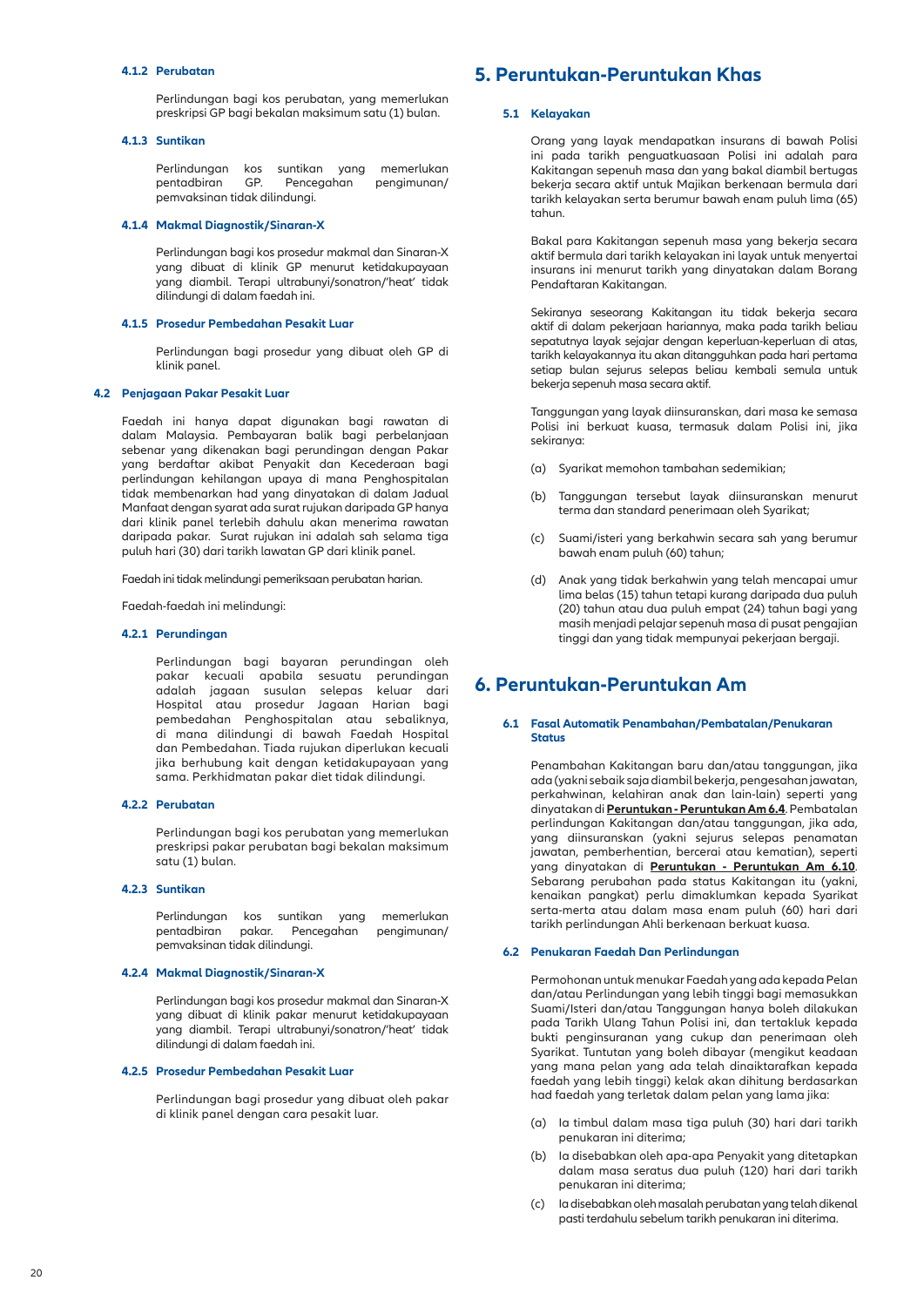#### **6.3 Kontrak**

Polisi ini, sebarang faedah tambahan atau pengendorsan ke atasnya, dan permohonan yang dikepilkan padanya, yang dijadikan sebahagian daripada Polisi ini, merangkumi keseluruhan kontrak antara pihak-pihak dalam dokumen ini. Semua kenyataan yang dibuat oleh Majikan atau sesiapa yang diinsuranskan di bawah Polisi ini, hendaklah dengan tidak ada penipuan atau penyelindungan fakta-fakta penting, dianggap sebagai gambaran dan bukan waranti, manakala sebarang pernyataan tadi tidak membolehkan Polisi ini menjadi tidak sah ataupun digunakan sebagai bahan untuk mengajukan sesuatu tuntutan dalam Polisi ini.

Tiada ejen diberikan kuasa untuk membuat atau meminda kontrak ini, ataupun melanjutkan tempoh pembayaran premium, mengenepikan sebarang perluputan atau perampasan atau mengenepikan sebarang hak atau keperluan Syarikat ataupun mengikat Syarikat dengan membuat sesuatu janji atau menerima sebarang gambaran atau maklumat yang tidak terkandung di Polisi ini.

Hanya pegawai yang disahkan oleh Syarikat mempunyai kuasa untuk mengeluarkan bagi pihak Syarikat untuk mengeluarkan kebenaran atau melanjutkan tempo pembayaran premium ke atasnya. Syarikat tidak terikat oleh sebarang perjanjian atau gambaran yang diberikan oleh sesiapa selain daripada pegawai yang disahkan oleh Syarikat dan ia hendaklah secara bertulis saja.

#### **6.4 Tarikh Berkuat Kuasa Insurans Individu**

 Tertakluk kepada sebarang bukti kesihatan yang disyaratkan dalam **Peruntukan - Peruntukan Am 6.11** di Polisi ini, insurans bagi setiap Kakitangan yang sedia ada dan yang bakal diambil bekerja akan berkuat kuasa pada tarikh kelayakan Kakitangan ini dengan syarat Majikan memaklumkan kepada Syarikat dalam tempoh enam puluh (60) hari selepas tarikh kelayakan tersebut dan membayar premium yang diperlukan bagi jaminan Kakitangan berkenaan dari tempoh jaminan berkuat kuasa sehingga Tarikh Pembaharuan berikutnya. Sekiranya, Syarikat dimaklumkan selepas enam puluh (60) hari dari tarikh kelayakan, insurans ini akan berkuat kuasa pada tarikh Syarikat menerima pemakluman tersebut, tertakluk kepada bukit penginsuranan yang cukup dan penerimaan oleh Syarikat.

 Tertakluk kepada bukti kesihatan yang disyaratkan dalam **Peruntukan - Peruntukan Am 6.11** di Polisi ini, insurans bagi seseorang tanggungan akan berkuat kuasa pada tarikh kelayakan tanggungan ini dengan syarat Majikan berkenaan memaklumkan Syarikat dalam tempoh enam puluh (60) hari dari tarikh kelayakan dan membayar premium yang diperlukan bagi jaminan Kakitangan berkenaan dari tempoh jaminan ini berkuat kuasa hingga Tarikh Pembaharuan berikutnya. Sekiranya, Syarikat dimaklumkan selepas enam puluh (60) hari dari tarikh kelayakan tadi, insurans ini akan berkuat kuasa pada tarikh Syarikat menerima pemakluman tersebut, tertakluk kepada bukti penginsuranan yang cukup dan penerimaan oleh Syarikat.

#### **6.5 Keperluan Penyertaan**

 Insurans ini dikeluarkan atas dasar tidak menyumbang, di mana bayaran premium ditanggung sepenuhnya oleh Majikan, manakala orang yang layak untuk insurans ini adalah para Kakitangan yang sedia ada dan/atau bakal para Kakitangan sepenuh masa Majikan.

#### **6.6 Mata Wang Bayaran**

 Semua bayaran di bawah Polisi ini hendaklah dibuat dalam mata wang Malaysia yang sah. Sekiranya apa-apa bayaran yang diminta oleh Orang Diinsuranskan supaya dibayar dalam mata wang lain, maka jumlah tersebut hendaklah dibayar dalam mata wang yang diminta seperti yang boleh dibeli di Malaysia pada kadar pasaran mata wang semasa pada tarikh penyelesaian tuntutan.

#### **6.7 Rekod**

Majikan berkenaan hendaklah mengemukakan dari semasa ke semasa kepada Syarikat semua maklumat berhubung dengan para Kakitangan dan Tanggungan baru yang hendak diinsuranskan serta penamatan insurans para Kakitangan dan tanggungan tadi yang diperlukan oleh Syarikat bagi melaksanakan perlindungan. Sebaik saja ia diminta oleh Syarikat yang tidak lebih daripada satu kali dalam setahun, Majikan berkenaan hendaklah mengemukakan suatu penyata kepada Syarikat mengenai, Kakitangan dan data-data lain yang bersangkutan tentang para Kakitangan tersebut yang dianggap mempunyai hubungan dengan perlaksanaan perlindungan ini serta penentuan bagi menetapkan kadar premium pada masa yang hadapan. Maklumat dan rekod tadi boleh diperiksa oleh Syarikat pada bila-bila masa yang munasabah.

#### **6.8 Keistimewaan Pembaharuan**

 Polisi ini dikeluarkan secara tahunan dan ia boleh diperbaharui dari tahun ke tahun tertakluk kepada persetujuan Syarikat dan peruntukan-peruntukan yang terkandung di dalamnya.

#### **6.9 Syarat-Syarat Khas**

 Syarat-syarat berikut akan terpakai kepada semua Orang Yang Diinsuranskan dan Tanggungan, jika ada;

- (a) Terdapat tempoh menunggu selama tiga puluh (30) hari dari tarikh permulaan insurans ini bagi manfaatmanfaat Penyakit;
- (b) Tiada manfaat akan dibayar sekiranya kemasukan ke hospital dan/atau penyakitnya bermula dalam tempoh ini;
- (c) Walau bagaimanapun, perlindungan bagi kecederaan anggota disebabkan kemalangan akan berkuat kuasa sebaik saja insurans ini bermula.

#### **6.10 Penamatan Insurans Individu**

 Insurans bagi seseorang Kakitangan akan ditamatkan sebaik saja berlakunya peristiwa yang berikut:

(a) Pada tarikh penamatan jawatan oleh Majikan.

Ketidakhadiran Kakitangan yang diinsuranskan daripada bekerja secara aktif disebabkan oleh kehilangan upaya atau atas sebab cuti atau pemberhentian sementara tidak akan dikira sebagai penamatan status Kakitangan ini sebagai seorang Kakitangan yang layak melainkan dan sehinggalah Majikannya memaklumkan Syarikat tentang penamatan status Kakitangan itu sama ada terlebih dulu ataupun dalam tempoh tiga puluh (30) hari dari tarikh penamatan itu atau bayaran premium untuk Insurans Kakitangan tadi tidak dijelaskan. Hari terakhir perlindungan untuk Kakitangan berkenaan di bawah skim jaminan ini ialah pada tarikh penamatan kerja Kakitangan tadi dengan syarat tiada tuntutan yang telah dibayar bagi pihak Kakitangan ini dalam tempoh tersebut. Sekiranya, tuntutan tersebut telah dibayar dalam tempoh ini ataupun jika Syarikat telah memaklumkan selepas tiga puluh (30) hari, makan tarikh perlindungan Kakitangan ini akan terhenti pada tarikh Syarikat dimaklumkan tentang penamatan kerja Kakitangan tadi. Tetapi, dalam apa hal sekali pun, status seseorang Kakitangan itu sebagai Kakitangan yang layak tidak boleh dilanjutkan lebih daripada tiga (3) bulan dalam mana-mana tempoh ketidakhadiran beliau atau pemberhentian sementara beliau melainkan jika persetujuan bertulis Syarikat diperoleh, sebab jika tidak pada akhir tempoh ini, status Kakitangan tadi sebagai seorang Kakitangan yang layak akan dihentikan secara automatik. Walau apa yang dinyatakan di atas, insurans ini tidak akan diteruskan dalam apa hal sekalipun bagi seseorang Kakitangan yang dipanggil untuk menjalani perkhidmatan ketenteraan sepenuh masa, dan dalam hal ini, Kakitangan ini akan dianggap teleh tidak lagi berkhidmat untuk majikannya; atau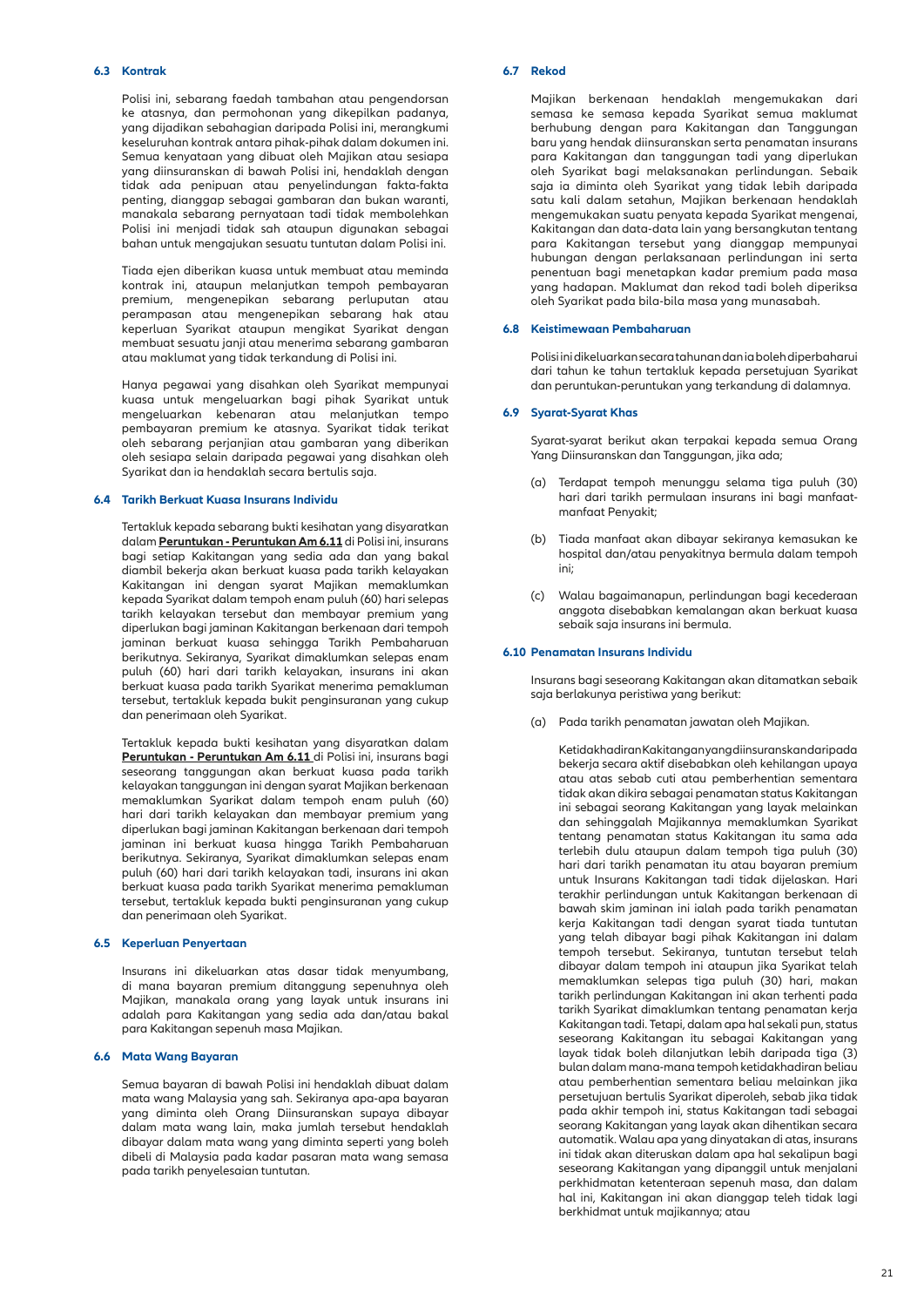- (b) Pada tarikh apabila bayaran premium bagi insurans Kakitangan yang diinsuranskan dihentikan atas sebarang sebab; atau
- (c) Pada tarikh Polisi ini ditamatkan samaada oleh Majikan atau Syarikat; atau
- (d) Pada akhir tahun polisi berikutnya Kakitangan dan Tanggungan yang diinsuranskan mencapai umur enam puluh lima (65) tahun.

 Insurans Tanggungan Kakitangan yang diinsuranskan itu akan terhenti:

- (a) Pada tarikh penamatan insurans yang diambil buat Kakitangan yang diinsuranskan; atau
- (b) Pada tarikh Tanggungan tersebut berhenti daripada menjadi Tanggungan seperti yang didefinisikan di Polisi ini.

#### **6.11 Bukti Kesihatan**

 Bukti kesihatan yang memuaskan adalah diperlukan oleh Syarikat sebelum seseorang kakitangan dan Tanggungannya, jika ada, diterima bagi Insurans ini dan mungkin diperlukan, sekiranya berlaku sebarang peningkatan di dalam faedah kemasukkan ke hospital bagi Insurans Kakitangan dan Tanggungan. Jika hasil pemeriksaan perubatannya terbukti tidak memuaskan, maka Syarikat boleh menerima Insurans ini tetapi dengan terma-terma yang berlainan daripada terma biasa ataupun menolak perlindungan Insurans bagi Kakitangan dan/atau Tanggungannya.

#### **6.12 Premium**

Kadar premium tahunan di bawah pelan masing-masing untuk Kakitangan dan Tanggungan mereka, jika ada, adalah seperti yang tertera dalam Jadual yang dilampirkan.

 Semua premium bagi Polisi ini perlu dibayar di Ibu Pejabat Syarikat di Malaysia, ataupun di Pejabat-Pejabat Cawangan Syarikat yang ditetapkan oleh Syarikat bagi tujuan ini.

 Premium pertama (yakni Premium Tahunan Polisi ini) perlu dibayar pada tarikh permulaan Polisi ini dan seterusnya pada tarikh permulaan mengikut kitar pembayaran bil yang berikutnya. Premium-premium berikutan (yakni Pengendorsan/ Pelarasan Bil Premium) dibayar pada tarikh matang premium ini. Pembayaran mana-mana premium ini tidak semestinya akan mengekalkan insurans dalam Polisi ini yang masih berkuat kuasa sehingga melewati tarikh apabila premium yang seterusnya wajar dibayar kecuali jika peruntukan lain ada disebutkan dalam Jadual yang dilampirkan.

 Semua insurans yang disebutkan di bawah akan terhenti serentak pada tarikh matang premium ini jika notis bertulis yang menyatakan bahawa Polisi ini tidak akan diperbaharui telah diberikan kepada Syarikat oleh Majikan pada atau sebelum tarikh matang tersebut.

Syarikat akan mengemukakan kepada Majikan berkenaan Penyata Bil bagi setiap premium yang wajar dibayar, dan ini termasuk catatan tentang sesuatu pelarasan premium, jika ada. Pelarasan premium melibatkan pemulangan wang premium yang belum diperoleh kepada Majikan yang dihadkan kepada dua belas (12) bulan terdahulu sebelum tarikh penerimaan oleh Syarikat tentang bukti-bukti yang menunjukkan bahawa pelarasan perlu dilakukan, tetapi ia tidak boleh lewat melebihi tiga puluh (30) hari dari tarikh luput polisi ini.

 Kadar premium akan dikaji semula dari tahun ke tahun dan ia tertakluk kepada pelarasan, jika diperlukan, berdasarkan pengalaman yang ada dalam portfolio Allianz Care – SMI. Walaubagaimanapun, Syarikat akan membuat kajian semula kadar pembaharuan berdasarkan individu jika diminta sebaliknya ke atas kumpulan sebagai keseluruhannya. Ini mestilah berasaskan tahap memuaskan keadaan kesihatan.

#### **6.13 Penyelarasan Manfaat**

Manfaat yang dinyatakan menurut dokumen ini adalah tertakluk pada had Jadual Manfaat dan mematuhi "AKTA".

- (a) Manfaat tidak akan dibayar bagi sebarang kehilangan upaya yang timbul daripada Kecederaan dalam tempoh bekerja, apabila manfaat diterima di bawah Ordinan Pampasan Pekerja, PERKESO atau perundangan yang seumpama dengannya melainkan jika manfaat berkenaan tidak melindungi sepenuhnya caj-caj yang dikenakan yang dilindungi di Polisi ini.
- (b) Manfaat tidak akan dibayar bagi caj-caj yang diterina di bawah insurans perubatan atau pelan kerajaan yang lain kecuali bagi caj-caj yang tidak dilindungi sepenuhnya di bawah pelan tersebut.
- (c) Sekiranya Orang Yang Diinsuranskan itu dipindahkan dari Hospital kerajaan ke Hospital Swasta (atau sebaliknya) bagi kehilangan upaya yang sama, maka agregat yang digabungkan bagi perbelanjaan yang layak yang dikenakan dari kedua-dua hospital tadi akan diperuntukkan dan diasingkan menurut had dalam Jadual Manfaat yang relevan yang diguna pakai untuk hospital kedua yang mana Orang Yang Diinsuranskan itu dipindahkan.
- (d) Sekiranya Orang Diinsurankan itu dipindahkan daripada Penjagaan Ambulatori (berbentuk pesakit luar) kepada Penjagaan Dalam Hospital (berbentuk pesakit dalam) atau sebaliknya bagi kehilangan upaya yang sama, maka Orang Yang Diinsuranskan itu berhak untuk membuat tuntutan yang berasingan bagi kedua-dua manfaat di bawah had manfaat masing-masing yang dinyatakan dalam Jadual Manfaat.

### **7. Pengecualian - Penghospitalan**

 Kontrak ini tidak melindungi apa-apa penghospitalan, Pembedahan atau bayaran yang disebabkan secara langsung atau tidak langsung, sepenuhnya atau sebahagiannya, oleh mana-mana satu (1) kejadian yang berikut:

- 1. Penyakit sedia ada untuk dua belas (12) bulan pertama perlindungan.
- 2. Penyakit Tertentu yang berlaku dalam tempoh seratus dua puluh (120) hari pertama bagi perlindungan berterusan.
- 3. Apa-apa keadaan perubatan atau fizikal yang berlaku dalam tempoh tiga puluh (30) hari pertama perlindungan atau tarikh pengembalian semula bagi Orang Yang Diinsuranskan, mengikut mana-mana yang terakhir kecuali untuk kecederaan akibat kemalangan.
- 4. Pembedahan plastik/kosmetik, khatan, pemeriksaan mata, cermin mata dan pembetulan penglihatan dekat melalui pembiasan atau pembedahan (Keratotomi Radial atau Lasik) dan penggunaan atau pemerolehan perkakas atau alat prostetik seperti anggota tiruan, alat pendengaran, perentak yang diimplankan dan preskripsinya.
- 5. Penyakit pergigian termasuk rawatan pergigian atau pembedahan oral kecuali apabila diperlukan kerana kecederaan akibat kemalangan pada gigi asli yang sihat yang berlaku sepenuhnya dalam Tempoh Insurans.
- 6. Penjagaan peribadi, rehat pulih atau jagaan kebersihan, dadah yang tidak dibenarkan, intoksikasi, pensterilan, Penyakit venereal dan sekuelanya, AIDS (Sindrom Kurang Daya Tahan Penyakit) atau ARC (Kompleks Berkaitan AIDS) dan Penyakit berkaitan HIV, dan apa-apa Penyakit berjangkit yang memerlukan kuarantin oleh undang-undang.
- 7. Apa-apa rawatan atau operasi pembedahan untuk keabnormalan atau kecacatan kongenital termasuk Penyakit keturunan dan gangguan degeneratif.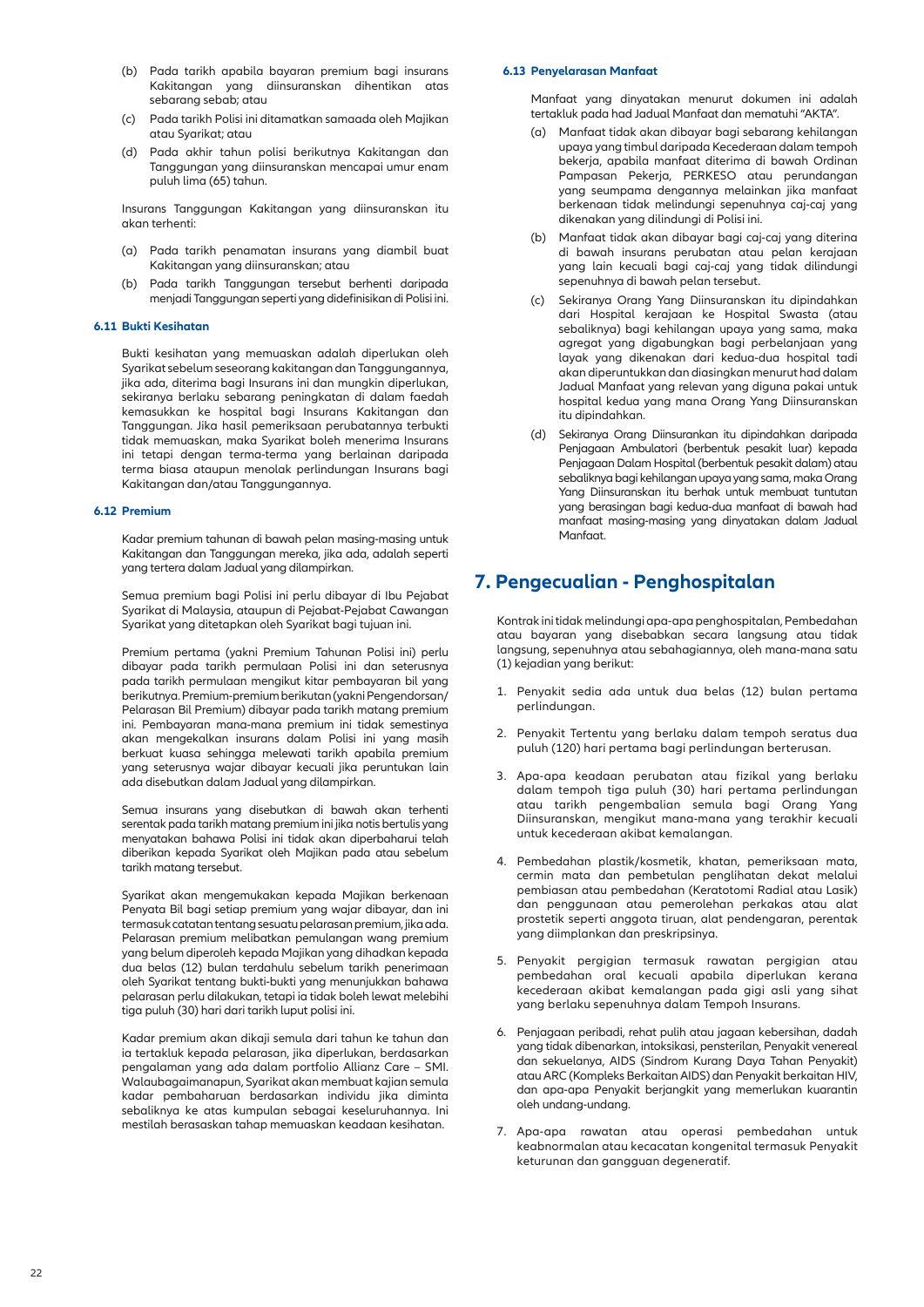- 8. Kehamilan, melahirkan anak (termasuk kelahiran secara pembedahan), keguguran, menggugurkan kandungan dan jagaan serta pembedahan pranatal atua postnatum, kaedah kawalan kelahiran kontraseptif mekanikal atau kimia atau rawatan berkaitan ketaksuburan, disfungsi erektil dan ujian atau rawatan berkaitan impoten atau pensterilan.
- 9. Penghospitalan terutamanya untuk tujuan penyiasatan, diagnosis, pemeriksaan sinaran-X, pemeriksaan fizikal atau perubatan am, tidak berkaitan dengan rawatan atau diagnosis Hilang Upaya yang dilindungi yang tidak Perlu Dari Segi Perubatan dan apa-apa rawatan pencegahan, ubat atau pemeriksaan pencegahan yang dijalankan oleh Pakar Perubatan, dan rawatan khusus untuk mengurangkan atau menaikkan berat badan.
- 10. Bunuh diri, percubaan bunuh diri atau kecederaan diri sendiri yang disengajakan ketika siuman atau tidak siuman.
- 11. Perang atau apa-apa tindakan perang, diisytiharkan atau tidak diisytiharkan, aktiviti jenayah atau pengganas, bergiat cergas dalam mana-mana angkatan bersenjata, penyertaan secara langsung dalam mogok, rusuhan dan kekecohan awam atau penderhakaan tentera.
- 12. Radiasi pengionan atau pencemaran melalui radioaktiviti daripada mana-mana bahan api nuklear atau sisa nuklear daripada proses pembelahan nuklear atau daripada apaapa bahan senjata nuklear.
- 13. Belanja yang ditanggung untuk menderma mana-mana organ tubuh oleh Orang Yang Diinsuranskan dan kos pemerolehan organ termasuk semua kos yang ditanggung oleh penderma ketika transplan organ dan komplikasinya.
- 14. Penyiasatan dan rawatan gangguan tidur dan dengkur, terapi penggantian hormon dan terapi pilihan seperti rawatan, khidmat atau bekalan perubatan, termasuk tetapi tidak terhad kepada khidmat kiropraktik, akupunktur, akutekanan, refleksologi, pengikatan tulang, rawatan pakar herba, urut atau terapi aroma atau rawatan pilihan yang lain.
- 15. Jagaan atau rawatan yang pembayarannya tidak dikehendaki atau setakat yang ia dibayar oleh mana-mana insurans lain atau tanggung rugi yang melindungi Orang Yang Diinsuranskan dan Hilang Upaya yang timbul daripada tugas dalam pekerjaan atau kerjaya yang dilindungi di bawah Kontrak Insurans Pampasan Pekerja.
- 16. Psikotik, gangguan mental atau saraf (termasuk apa-apa neurosis dan manifestasi fisiologi atau psikosomatiknya).
- 17. Kos/belanja bagi khidmat yang bersifat bukan perubatan, seperti televisyen, telefon, khidmat teleks, radio atau kemudahan yang serupa, kit/pek kemasukan dan barang bukan perubatan lain yang tidak layak.
- 18. Sakit atau kecederaan yang timbul daripada apa-apa jenis perlumbaan (kecuali perlumbaan jalan kaki), sukan berbahaya seperti tetapi tidak terhad kepada terjun di udara, luncur air, aktiviti dalam air yang memerlukan alat pernafasan, sukan musim sejuk, sukan profesional dan aktiviti yang tidak dibenarkan.
- 19. Penerbangan peribadi selain sebagai penumpang yang membayar tambang dalam mana-mana penerbangan komersil berjadual untuk mengangkut penumpang melalui laluan yang ditetapkan.
- 20. Belanja yang ditanggung untuk menukar jantina.
- 21. Keganasan.

### **8. Pengecualian-Pengecualian – Penjagaan GP Pesakit Luar dan Pakar Pesakit Luar**

 Kontrak ini tidak melindungi apa-apa bayaran bagi pakar dan GP pesakit luar disebabkan secara langsung atau tidak langsung, sepenuhnya atau sebahagiannya, oleh mana-mana satu (1) kejadian yang berikut:

- 1. Ahli tidak boleh membeli atau memperolehi semua jenis luaran dan dalaman perlengkapan atau peralatan (seperti kerusi roda, implan, alat pendengaran, alat bantuan berjalan dll).
- 2. Penyakit pergigian termasuk rawatan pergigian atau pembedahan oral kecuali akibat kemalangan.
- 3. Perundingan dan pembedahan plastik/kosmetik termasuk pemeriksaan mata, cermin mata, ralat pembiasan mata dan pembetulan.
- 4. Terapi pertukaran hormon di mana tidak perlu dari segi perubatan.
- 5. Terapi alternatif (contoh akupunktur kiropraktik, refleksologi dll).
- 6. Pembedahan, kaedah kawalan kelahiran kontraseptif mekanikal dan kimia.
- 7. Disfungsi jantina, penghantaran jantina sama ada oleh pembedahan atau kimia.
- 8. Penyakit penghantaran jantina dan sekuelanya, AIDS atau HIV dan apa-apa Penyakit berkaitan HIV.
- 9. Kehamilan, melahirkan anak (termasuk kelahiran), pranatal, postnatum, menggugurkan kandungan, ketaksuburan dan keguguran.
- 10. Bunuh diri, percubaan bunuh diri atau kecederaan diri sendiri yang disengajakan atau mengambil dos berlebihan atau sebaliknya semasa siuman atau tidak siuman.
- 11. Rawatan rutin atau kesihatan termasuk rawatan sakit puan.
- 12. Fizikal atau pisioterapi pesakit luar.
- 13. Terapi percakapan dan pekerjaan.
- 14. Rawatan bagi pembedahan untuk keabnormalan atau kecacatan kongenital dan kurang upaya.
- 15. Vitamin, makanan tambahan, ubat pencegah di mana bukan dari segi perubatan, ubat herba, kekurangan berat badan atau ajen induksi.
- 16. Sabun, syampu atau mana-mana barang yang berkaitan dengan dandanan diri.
- 17. Rawatan kecederaan semasa di bawah pengaruh alkohol atau narkotik atau semasa menyertai apa-apa aktiviti haram atau merbahaya.
- 18. Percubaan alergi.
- 19. Penghidap psikosis, gangguan mental atau saraf (termasuk apa-apa berkaitan neurosis dan manifestasi fisiologi atau psikosomatik).
- 20. Panggilan ke rumah oleh doktor bagi apa-apa alasan.
- 21. Membeli rawatan bagi pemulihan dadah (contoh koyok/ tampalan anti merokok dll).
- 22. Rawatan kecantikan muka atau jerawat.
- 23. Memberikan perubatan semasa kepada ahli bagi tempoh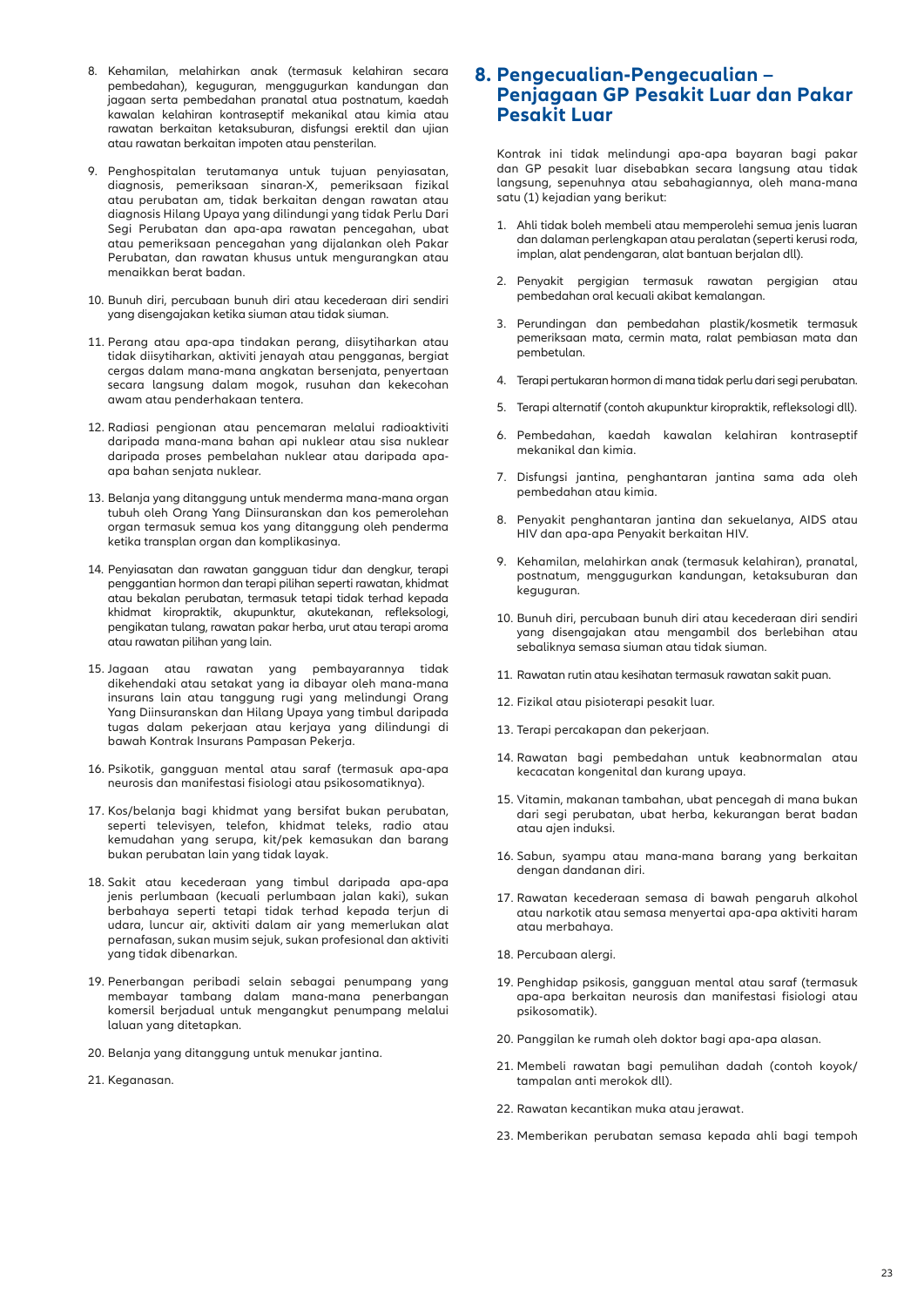lebih dari dua (2) minggu kecuali bagi ahli yang berkeadaan kronik contoh diabetes, hipertensi, dll di mana bekalan satu (1) bulan dibenarkan.

24. Rawatan/menyediakan perubatan dengan keadaan diagnosis yang tidak teratur.

### **9. Had-Had**

- (a) Manfaat tidak akan dibayar bagi mana-mana tempoh penginapan di Hospital melainkan jika keseluruhan penginapan tadi dan kesemua perkhidmatan khas di Hospital yang diberikan itu dan pembedahan yang dijalankan, jika ada, telah disyorkan dan diluluskan oleh Pengamal Perubatan bertauliah yang sah;
- (b) Manfaat tidak akan dibayar sekiranya kemasukan ke hospital yang menjadi asas sesuatu tuntutan tersebut tidak ada kaitan dengan diagnosis dan rawatan bagi keadaan tersebut di mana kemasukan ke Hospital diperlukan oleh Pengamal Perubatan yang merawat;
- (c) Manfaat tidak akan dibayar bagi sebarang caj, yuran atau perbelanjaan yang tidak disebutkan dalam **Bahagian 2** Polisi ini.

### **Penting**

Pemegang Polisi hendaklah membaca Polisi ini dengan berhati-hati. Jika terdapat sebarang kesilapan atau salah nyataan di dalam Polisi ini, atau jika perindungan yang diberikan tidak sejajar dengan hasrat Pemegang Polisi, notis hendaklah diberikan kepada Syarikat dengan serta-merta dan Polisi ini perlu dipulangkan untuk pindaan.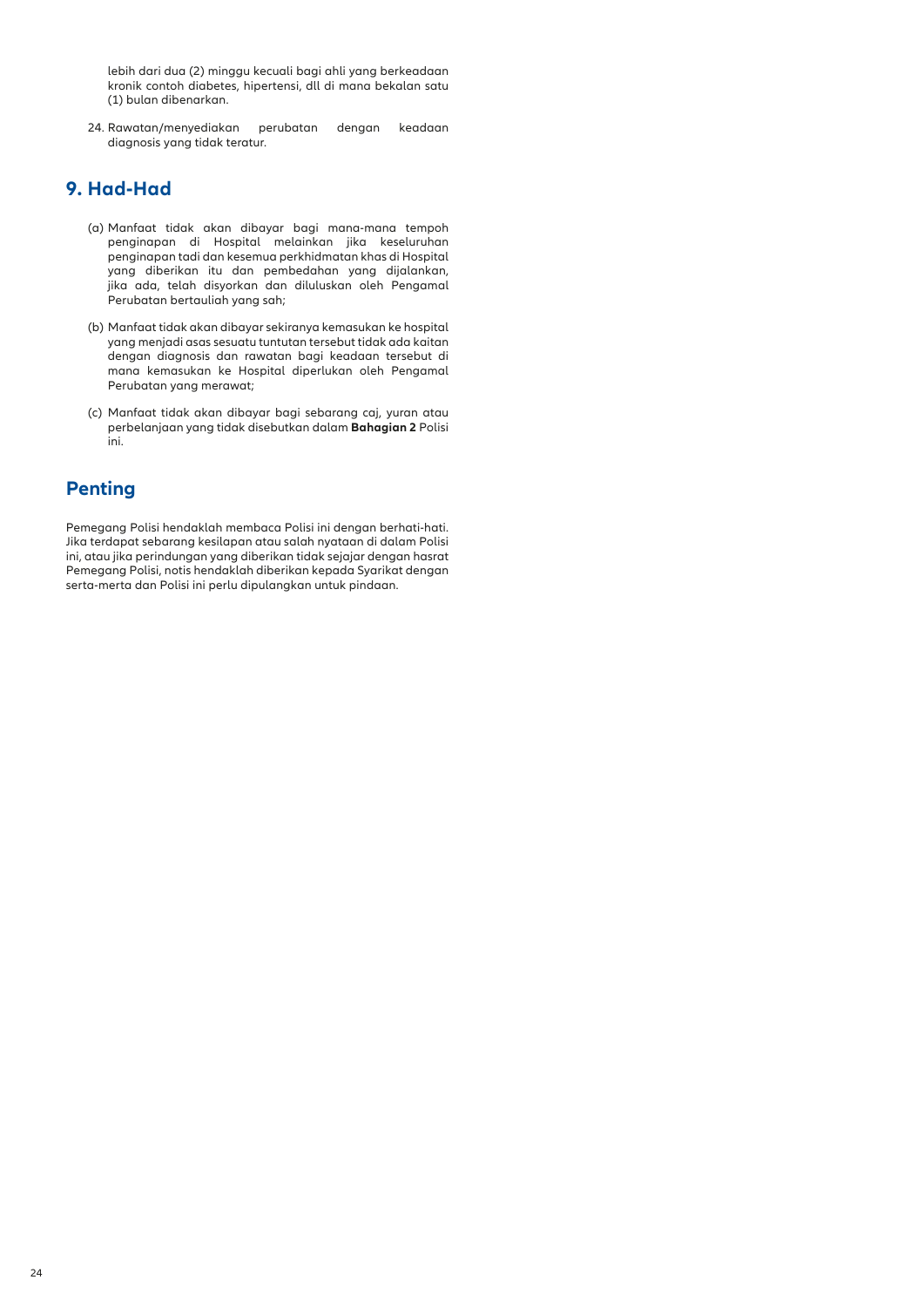### **Lodging of Complaints /** *Penyerahan Aduan*

We are committed to maintaining high levels of service, honesty, integrity and trustworthiness. If you have any reason to be dissatisfied with any of our products or services, we would like to hear from you. Your feedback is very important to us as we are always looking for ways to improve and serve you better. / *Kami berdedikasi untuk meningkatkan dan mengekalkan tahap perkhidmatan yang tinggi, jujur, penuh kebolehpercayaan dan amanah. Sekiranya anda tidak berpuas hati dengan mana-mana produk atau perkhidmatan kami, kami ingin mendengarnya daripada anda. Maklum balas anda sangat penting kepada kami kerana kami sentiasa mencari peluang untuk memperbaiki mutu perkhidmatan kami.*

To provide us with your feedback, you may contact us via the following channels / *Untuk memberi sebarang maklum balas, anda bolehlah menghubungi kami melalui saluran-saluran berikut*:

#### **Write to /** *Secara bertulis***:**

Customer Feedback Center, Allianz Arena, Ground Floor Block 2A, Plaza Sentral, Jalan Stesen Sentral 5, Kuala Lumpur Sentral, 50470 Kuala Lumpur.

**1** 300 22 5542 **AllianzMalaysia customer.service@allianz.com.my com.my** allianz.com.my

### **Avenues to Seek Redress /** *Saluran untuk Penyelesaian Aduan*

You may submit your complaint to the Ombudsman for Financial Services (OFS) if you are not satisfied with our final response or decision, in the event that your complaint is within the scope of the OFS as well as the following monetary thresholds / *Anda boleh mengemukakan aduan anda kepada Ombudsman Perkhidmatan Kewangan (OPK) jika anda tidak berpuas hati dengan balasan atau keputusan akhir kami sekiranya aduan anda berada di dalam skop OPK serta ambang monetari berikut*:

(1) Insurance claims not exceeding RM250,000.00; and / *Tuntutan insurans tidak melebihi RM250,000.00; dan*

(2) Motor third party property damage claims not exceeding RM10,000.00. / *Kerosakan harta pihak ketiga bagi tuntutan insurans motor tidak melebihi RM10,000.00.*

**The OFS can be contacted at the following address /** *OFS boleh dihubungi di alamat berikut***:**

Ombudsman for Financial Services, Level 14, Main Block, Menara Takaful Malaysia, No 4, Jalan Sultan Sulaiman, 50000 Kuala Lumpur.

 $\bigcirc$  03 2272 2811  $\bigcirc$  03 2272 1577  $\bigcirc$  enquiry@ofs.org.my  $\bigcirc$  www.ofs.org.my

If your complaint does not fall within the purview of the OFS, you may refer your complaint to Laman Informasi Nasihat dan Khidmat (LINK) of Bank Negara Malaysia (BNM) at the following address / *Jika aduan anda berada di luar bidang OPK, anda bolehlah merujuk aduan anda kepada Laman Maklumat Nasihat dan Khidmat (LINK) Bank Negara Malaysia (BNM) di alamat berikut*:

#### **Write to (BNMTELELINK) /** *Secara Bertulis (BNMTELELINK)***:**

Pengarah, LINK & Pejabat BNM, Bank Negara Malaysia, P.O. Box 10922, 50929 Kuala Lumpur.

#### **Walk-in (BNMLINK) /** *Secara Bersemuka (BNMLINK)***:**

Ground Floor, Block D, Bank Negara Malaysia, Jalan Dato' Onn, 50480 Kuala Lumpur.

 $\bigcup$  1 300 88 5465  $\bigoplus$  03 2174 1515  $\bigotimes$  bnmtelelink@bnm.gov.my  $\bigoplus$  www.bnm.gov.my

You may check with our Customer Feedback Center on the types of complaints handled by the OFS or BNM before submitting your complaint. / *Anda boleh merujuk dengan Pusat Maklumbalas Pelanggan kami mengenai jenis aduan yang dikendalikan oleh OPK atau BNM sebelum mengemukakan aduan anda kepada mereka.*